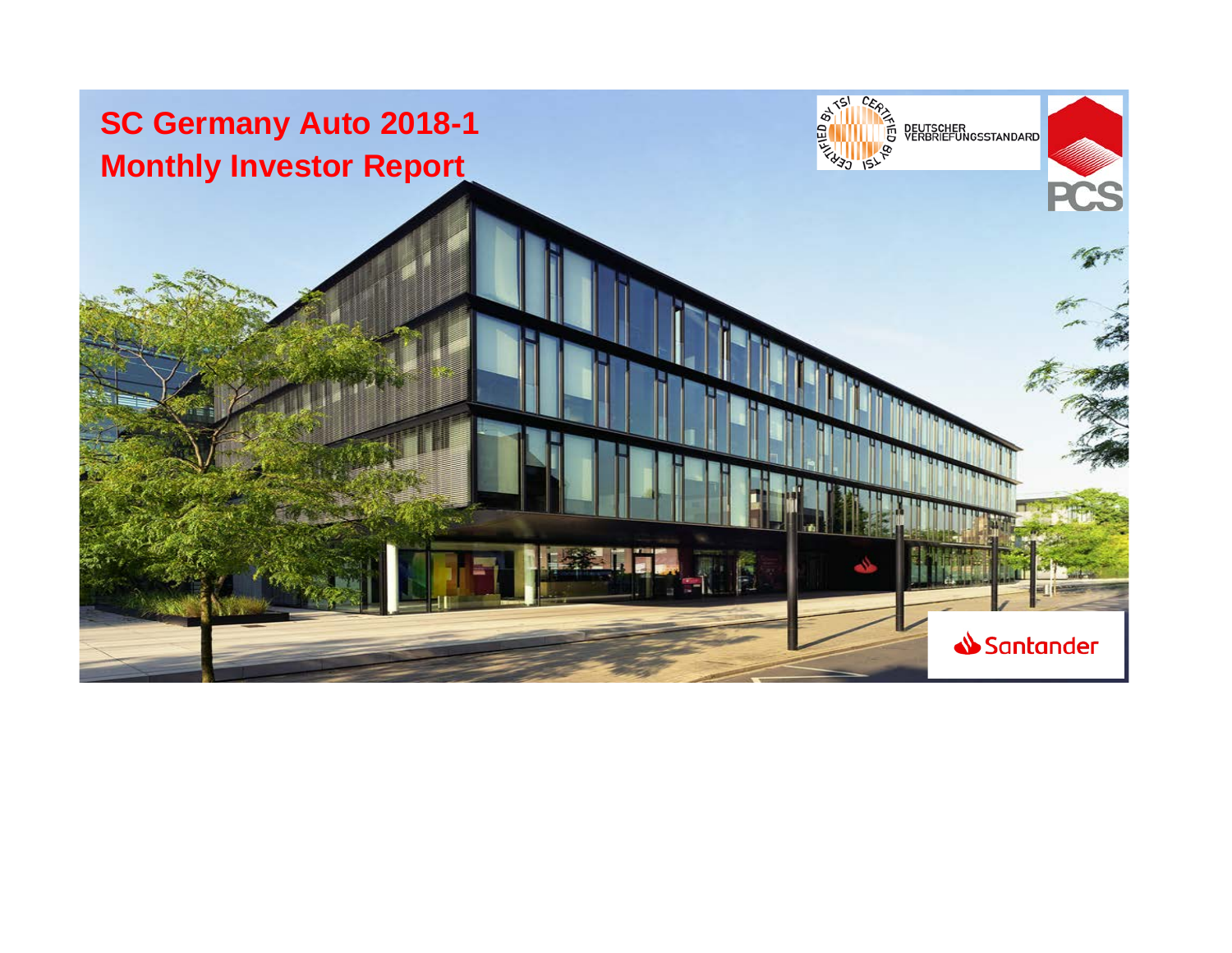| SC Germany Auto 2018-1<br><b>Monthly Investor Report</b> |                         | <b>Reporting Date</b><br><b>Payment Date</b><br>Period No               | 11.07.2018<br>13.07.2018<br>$\mathbf{1}$    |          |                          |     |         |
|----------------------------------------------------------|-------------------------|-------------------------------------------------------------------------|---------------------------------------------|----------|--------------------------|-----|---------|
| <b>Cover Sheet Monthly Investor Report</b>               |                         | <b>Monthly Period</b><br>Interest Period from<br>Collection Period from | <b>Jul 2018</b><br>21.06.2018<br>01.06.2018 | to<br>to | 13.07.2018<br>30.06.2018 | $=$ | 22 days |
| Santander                                                |                         |                                                                         |                                             |          |                          |     |         |
| <b>Index</b>                                             | Page                    |                                                                         |                                             |          |                          |     |         |
| 1. Portfolio Information                                 | $\overline{1}$          |                                                                         |                                             |          |                          |     |         |
| 2. Reserve Accounts                                      | $\overline{2}$          |                                                                         |                                             |          |                          |     |         |
| 3. Delinquency Data                                      | $\overline{3}$          |                                                                         |                                             |          |                          |     |         |
| 4. Default Data                                          | $\overline{4}$          |                                                                         |                                             |          |                          |     |         |
| 4.1 Default Data per Quarter                             | $\overline{5}$          |                                                                         |                                             |          |                          |     |         |
| 5. Outstanding Notes                                     | $\underline{6}$         |                                                                         |                                             |          |                          |     |         |
| 6. Original Principal Balance                            | $\mathbf{Z}$            |                                                                         |                                             |          |                          |     |         |
| 6.1 Original PB (Graph)                                  | $\underline{8}$         |                                                                         |                                             |          |                          |     |         |
| 7. Current Principal Balance                             | $\overline{\mathbf{g}}$ |                                                                         |                                             |          |                          |     |         |
| 7.1 Current PB (Graph)                                   | 10                      |                                                                         |                                             |          |                          |     |         |
| 8. Borrower Concentration                                | 11                      |                                                                         |                                             |          |                          |     |         |
| 9. Geographical Distribution                             | 12                      |                                                                         |                                             |          |                          |     |         |
| 9.1 Geographical (Graph)                                 | 13                      |                                                                         |                                             |          |                          |     |         |
| 10. Object/Vehicle Type                                  | 14                      |                                                                         |                                             |          |                          |     |         |
| 11. Insurances                                           | 15                      |                                                                         |                                             |          |                          |     |         |
| 12. Contract Type                                        | 16                      |                                                                         |                                             |          |                          |     |         |
| 13. Payment Methods                                      | 17                      |                                                                         |                                             |          |                          |     |         |
| 14. Downpayment                                          | 18                      |                                                                         |                                             |          |                          |     |         |
| 15. Effective Interest Rate                              | 19                      |                                                                         |                                             |          |                          |     |         |
| 15.1 Effective Interest Rate (Graph)                     | 20                      |                                                                         |                                             |          |                          |     |         |
| 16. Seasoning                                            | 21                      |                                                                         |                                             |          |                          |     |         |
| 16.1 Seasoning (Graph)                                   | 22                      |                                                                         |                                             |          |                          |     |         |
| 17. Remaining Term                                       | 23                      |                                                                         |                                             |          |                          |     |         |
| 17.1 Remaining Term (Graph)                              | 24                      |                                                                         |                                             |          |                          |     |         |
| 18. Original Term                                        | 25                      |                                                                         |                                             |          |                          |     |         |
| 18.1 Original Term (Graph)                               | $\underline{26}$        |                                                                         |                                             |          |                          |     |         |
| 19. Manufacturer Brands                                  | 27                      |                                                                         |                                             |          |                          |     |         |
| 20. Priority of Payments + Transaction Costs             | 28                      |                                                                         |                                             |          |                          |     |         |
| 21.1 Swap Counterparty 1 Data                            | 29                      |                                                                         |                                             |          |                          |     |         |
| 21.2 Swap Counterparty 2 Data                            | 30                      |                                                                         |                                             |          |                          |     |         |
| 22. Retention                                            | 31                      |                                                                         |                                             |          |                          |     |         |
| 23. Counterparties                                       | 32                      |                                                                         |                                             |          |                          |     |         |
| 24. Issuer Information                                   | 33                      |                                                                         |                                             |          |                          |     |         |
| 25. Santander Consumer Bank                              | 34                      |                                                                         |                                             |          |                          |     |         |
| 26. Glossary                                             | 35                      |                                                                         |                                             |          |                          |     |         |
|                                                          |                         |                                                                         |                                             |          |                          |     |         |

Santander Consumer Bank AG Santander-Platz 1 41061 Mönchengladbach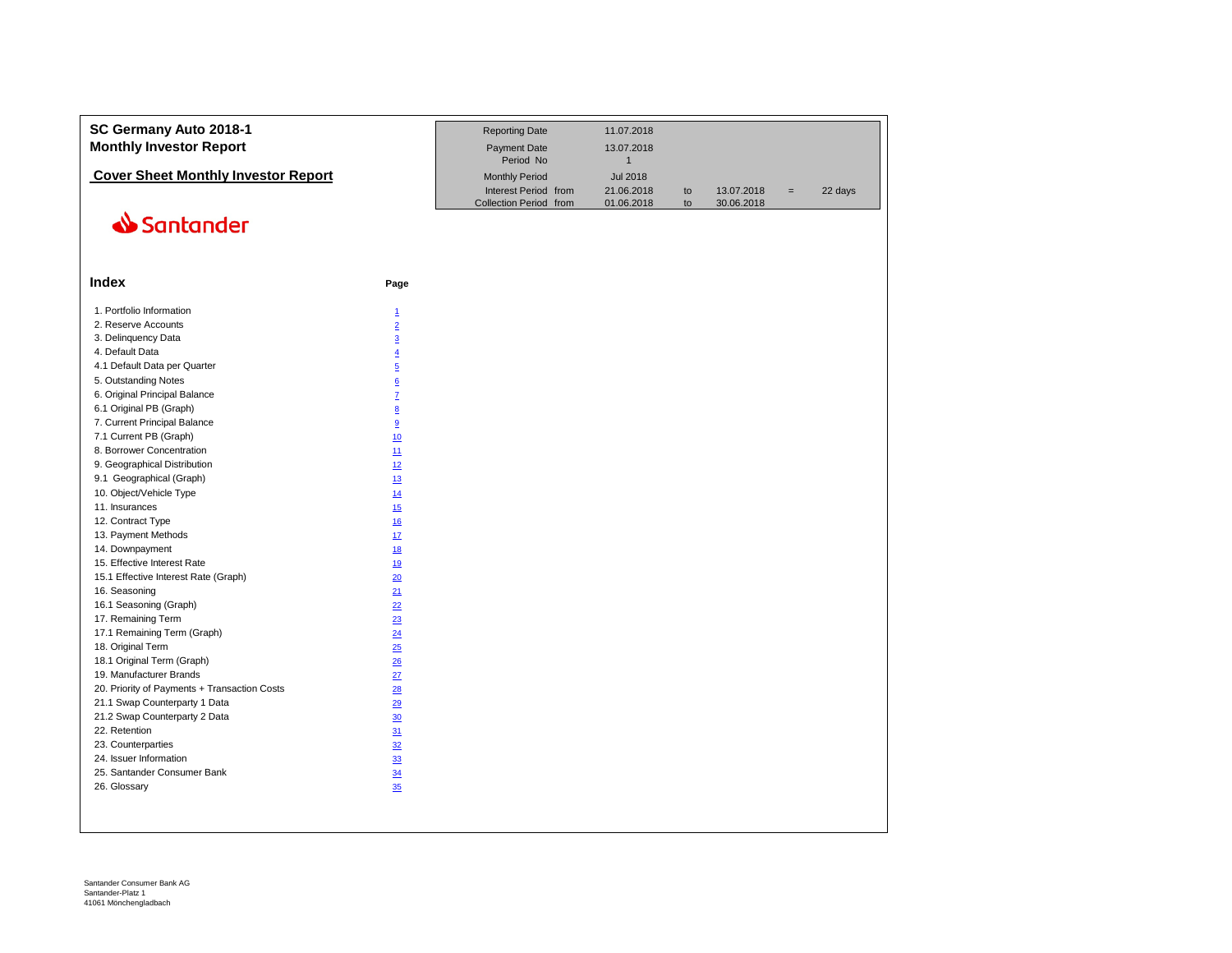<span id="page-2-0"></span>

| SC Germany Auto 2018-1               |                            | <b>Reporting Date</b>  | 11.07.2018                                              |    |            |     |                                                         |
|--------------------------------------|----------------------------|------------------------|---------------------------------------------------------|----|------------|-----|---------------------------------------------------------|
| <b>Monthly Investor Report</b>       |                            | <b>Payment Date</b>    | 13.07.2018                                              |    |            |     |                                                         |
|                                      |                            | Period No              | $\mathbf{1}$                                            |    |            |     |                                                         |
| 1. Portfolio Information             |                            | <b>Monthly Period</b>  | <b>Jul 2018</b>                                         |    |            |     |                                                         |
|                                      |                            | Interest Period from   | 21.06.2018                                              | to | 13.07.2018 | $=$ | 22 days                                                 |
|                                      |                            | Collection Period from | 01.06.2018                                              | to | 30.06.2018 |     |                                                         |
| Santander                            |                            |                        |                                                         |    |            |     |                                                         |
|                                      |                            |                        | current period                                          |    |            |     | previous period                                         |
| <b>Outstanding Receivables</b>       | No. of<br><b>Contracts</b> |                        | <b>Aggregate Outstanding</b><br><b>Principal Amount</b> |    |            |     | <b>Aggregate Outstanding</b><br><b>Principal Amount</b> |
| <b>Beginning of Period</b>           | 45.593                     |                        | 599.999.998,18 €                                        |    |            |     | 599.999.998,18 €                                        |
| <b>Scheduled Principal Payments</b>  |                            |                        | 9.373.754,77 €                                          |    |            |     |                                                         |
| Prepayment Principal                 |                            |                        | 4.553.096,30 €                                          |    |            |     |                                                         |
| Others                               |                            |                        | 367.351,72 €                                            |    |            |     |                                                         |
| <b>Total Principal Collections</b>   |                            |                        | 14.294.202,79 €                                         |    |            |     | - €                                                     |
| <b>Total Interest Collections</b>    |                            |                        | 2.025.269,82 €                                          |    |            |     | - €                                                     |
| <b>Defaults</b>                      |                            |                        | $\epsilon$<br>$\sim$                                    |    |            |     | - €                                                     |
| <b>End of Period</b>                 | 45.177                     |                        | 585.705.795,39 €                                        |    |            |     | 599.999.998,18 €                                        |
|                                      |                            |                        |                                                         |    |            |     |                                                         |
| Current Prepayment Rate (annualised) |                            |                        | 8,7%                                                    |    |            |     |                                                         |
|                                      |                            |                        |                                                         |    |            |     |                                                         |
|                                      |                            |                        |                                                         |    |            |     |                                                         |
|                                      |                            |                        |                                                         |    |            |     |                                                         |
|                                      |                            |                        |                                                         |    |            |     |                                                         |
|                                      |                            |                        |                                                         |    |            |     |                                                         |
|                                      |                            |                        |                                                         |    |            |     |                                                         |
|                                      |                            |                        |                                                         |    |            |     |                                                         |
|                                      |                            |                        |                                                         |    |            |     |                                                         |
|                                      |                            |                        |                                                         |    |            |     |                                                         |
|                                      |                            |                        |                                                         |    |            |     |                                                         |
|                                      |                            |                        |                                                         |    |            |     |                                                         |
|                                      |                            |                        |                                                         |    |            |     |                                                         |
|                                      |                            |                        |                                                         |    |            |     |                                                         |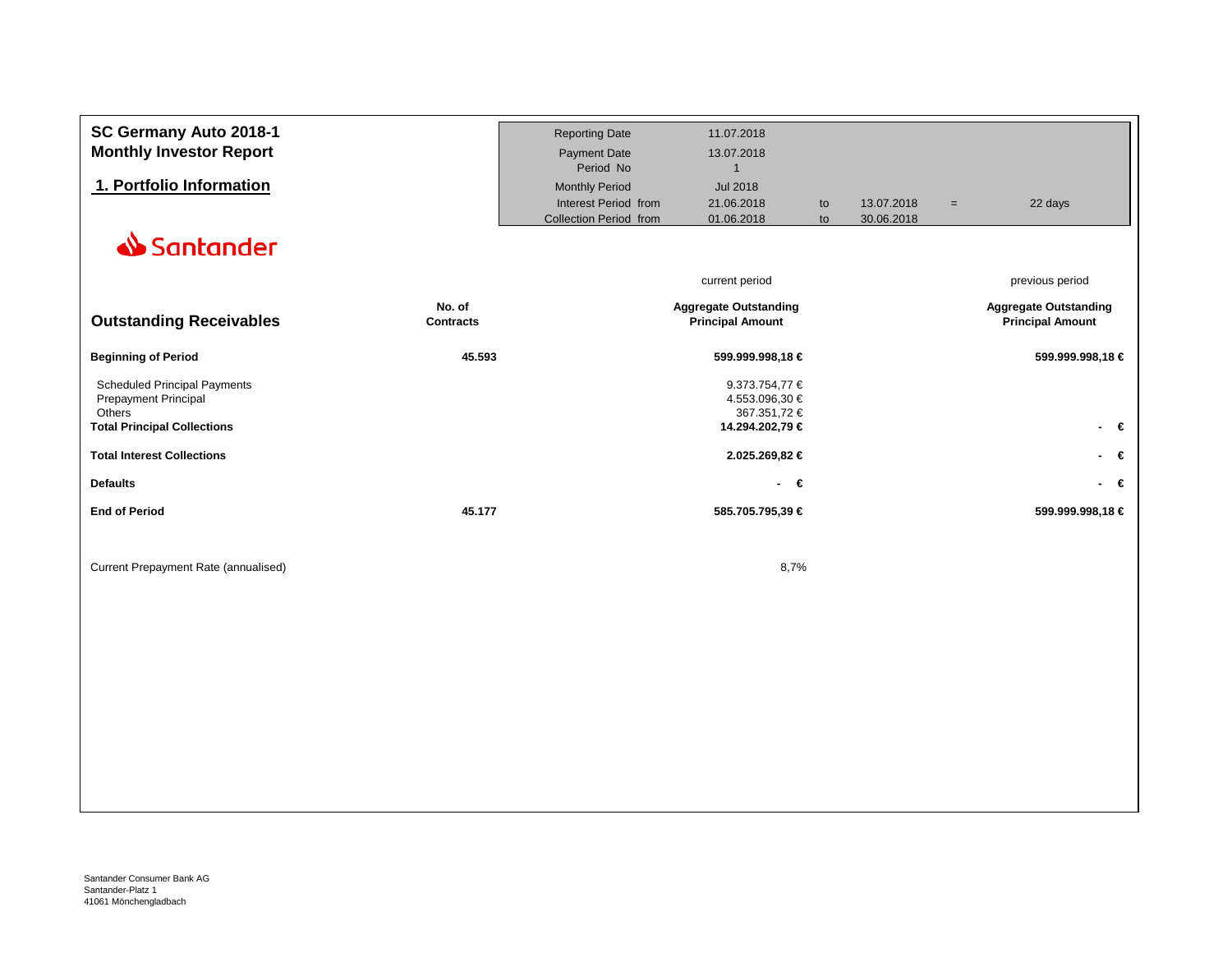<span id="page-3-0"></span>

| SC Germany Auto 2018-1<br><b>Monthly Investor Report</b>                                                                                                                                                                                           | <b>Reporting Date</b><br><b>Payment Date</b><br>Period No                                                            | 11.07.2018<br>13.07.2018<br>$\mathbf{1}$    |          |                          |     |         |
|----------------------------------------------------------------------------------------------------------------------------------------------------------------------------------------------------------------------------------------------------|----------------------------------------------------------------------------------------------------------------------|---------------------------------------------|----------|--------------------------|-----|---------|
| 2. Reserve Accounts                                                                                                                                                                                                                                | <b>Monthly Period</b><br>Interest Period from<br>Collection Period from                                              | <b>Jul 2018</b><br>21.06.2018<br>01.06.2018 | to<br>to | 13.07.2018<br>30.06.2018 | $=$ | 22 days |
| Santander                                                                                                                                                                                                                                          |                                                                                                                      |                                             |          |                          |     |         |
| <b>Note Balance</b><br>Beginning of Period<br>End of Period                                                                                                                                                                                        | 600.000.000,00 €<br>585.705.832,20 €                                                                                 |                                             |          |                          |     |         |
| <b>Reserve Accounts</b><br><b>Reserve Account</b><br>in %<br>Beginning of Period<br>0,94%<br>Cash Outflow<br>Cash Inflow<br>End of Period<br>0,96%<br>0,96%<br>Required Reserve Fund                                                               | 5.610.000,00 €<br>€<br>$\overline{\phantom{a}}$<br>€<br>$\overline{\phantom{a}}$<br>5.610.000,00 €<br>5.610.000,00 € | <b>Trigger Event y/n</b>                    |          |                          |     |         |
| (thereof) Liquidity Reserve Account<br>in %<br>Beginning of Period<br>0,94%<br>Cash Outflow<br>Cash Inflow<br>End of Period<br>0,96%<br>Required Liquidity Reserve Fund                                                                            | 5.610.000,00 €<br>€<br>€<br>$\mathbf{r}$<br>5.610.000,00 €<br>5.610.000,00 €                                         |                                             |          |                          |     |         |
| in %<br><b>Commingling Reserve</b><br>Beginning of Period<br>Cash Outflow<br>Cash Inflow<br>End of Period<br>Required Commingling Reserve Fund                                                                                                     | n/a<br>n/a<br>n/a<br>n/a<br>n/a                                                                                      | no                                          |          |                          |     |         |
| Set-Off Reserve (X)<br>in %<br>Beginning of Period<br><b>Cash Outflow</b><br>Cash Inflow<br>End of Period<br>Required Set-Off Reserve (X) Fund                                                                                                     | n/a<br>n/a<br>n/a<br>n/a<br>n/a                                                                                      | no                                          |          |                          |     |         |
| in %<br>Set-Off Reserve (Y)<br>Beginning of Period<br>Cash Outflow<br>Cash Inflow<br>End of Period<br>Required Set-Off Reserve (Y) Fund<br>Current Set-Off (Y) Amount<br>Set-Off Amount (per Loan)<br>Set-Off Amount (in % of Outstanding Balance) | n/a<br>n/a<br>n/a<br>n/a<br>n/a<br>n/a<br>n/a<br>n/a                                                                 | no                                          |          |                          |     |         |

Santander Consumer Bank AG Santander-Platz 1 41061 Mönchengladbach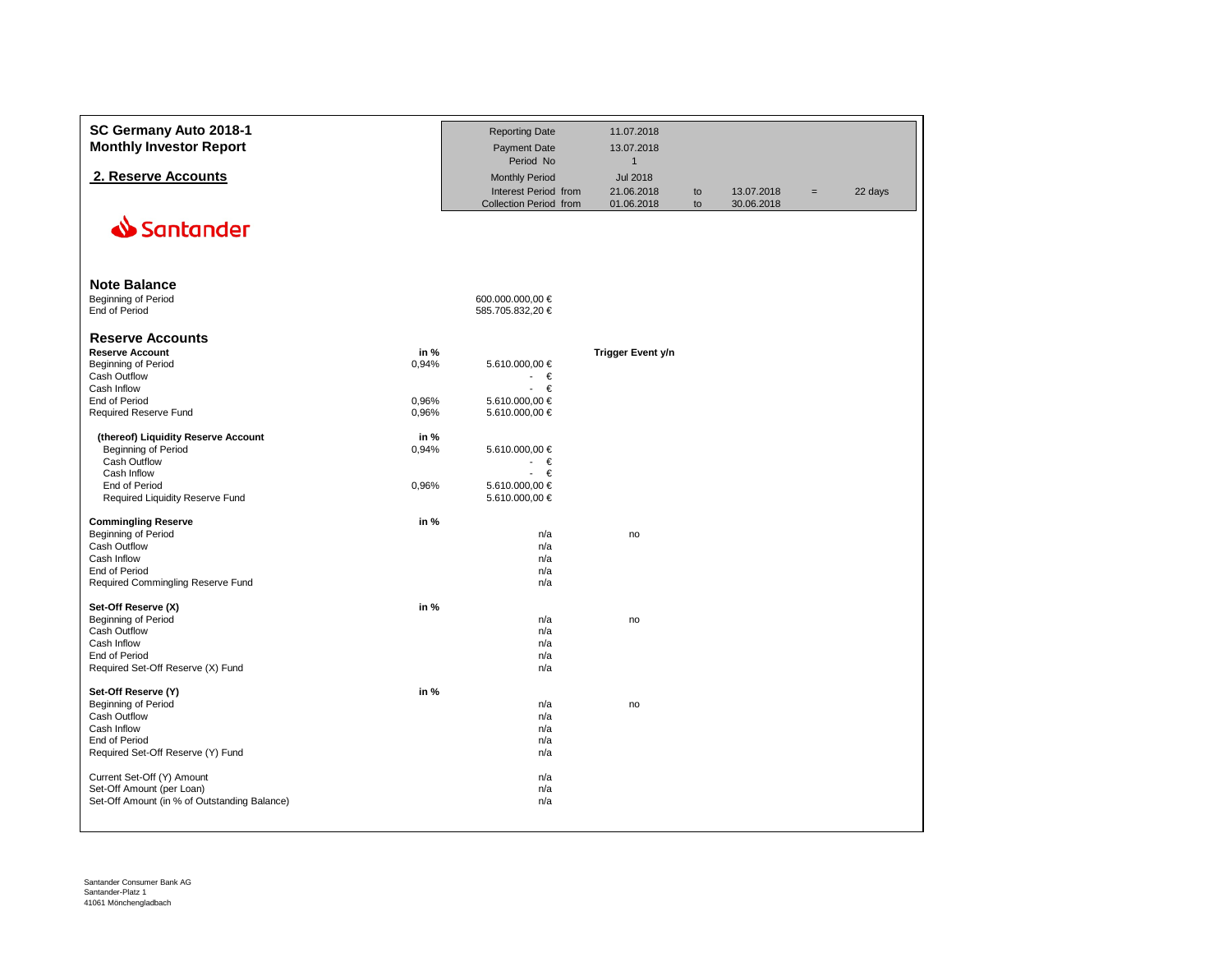<span id="page-4-0"></span>

| SC Germany Auto 2018-1                                                                     | <b>Reporting Date</b>            |      | 11.07.2018                 |    |                |     |                    |
|--------------------------------------------------------------------------------------------|----------------------------------|------|----------------------------|----|----------------|-----|--------------------|
| <b>Monthly Investor Report</b>                                                             | <b>Payment Date</b><br>Period No |      | 13.07.2018<br>$\mathbf{1}$ |    |                |     |                    |
| 3. Delinquency Data                                                                        | <b>Monthly Period</b>            |      | <b>Jul 2018</b>            |    |                |     |                    |
|                                                                                            | <b>Interest Period</b>           | from | 21.06.2018                 | to | 13.07.2018     | $=$ | 22 days            |
|                                                                                            | <b>Collection Period</b>         | from | 01.06.2018                 | to | 30.06.2018     |     |                    |
| Santander                                                                                  |                                  |      |                            |    |                |     |                    |
|                                                                                            |                                  |      |                            |    |                |     |                    |
| <b>Note Balance</b>                                                                        |                                  |      |                            |    |                |     |                    |
| <b>Beginning of Period</b>                                                                 | 600.000.000,00 €                 |      |                            |    |                |     |                    |
| End of Period                                                                              | 585.705.832,20 €                 |      |                            |    |                |     |                    |
|                                                                                            | $3-MRA^*$ /                      |      |                            |    |                |     | Number of          |
| <b>Delinquency Data and Ratios</b>                                                         | current ratio                    |      | Amount at risk             |    | Overdue amount |     | Loans              |
|                                                                                            |                                  |      |                            |    |                |     |                    |
| 3-MRA* 1-30 days past due<br>1-30 days past due period before previous period              | 0,00%                            |      | n/a                        |    | n/a            |     | n/a                |
| 1-30 days past due previous period                                                         |                                  |      | n/a                        |    | n/a            |     | n/a                |
| 1-30 days past due current period                                                          | 0,00%                            |      | €                          |    | €              |     | $\mathbf 0$        |
| 3-MRA* 31- 60 days past due                                                                | 0,00%                            |      |                            |    |                |     |                    |
| 31-60 days past due period before previous period                                          |                                  |      | n/a                        |    | n/a            |     | n/a                |
| 31-60 days past due previous period                                                        | 0,00%                            |      | n/a<br>€<br>$\blacksquare$ |    | n/a<br>€       |     | n/a<br>$\mathbf 0$ |
| 31-60 days past due current period                                                         |                                  |      |                            |    |                |     |                    |
| 3-MRA* 61-90 days past due                                                                 | 0,00%                            |      |                            |    |                |     |                    |
| 61-90 days past due period before previous period                                          |                                  |      | n/a<br>n/a                 |    | n/a<br>n/a     |     | n/a<br>n/a         |
| 61-90 days past due previous period<br>61-90 days past due current period                  | 0,00%                            |      | €                          |    | €              |     | $\mathbf 0$        |
|                                                                                            |                                  |      |                            |    |                |     |                    |
| 3-MRA* 91-120 days past due                                                                | 0,00%                            |      |                            |    |                |     |                    |
| 91-120 days past due period before previous period<br>91-120 days past due previous period |                                  |      | n/a<br>n/a                 |    | n/a<br>n/a     |     | n/a<br>n/a         |
| 91-120 days past due current period                                                        | 0,00%                            |      | €                          |    | €              |     | $\mathbf 0$        |
|                                                                                            |                                  |      |                            |    |                |     |                    |
| 3-MRA* 121-150 days past due<br>121-150 days past due period before previous period        | 0,00%                            |      | n/a                        |    | n/a            |     | n/a                |
| 121-150 days past due previous period                                                      |                                  |      | n/a                        |    | n/a            |     | n/a                |
| 121-150 days past due current period                                                       | 0,00%                            |      | €                          |    | €              |     | $\mathbf 0$        |
| 3-MRA* 151-180 days past due                                                               | 0,00%                            |      |                            |    |                |     |                    |
| 151-180 days past due period before previous period                                        |                                  |      | n/a                        |    | n/a            |     | n/a                |
| 151-180 days past due previous period                                                      |                                  |      | n/a                        |    | n/a            |     | n/a                |
| 151-180 days past due current period                                                       | 0,00%                            |      | - €                        |    | - €            |     | $\mathbf 0$        |
| * 3-MRA stands for three months rolling average                                            |                                  |      |                            |    |                |     |                    |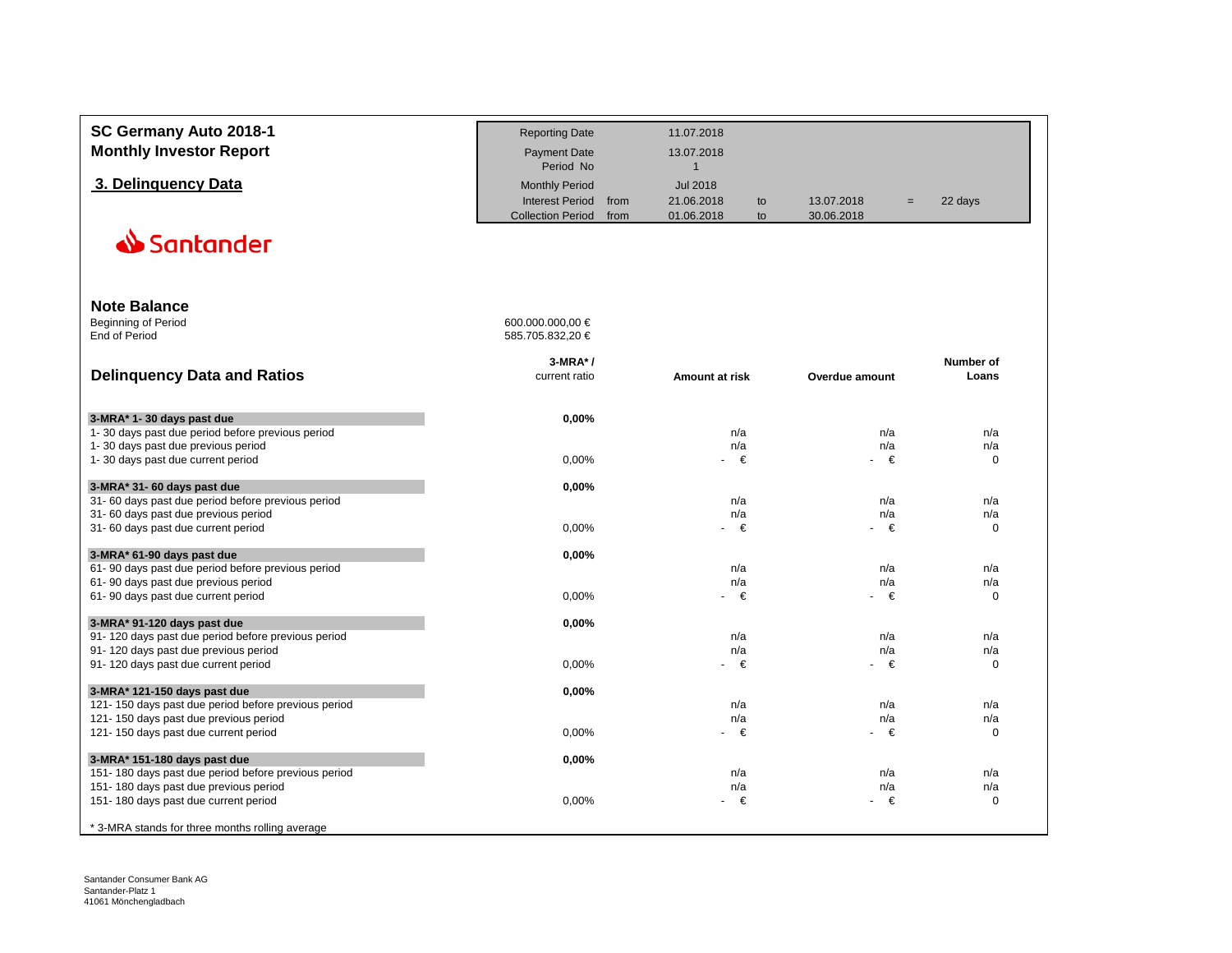<span id="page-5-0"></span>

| SC Germany Auto 2018-1                                                              | <b>Reporting Date</b>                              |              | 11.07.2018               |          |                          |             |         |
|-------------------------------------------------------------------------------------|----------------------------------------------------|--------------|--------------------------|----------|--------------------------|-------------|---------|
| <b>Monthly Investor Report</b>                                                      | <b>Payment Date</b>                                |              | 13.07.2018               |          |                          |             |         |
|                                                                                     | Period No                                          |              | $\mathbf{1}$             |          |                          |             |         |
| 4. Default Data                                                                     | <b>Monthly Period</b>                              |              | <b>Jul 2018</b>          |          |                          |             |         |
|                                                                                     |                                                    |              |                          |          |                          |             |         |
|                                                                                     | <b>Interest Period</b><br><b>Collection Period</b> | from<br>from | 21.06.2018<br>01.06.2018 | to<br>to | 13.07.2018<br>30.06.2018 | $=$         | 22 days |
|                                                                                     |                                                    |              |                          |          |                          |             |         |
| Santander                                                                           |                                                    |              |                          |          |                          |             |         |
|                                                                                     |                                                    |              |                          |          |                          |             |         |
|                                                                                     |                                                    |              |                          |          |                          |             |         |
|                                                                                     |                                                    |              |                          |          |                          |             |         |
| <b>Note Balance</b>                                                                 |                                                    |              |                          |          |                          |             |         |
| <b>Beginning of Period</b>                                                          | 600.000.000,00 €                                   |              |                          |          |                          |             |         |
| End of Period                                                                       | 585.705.832,20 €                                   |              |                          |          |                          |             |         |
|                                                                                     |                                                    |              |                          |          |                          |             |         |
| <b>Default Data and Ratios</b>                                                      |                                                    |              | <b>Amount</b>            |          | <b>Number of Loans</b>   |             |         |
| <b>Current Default</b>                                                              |                                                    |              |                          |          |                          |             |         |
| <b>Current Period Gross Default</b>                                                 |                                                    |              | €                        |          |                          |             |         |
| <b>Current Period Recoveries</b>                                                    |                                                    |              | €                        |          |                          |             |         |
| <b>Current Period Net Default</b>                                                   |                                                    |              | €<br>$\blacksquare$      |          |                          |             |         |
| New Number of Defaulted Contracts                                                   |                                                    |              |                          |          |                          | $\mathbf 0$ |         |
|                                                                                     |                                                    |              |                          |          |                          |             |         |
| <b>Cumulative Default</b>                                                           |                                                    |              |                          |          |                          |             |         |
| <b>Cumulative Gross Default</b>                                                     |                                                    |              | €                        |          |                          |             |         |
| <b>Cumulative Recoveries</b><br><b>Cumulative Net Default</b>                       |                                                    |              | €<br>€                   |          |                          |             |         |
| <b>Total Number of Defaulted Contracts</b>                                          |                                                    |              |                          |          |                          | $\mathbf 0$ |         |
|                                                                                     | $3-MRA^*$ /                                        |              |                          |          |                          |             |         |
|                                                                                     | current ratio                                      |              | Ratio                    |          |                          |             |         |
|                                                                                     |                                                    |              |                          |          |                          |             |         |
| 3-MRA* Annualised Net Default Ratio (New Default)                                   | 0,00%                                              |              |                          |          |                          |             |         |
| Annualised Loss Ratio period before previous period                                 |                                                    |              | n/a                      |          |                          |             |         |
| Annualised Loss Ratio previous period                                               |                                                    |              | n/a                      |          |                          |             |         |
| Annualised Loss Ratio current period                                                | 0,00%                                              |              | 0,00%                    |          |                          |             |         |
| <b>Principal Deficiency</b>                                                         |                                                    |              |                          |          | Trigger Event y/n        |             |         |
| Principal Deficiency period before previous period                                  |                                                    |              | n/a                      |          | no                       |             |         |
| Principal Deficiency previous period                                                |                                                    |              | n/a                      |          |                          |             |         |
| Principal Deficiency current period                                                 |                                                    |              | €<br>$\blacksquare$      |          |                          |             |         |
| <b>PDL Trigger</b>                                                                  |                                                    |              | 7.500.000,00 €           |          |                          |             |         |
| <b>Repurchased Assets</b>                                                           |                                                    |              |                          |          |                          |             |         |
| Current Repurchased Asset Amount through breach of warranty or voluntary buyback    |                                                    |              | €                        |          |                          |             |         |
| Cumulative Repurchased Asset Amount through breach of warranty or voluntary buyback |                                                    |              | €<br>$\sim 100$          |          |                          |             |         |
|                                                                                     |                                                    |              |                          |          |                          |             |         |
| * 3-MRA stands for three months rolling average                                     |                                                    |              |                          |          |                          |             |         |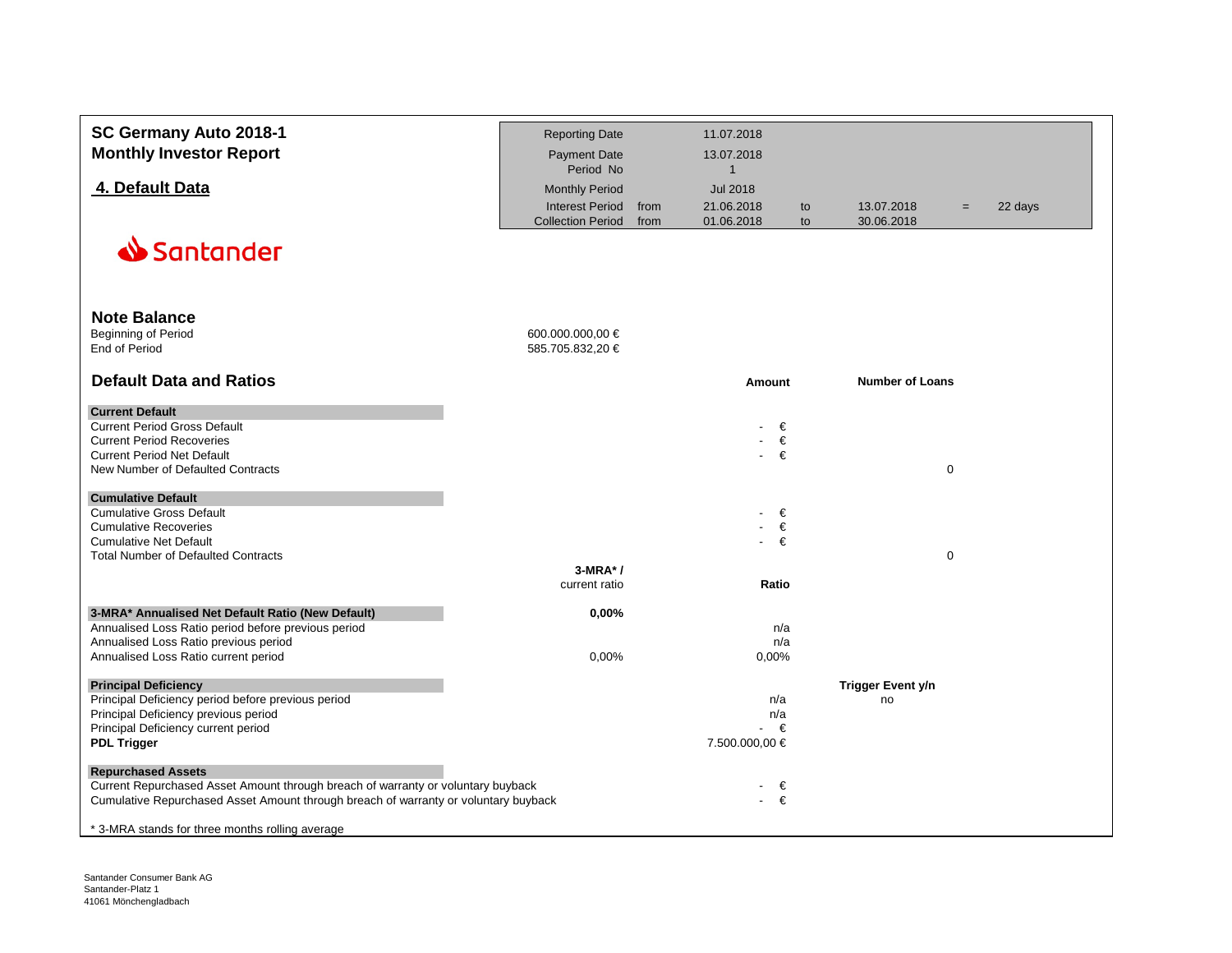<span id="page-6-0"></span>

| SC Germany Auto 2018-1<br><b>Monthly Investor Report</b><br>4.1 Default Data per Quarter |                                   | <b>Reporting Date</b><br>Payment Date<br>Period No<br><b>Monthly Period</b><br><b>Interest Period</b><br><b>Collection Period</b> | from<br>from        | 11.07.2018<br>13.07.2018<br>Jul 2018<br>21.06.2018<br>01.06.2018 | to<br>$t^{\circ}$     | 13.07.2018<br>30.06.2018 | $=$ | 22 days |  |
|------------------------------------------------------------------------------------------|-----------------------------------|-----------------------------------------------------------------------------------------------------------------------------------|---------------------|------------------------------------------------------------------|-----------------------|--------------------------|-----|---------|--|
| Santander                                                                                |                                   |                                                                                                                                   |                     |                                                                  |                       |                          |     |         |  |
|                                                                                          |                                   |                                                                                                                                   |                     |                                                                  | Recoveries in Quarter |                          |     |         |  |
|                                                                                          | <b>Quarter of Default Periods</b> |                                                                                                                                   | <b>New Defaults</b> | Recoveries                                                       | Q2 2018               |                          |     |         |  |
|                                                                                          | Q2 2018                           |                                                                                                                                   | 0,00                | 0,00                                                             | 0,00                  |                          |     |         |  |
| Total                                                                                    |                                   |                                                                                                                                   | 0,00                | 0,00                                                             | 0,00                  |                          |     |         |  |
|                                                                                          |                                   |                                                                                                                                   |                     |                                                                  |                       |                          |     |         |  |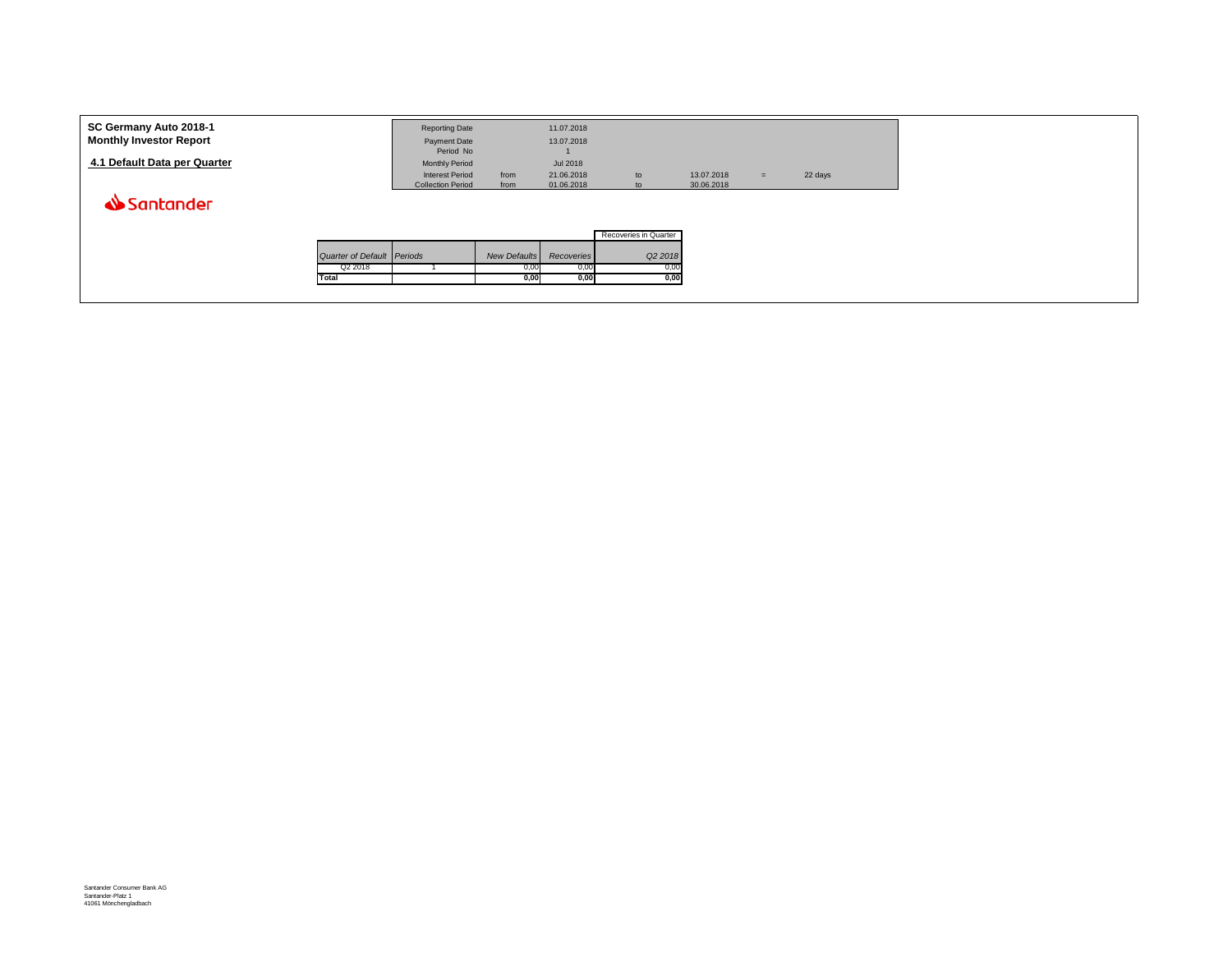<span id="page-7-0"></span>

| SC Germany Auto 2018-1<br><b>Monthly Investor Report</b>                           |                  | <b>Reporting Date</b><br><b>Payment Date</b>   | 11.07.2018<br>13.07.2018   |          |                          |            |                       |
|------------------------------------------------------------------------------------|------------------|------------------------------------------------|----------------------------|----------|--------------------------|------------|-----------------------|
|                                                                                    |                  | Period No                                      | $\mathbf{1}$               |          |                          |            |                       |
| 5. Outstanding Notes                                                               |                  | <b>Monthly Period</b>                          | <b>Jul 2018</b>            |          |                          |            |                       |
|                                                                                    |                  | Interest Period from<br>Collection Period from | 21.06.2018<br>01.06.2018   | to<br>to | 13.07.2018<br>30.06.2018 |            | 22 days               |
| Santander                                                                          |                  |                                                |                            |          |                          |            |                       |
|                                                                                    |                  |                                                |                            |          |                          |            |                       |
|                                                                                    |                  |                                                |                            |          |                          |            |                       |
| 1. Note Balance                                                                    | All notes        | <b>Class A</b>                                 | <b>Class B</b>             |          |                          |            |                       |
| <b>General Note Information</b><br><b>ISIN Code</b>                                |                  | XS1831869653                                   | XS1831869810               |          |                          |            |                       |
| Currency                                                                           |                  | <b>EUR</b>                                     | <b>EUR</b>                 |          |                          |            |                       |
| Initial Tranching                                                                  | in $%$           | 93.50%                                         | 6.50%                      |          |                          |            |                       |
| <b>Legal Maturity</b>                                                              |                  | Dec 2027                                       | Dec 2027                   |          |                          |            |                       |
| <b>Expected Maturity</b>                                                           |                  | Aug 2022                                       | Aug 2022                   |          |                          |            |                       |
| Original Rating (DBRS / Moody's)                                                   |                  | AAA (sf)/Aaa(sf)                               | NR/NR                      |          |                          |            |                       |
| Current Rating (DBRS / Moody's)*                                                   |                  | AAA (sf)/Aaa(sf)                               | NR/NR                      |          |                          |            |                       |
| Initial Notes Aggregate Principal Outstanding Balance                              | 600.000.000,00 € | 561.000.000,00 €                               | 39.000.000,00 €            |          |                          |            |                       |
| Initial Nominal per Note                                                           |                  | 100.000,00 €                                   | 100.000,00 €               |          |                          |            |                       |
| Initial Number of Notes per Class                                                  |                  | 5.610                                          | 390                        |          |                          |            |                       |
| <b>Current Note Information</b>                                                    |                  |                                                |                            |          |                          |            |                       |
| Class Principal Outstanding Balance Beginning of Period                            | 600.000.000,00 € | 561.000.000,00 €                               | 39.000.000,00 €            |          |                          |            |                       |
| Available Distribution Amount                                                      | 21.929.474,43 €  |                                                |                            |          |                          |            |                       |
| Amortisation                                                                       | 14.294.167,80 €  |                                                |                            |          |                          |            |                       |
| <b>Redemption per Class</b>                                                        | 14.294.167,80 €  | 14.294.167,80 €                                | $0,00 \in$                 |          |                          |            |                       |
| Redemption per Note                                                                |                  | 2.547,98 €                                     | $0,00 \in$                 |          |                          |            |                       |
| Class Principal Outstanding Balance End of Period                                  | 585.705.832,20 € | 546.705.832,20 €                               | 39.000.000,00 €            |          |                          |            |                       |
| <b>Current Tranching</b><br>Current Pool Factor                                    |                  | 93,3%<br>0,97                                  | 6,7%<br>1,00               |          |                          |            |                       |
|                                                                                    |                  |                                                |                            |          |                          |            |                       |
| 2. Payments to Investors per Note                                                  | All notes        | <b>Class A</b>                                 | <b>Class B</b>             |          |                          |            |                       |
| Interest Rate Basis: 1-M Euribor / Spread / Fixed Rate                             | $-0.3695%$       | $+40$ bps                                      | 0.63%                      |          |                          |            |                       |
| DayCount Convention                                                                |                  | act/360                                        | act/360                    |          |                          |            |                       |
| <b>Interest Days</b>                                                               | 22               |                                                |                            |          |                          |            |                       |
| Principal Outstanding per Note Beginning of Period<br>Principal Repayment per Note |                  | 100.000,00 €<br>2.547.98 €                     | 100.000,00 €<br>$0.00 \in$ |          |                          |            |                       |
| Principal Outstanding per Note End of Period                                       |                  | 97.452,02 €                                    | 100.000,00 €               |          |                          |            |                       |
| Interest accrued for the period                                                    |                  | 10.434,60 €                                    | 15.085,20 €                |          |                          |            |                       |
| <b>Interest Payment</b>                                                            |                  | 10.434,60 €                                    | 15.085,20 €                |          |                          |            |                       |
| Interest Payment per Note                                                          |                  | 1.86 €                                         | 38,68 €                    |          |                          |            |                       |
| 3. Credit Enhancements                                                             |                  | <b>Class A</b>                                 | <b>Class B</b>             |          |                          |            |                       |
| Initial total CE (Subordination, Reserve)                                          |                  | 7,44%                                          | 0,94%                      |          |                          |            |                       |
| Current CE (incl. Excess Spread)                                                   |                  | 10,85%                                         | 4,19%                      |          |                          |            |                       |
| Current CE (excl. Excess Spread)                                                   |                  | 7,62%                                          | 0,96%                      |          |                          |            |                       |
| 4. Placement Disclosure                                                            |                  | <b>Class A</b>                                 | <b>Class B</b>             |          |                          |            |                       |
| Pre-placed privately with investors which are not in the OG                        |                  | €                                              | €<br>$\sim$                |          |                          | At Closing |                       |
| Retained by a member of the OG                                                     |                  | €                                              | 39.000.000 €               |          |                          | At Closing |                       |
| Publicly offered to investors which are not in the OG                              |                  | 561.000.000 €                                  | - €                        |          |                          | At Closing |                       |
| Privately-placed with investors which are not in the OG                            |                  | €                                              | €<br>$\sim$                |          |                          |            | <b>Current Period</b> |
| Retained by a member of the OG                                                     |                  | €                                              | 39.000.000 €               |          |                          |            | <b>Current Period</b> |
| Publicly-placed with investors which are not in the OG                             |                  | 546.705.832 €                                  | €<br>$\sim 10$             |          |                          |            | <b>Current Period</b> |
| Initially retained by a member of the OG, but subsequently placed with investors   |                  | €<br>$\sim$                                    | €<br>×.                    |          |                          |            | <b>Current Period</b> |
|                                                                                    |                  |                                                |                            |          |                          |            |                       |
| OG stands for Originator Group<br>* Last rating action as of 21.06.2018            |                  |                                                |                            |          |                          |            |                       |

Santander Consumer Bank AG Santander-Platz 1 41061 Mönchengladbach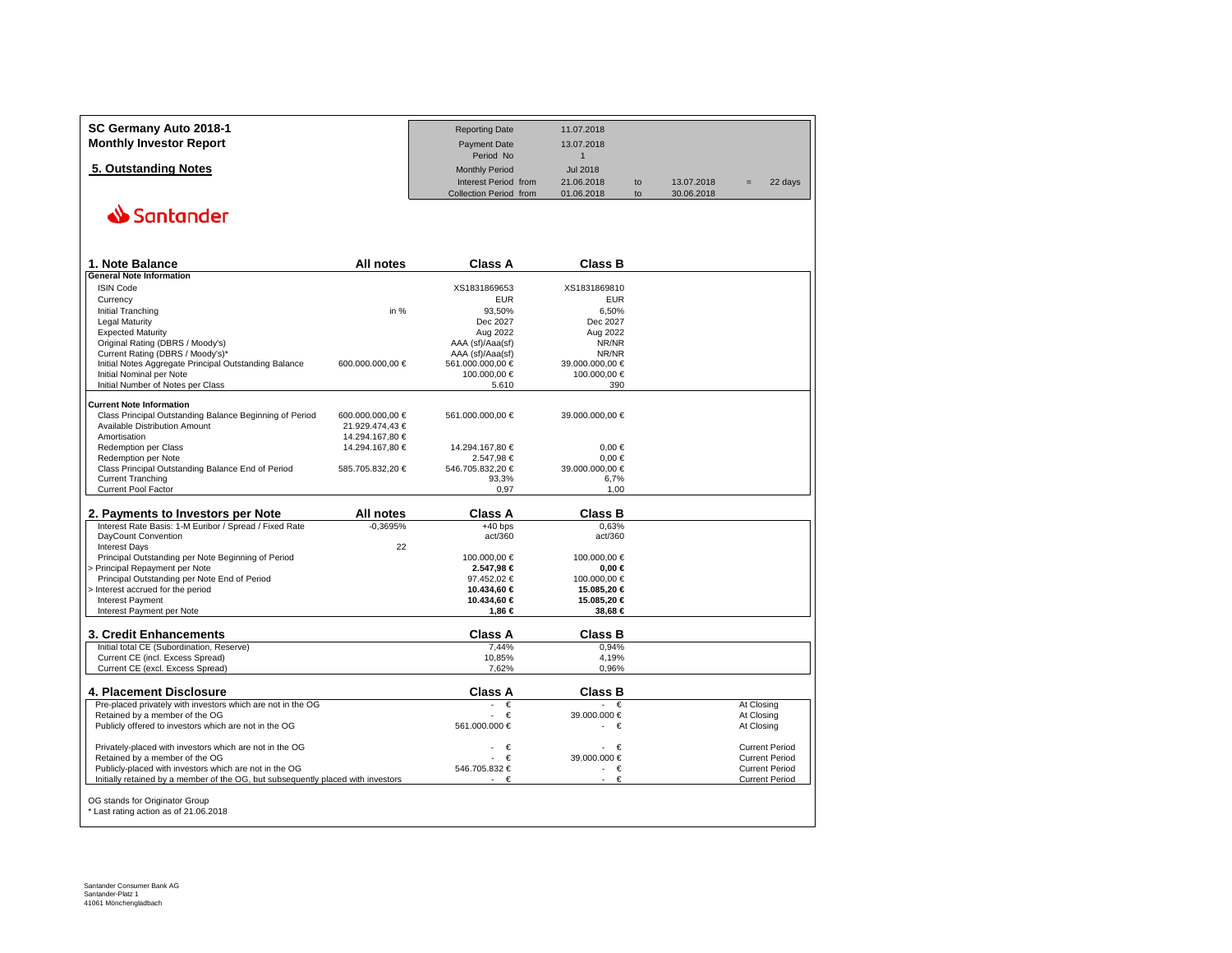<span id="page-8-0"></span>

| SC Germany Auto 2018-1         | <b>Reporting Date</b>    |      | 11.07.2018 |    |            |     |         |
|--------------------------------|--------------------------|------|------------|----|------------|-----|---------|
| <b>Monthly Investor Report</b> | <b>Payment Date</b>      |      | 13.07.2018 |    |            |     |         |
|                                | Period No                |      |            |    |            |     |         |
| 6. Original Principal Balance  | <b>Monthly Period</b>    |      | Jul 2018   |    |            |     |         |
|                                | <b>Interest Period</b>   | from | 21.06.2018 | to | 13.07.2018 | $=$ | 22 days |
|                                | <b>Collection Period</b> | from | 01.06.2018 | to | 30.06.2018 |     |         |

| <b>Original Principal Balance</b> | <b>Original Principal</b> | Percentage of        |                        | Percentage of Total |
|-----------------------------------|---------------------------|----------------------|------------------------|---------------------|
| (Ranges in EUR)                   | <b>Balance in EUR</b>     | <b>Total Balance</b> | <b>Number of Loans</b> | Loans               |
| 0:999                             | 6.820,15                  | 0,00%                | 8                      | 0,02%               |
| 1000: 1999                        | 311.695,90                | 0,05%                | 190                    | 0,42%               |
| 2000: 2999                        | 1.557.472,65              | 0,23%                | 616                    | 1,36%               |
| 3000: 3999                        | 4.064.731,15              | 0,60%                | 1.162                  | 2,57%               |
| 4000: 4999                        | 6.526.820,37              | 0,97%                | 1.453                  | 3,22%               |
| 5000: 5999                        | 10.115.212,38             | 1,50%                | 1.840                  | 4,07%               |
| 6000: 6999                        | 13.026.787.73             | 1.93%                | 2.002                  | 4,43%               |
| 7000: 7999                        | 15.571.959.36             | 2.31%                | 2.074                  | 4.59%               |
| 8000: 8999                        | 19.171.472,09             | 2,84%                | 2.252                  | 4,98%               |
| 9000: 9999                        | 21.621.688,65             | 3.20%                | 2.270                  | 5.02%               |
| 10000:10999                       | 28.888.419,14             | 4,28%                | 2.752                  | 6,09%               |
| 11000:11999                       | 28.662.522,21             | 4,25%                | 2.493                  | 5,52%               |
| 12000:12999                       | 29.417.742,57             | 4,36%                | 2.355                  | 5,21%               |
| 13000:13999                       | 30.903.460,34             | 4,58%                | 2.288                  | 5,06%               |
| 14000:14999                       | 32.707.635,08             | 4,85%                | 2.257                  | 5.00%               |
| 15000:15999                       | 33.795.699.71             | 5,01%                | 2.181                  | 4.83%               |
| 16000:16999                       | 30.796.243,79             | 4,56%                | 1.868                  | 4,13%               |
| 17000:17999                       | 29.909.919,38             | 4,43%                | 1.710                  | 3,79%               |
| 18000:18999                       | 28.316.751,34             | 4.20%                | 1.531                  | 3.39%               |
| 19000:19999                       | 27.087.841,20             | 4,02%                | 1.389                  | 3.07%               |
| 20000:20999                       | 25.434.791,33             | 3,77%                | 1.244                  | 2,75%               |
| 21000:21999                       | 25.756.834,22             | 3,82%                | 1.199                  | 2,65%               |
| 22000:22999                       | 23.199.428,78             | 3,44%                | 1.032                  | 2,28%               |
| 23000:23999                       | 22.129.269,11             | 3,28%                | 942                    | 2,09%               |
| 24000:24999                       | 19.561.095,18             | 2.90%                | 799                    | 1.77%               |
| 25000:25999                       | 18.406.449,90             | 2,73%                | 722                    | 1,60%               |
| 26000:26999                       | 17.775.133,93             | 2,63%                | 671                    | 1,49%               |
| 27000:27999                       | 15.698.536,55             | 2,33%                | 571                    | 1.26%               |
| 28000:28999                       | 13.227.177,44             | 1,96%                | 464                    | 1.03%               |
| 29000:29999                       | 12.125.847,27             | 1,80%                | 411                    | 0,91%               |
| 30000:30999                       | 11.242.339,56             | 1,67%                | 369                    | 0,82%               |
| 31000:31999                       | 10.049.485,42             | 1,49%                | 319                    | 0,71%               |
| 32000:32999                       | 9.000.256,75              | 1,33%                | 277                    | 0,61%               |
| 33000:33999                       | 7.133.367,25              | 1,06%                | 213                    | 0,47%               |
| 34000:34999                       | 5.961.267,51              | 0,88%                | 173                    | 0,38%               |
| 35000:35000                       | 105.000,00                | 0,02%                | 3                      | 0,01%               |
| 35001:                            | 45.372.064,19             | 6,73%                | 1.077                  | 2.38%               |
| Total                             | 674.639.239,58            | 100,00%              | 45.177                 | 100,00%             |

|                | <b>Statistics</b> | in EUR    |
|----------------|-------------------|-----------|
| Average Amount |                   | 14.933.25 |
|                |                   |           |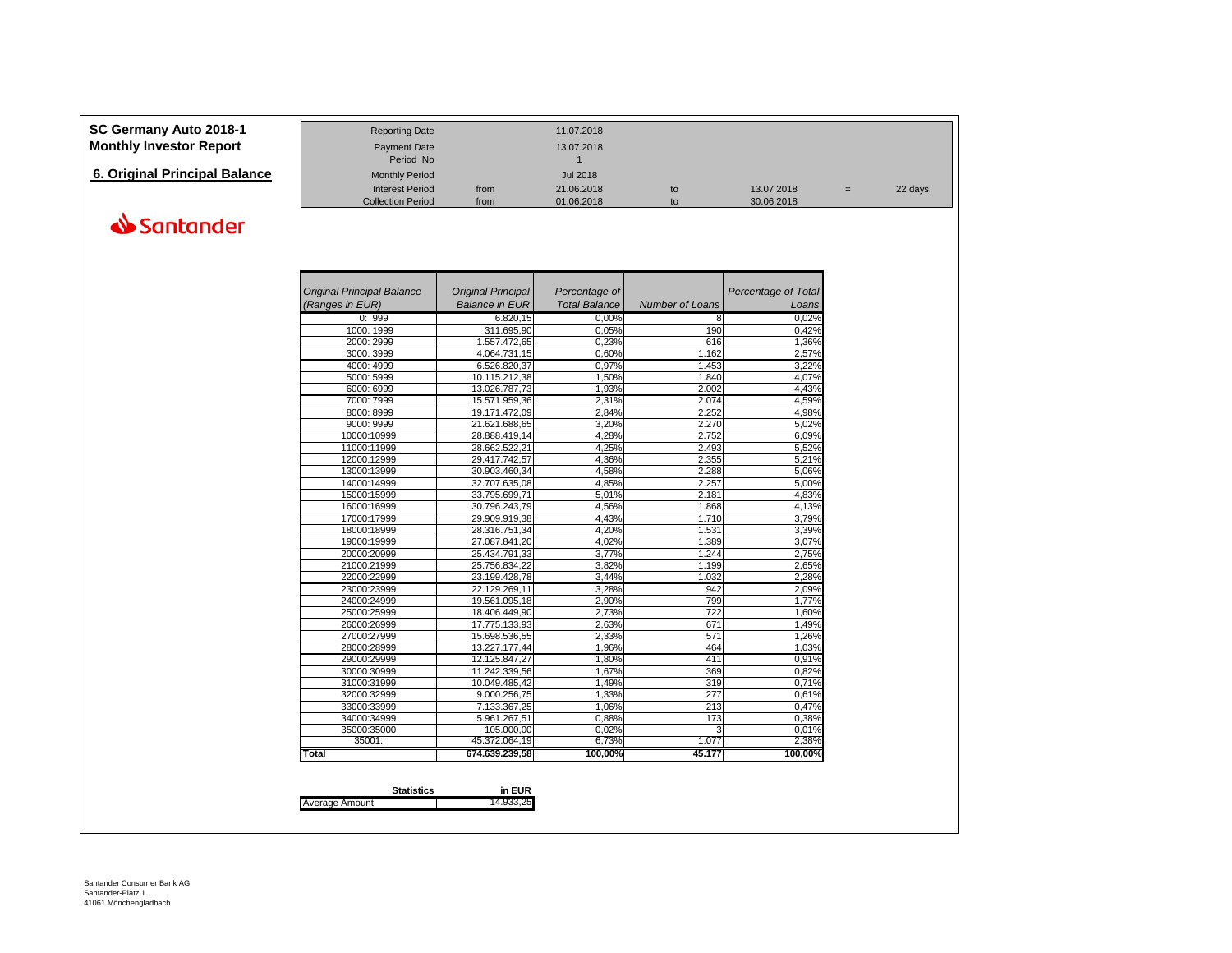<span id="page-9-0"></span>

| SC Germany Auto 2018-1<br><b>Monthly Investor Report</b> | <b>Reporting Date</b><br><b>Payment Date</b><br>Period No                   |              | 11.07.2018<br>13.07.2018                    |          |                          |         |
|----------------------------------------------------------|-----------------------------------------------------------------------------|--------------|---------------------------------------------|----------|--------------------------|---------|
| 6.1 Original PB (Graph)                                  | <b>Monthly Period</b><br><b>Interest Period</b><br><b>Collection Period</b> | from<br>from | <b>Jul 2018</b><br>21.06.2018<br>01.06.2018 | to<br>to | 13.07.2018<br>30.06.2018 | 22 days |

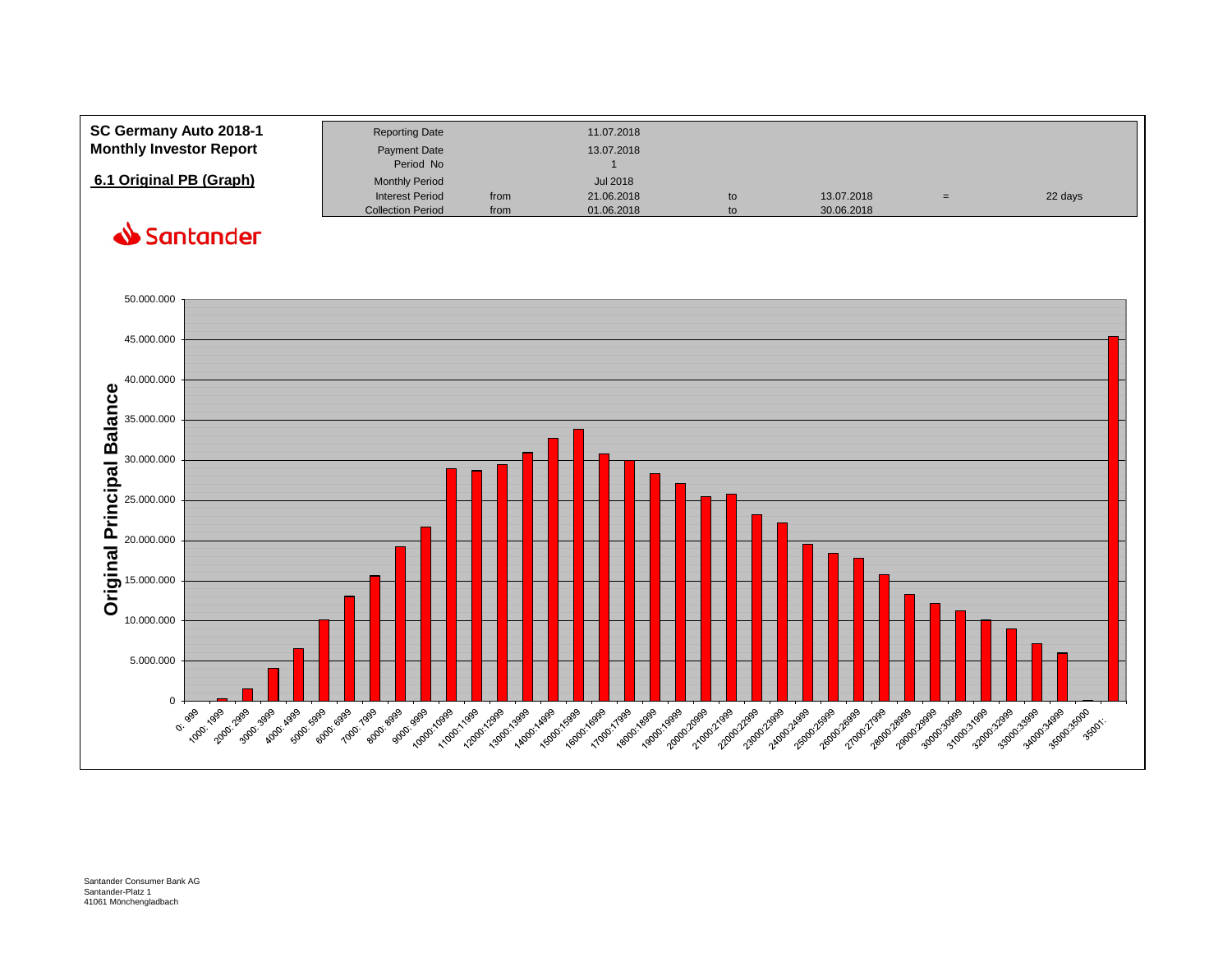<span id="page-10-0"></span>

| SC Germany Auto 2018-1<br><b>Monthly Investor Report</b> | <b>Reporting Date</b><br>Payment Date<br>Period No |      | 11.07.2018<br>13.07.2018 |    |            |     |         |
|----------------------------------------------------------|----------------------------------------------------|------|--------------------------|----|------------|-----|---------|
| <b>7. Current Principal Balance</b>                      | <b>Monthly Period</b>                              |      | Jul 2018                 |    |            |     |         |
|                                                          | Interest Period                                    | from | 21.06.2018               | to | 13.07.2018 | $=$ | 22 days |
|                                                          | <b>Collection Period</b>                           | from | 01.06.2018               | to | 30.06.2018 |     |         |

| <b>Current Principal Balance</b> |                       | Current Principal   Percentage of Total |                        | Percentage of Total |
|----------------------------------|-----------------------|-----------------------------------------|------------------------|---------------------|
| (Ranges in EUR)                  | <b>Balance in EUR</b> | Balance                                 | <b>Number of Loans</b> | Loans               |
| 0:999                            | 181.636,60            | 0,03%                                   | 472                    | 1,04%               |
| 1000: 1999                       | 1.293.991,04          | 0,22%                                   | 838                    | 1,85%               |
| 2000: 2999                       | 3.424.225,97          | 0,58%                                   | 1.354                  | 3,00%               |
| 3000: 3999                       | 5.670.738,71          | 0.97%                                   | 1.611                  | 3,57%               |
| 4000: 4999                       | 8.871.685,74          | 1,51%                                   | 1.967                  | 4,35%               |
| 5000: 5999                       | 11.617.353,57         | 1,98%                                   | 2.112                  | 4,67%               |
| 6000: 6999                       | 14.855.035,94         | 2,54%                                   | 2.285                  | 5,06%               |
| 7000: 7999                       | 17.852.543,29         | 3,05%                                   | 2.379                  | 5,27%               |
| 8000: 8999                       | 21.909.873,31         | 3,74%                                   | 2.578                  | 5,71%               |
| 9000: 9999                       | 26.066.203,23         | 4,45%                                   | 2.743                  | 6,07%               |
| 10000:10999                      | 27.365.624,64         | 4,67%                                   | 2.607                  | 5,77%               |
| 11000:11999                      | 27.722.746,60         | 4,73%                                   | 2.412                  | 5,34%               |
| 12000:12999                      | 30.384.418,49         | 5,19%                                   | 2.429                  | 5,38%               |
| 13000:13999                      | 31.361.464.51         | 5,35%                                   | 2.323                  | 5,14%               |
| 14000:14999                      | 29.972.611,71         | 5,12%                                   | 2.069                  | 4,58%               |
| 15000:15999                      | 28.631.804,97         | 4,89%                                   | 1.849                  | 4,09%               |
| 16000:16999                      | 26.768.711,03         | 4,57%                                   | 1.623                  | 3,59%               |
| 17000:17999                      | 25.749.361,80         | 4,40%                                   | 1.472                  | 3,26%               |
| 18000:18999                      | 23.743.610,11         | 4,05%                                   | 1.284                  | 2,84%               |
| 19000:19999                      | 23.030.115,84         | 3,93%                                   | 1.182                  | 2,62%               |
| 20000:20999                      | 20.873.258,98         | 3,56%                                   | 1.019                  | 2,26%               |
| 21000:21999                      | 19.990.322,11         | 3,41%                                   | 930                    | 2,06%               |
| 22000:22999                      | 19.073.791,87         | 3,26%                                   | 848                    | 1,88%               |
| 23000:23999                      | 16.800.576,29         | 2,87%                                   | 716                    | 1,58%               |
| 24000:24999                      | 14.476.414,34         | 2,47%                                   | 591                    | 1,31%               |
| 25000:25999                      | 15.138.383,73         | 2,58%                                   | 594                    | 1,31%               |
| 26000:26999                      | 11.185.219,15         | 1,91%                                   | 422                    | 0,93%               |
| 27000:27999                      | 10.493.950,23         | 1,79%                                   | 382                    | 0,85%               |
| 28000:28999                      | 9.248.870.92          | 1,58%                                   | 325                    | 0,72%               |
| 29000:29999                      | 9.200.579,98          | 1,57%                                   | 312                    | 0,69%               |
| 30000:30999                      | 7.007.005,41          | 1,20%                                   | 230                    | 0,51%               |
| 31000:31999                      | 6.360.313,12          | 1,09%                                   | 202                    | 0,45%               |
| 32000:32999                      | 5.359.103,55          | 0,91%                                   | 165                    | 0,37%               |
| 33000:33999                      | 4.419.876,15          | 0.75%                                   | 132                    | 0,29%               |
| 34000:34999                      | 3.970.828,08          | 0,68%                                   | 115                    | 0,25%               |
| 35001:                           | 25.633.544,38         | 4,38%                                   | 605                    | 1,34%               |
| Total                            | 585.705.795,39        | 100,00%                                 | 45.177                 | 100,00%             |

|                | <b>Statistics</b> | in EUR    |
|----------------|-------------------|-----------|
| Average Amount |                   | 12.964.69 |
|                |                   |           |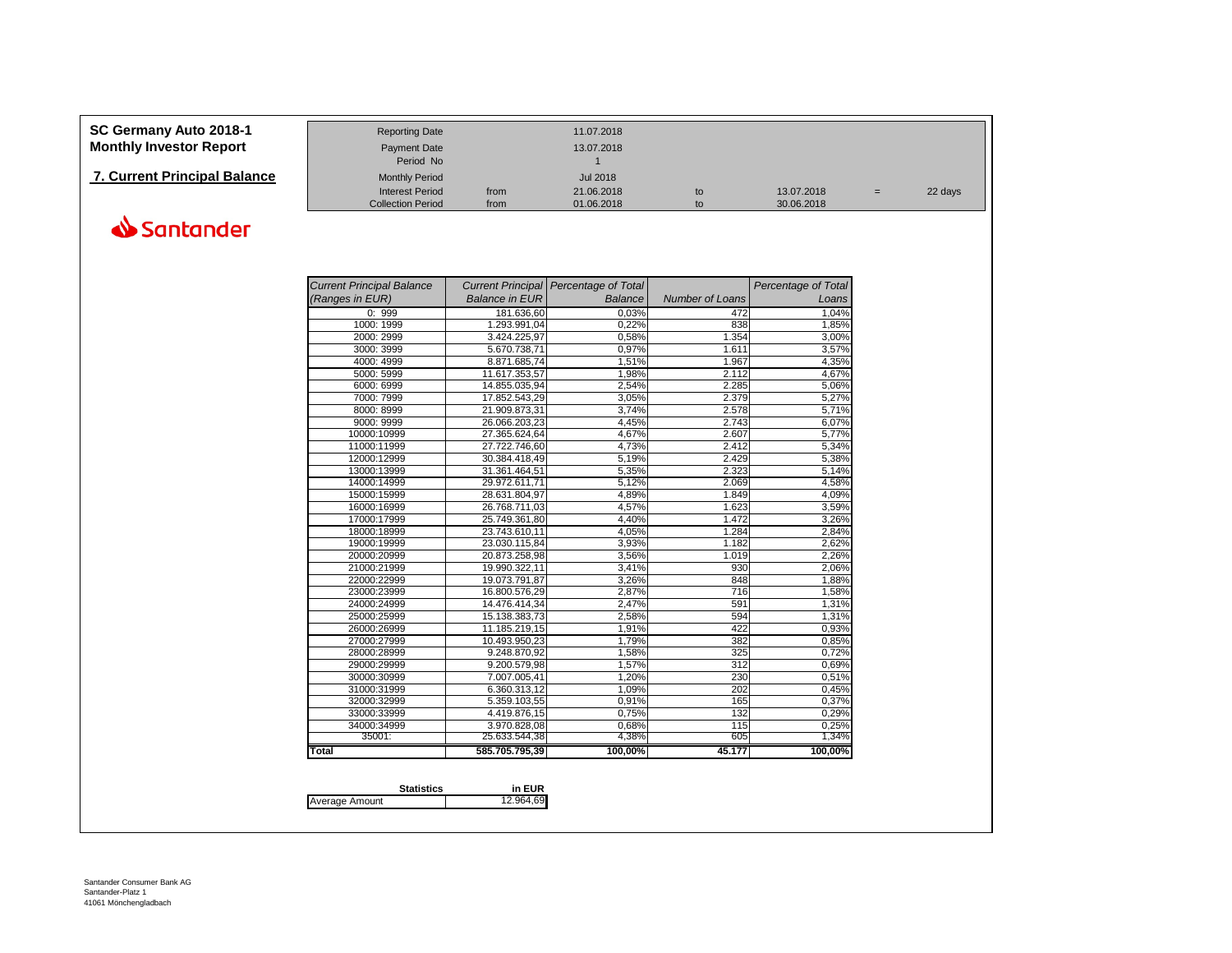<span id="page-11-0"></span>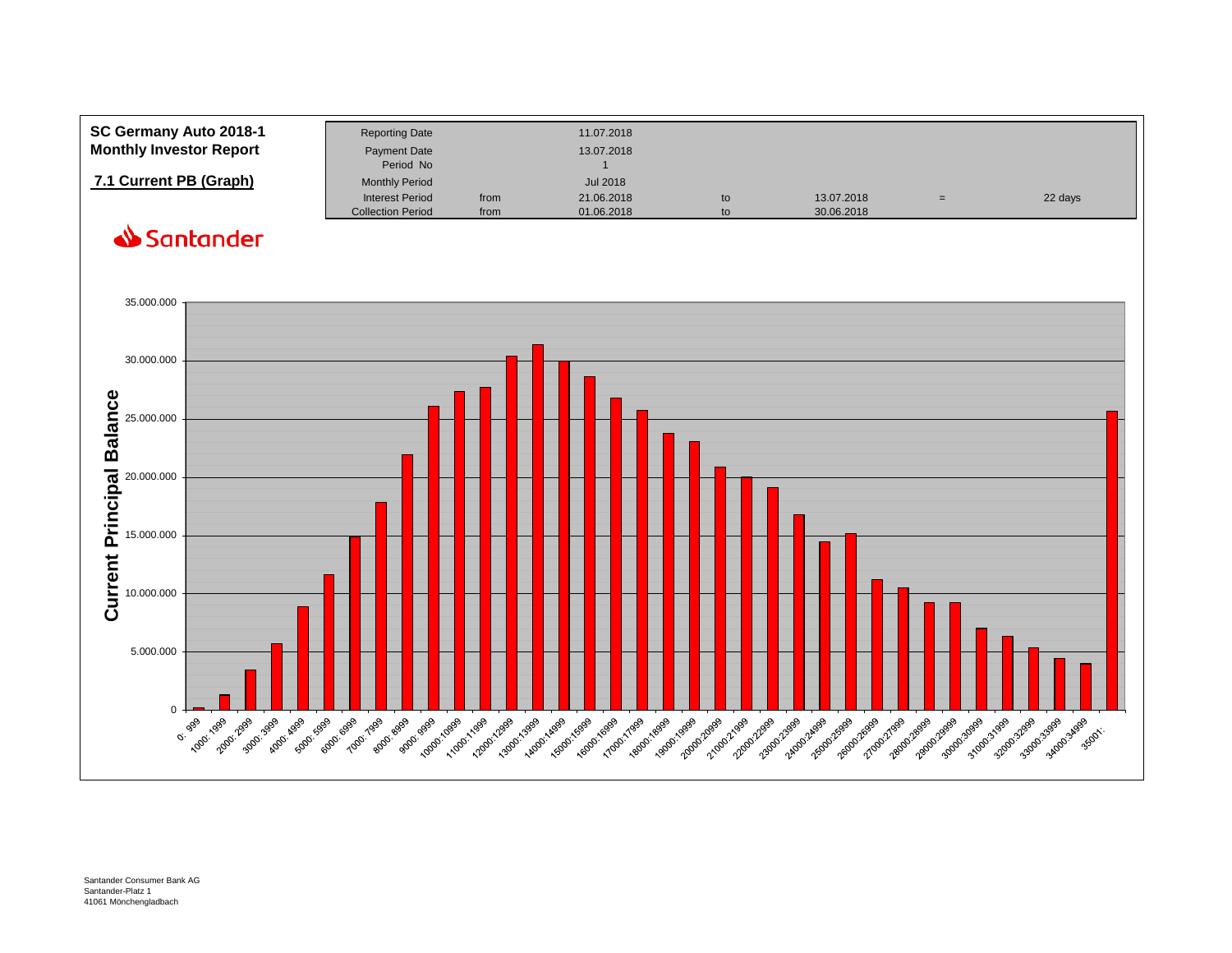### **8. Borrower Concentration**

<span id="page-12-0"></span>

| SC Germany Auto 2018-1         | <b>Reporting Date</b>    |      | 11.07.2018 |    |            |     |         |
|--------------------------------|--------------------------|------|------------|----|------------|-----|---------|
| <b>Monthly Investor Report</b> | <b>Payment Date</b>      |      | 13.07.2018 |    |            |     |         |
|                                | Period No                |      |            |    |            |     |         |
| 8. Borrower Concentration      | <b>Monthly Period</b>    |      | Jul 2018   |    |            |     |         |
|                                | Interest Period          | from | 21.06.2018 | to | 13.07.2018 | $=$ | 22 days |
|                                | <b>Collection Period</b> | from | 01.06.2018 | to | 30.06.2018 |     |         |

|                | <b>Current Principal</b> | Percentage of  |                 |
|----------------|--------------------------|----------------|-----------------|
| <b>No</b>      | <b>Balance in EUR</b>    | <b>Balance</b> | Number of Loans |
| 1              | 99.715,13                | 0,0170%        |                 |
| $\overline{2}$ | 97.999,35                | 0,0167%        |                 |
| $\overline{3}$ | 97.378,27                | 0,0166%        |                 |
| 4              | 97.210,20                | 0,0166%        |                 |
| 5              | 94.330,67                | 0,0161%        |                 |
| 6              | 90.433,74                | 0,0154%        |                 |
| 7              | 81.808,38                | 0,0140%        |                 |
| 8              | 81.537,09                | 0,0139%        | $\overline{2}$  |
| 9              | 80.597,94                | 0,0138%        |                 |
| 10             | 79.462,64                | 0,0136%        |                 |
| 11             | 76.952,74                | 0,0131%        |                 |
| 12             | 74.360,54                | 0,0127%        |                 |
| 13             | 73.334,00                | 0,0125%        | $\overline{2}$  |
| 14             | 72.699,29                | 0,0124%        |                 |
| 15             | 68.191,21                | 0,0116%        |                 |
| 16             | 66.982,22                | 0,0114%        |                 |
| 17             | 66.107,43                | 0,0113%        |                 |
| 18             | 64.613,88                | 0,0110%        |                 |
| 19             | 64.225,94                | 0,0110%        |                 |
| 20             | 64.015,23                | 0,0109%        |                 |
| 21             | 63.924,54                | 0,0109%        |                 |
| 22             | 63.127,72                | 0,0108%        |                 |
| 23             | 61.837,42                | 0,0106%        |                 |
| 24             | 60.418,69                | 0,0103%        | $\overline{2}$  |
| 25             | 60.392,75                | 0,0103%        |                 |
|                | 1.901.657,01             | 0,3247%        | 28              |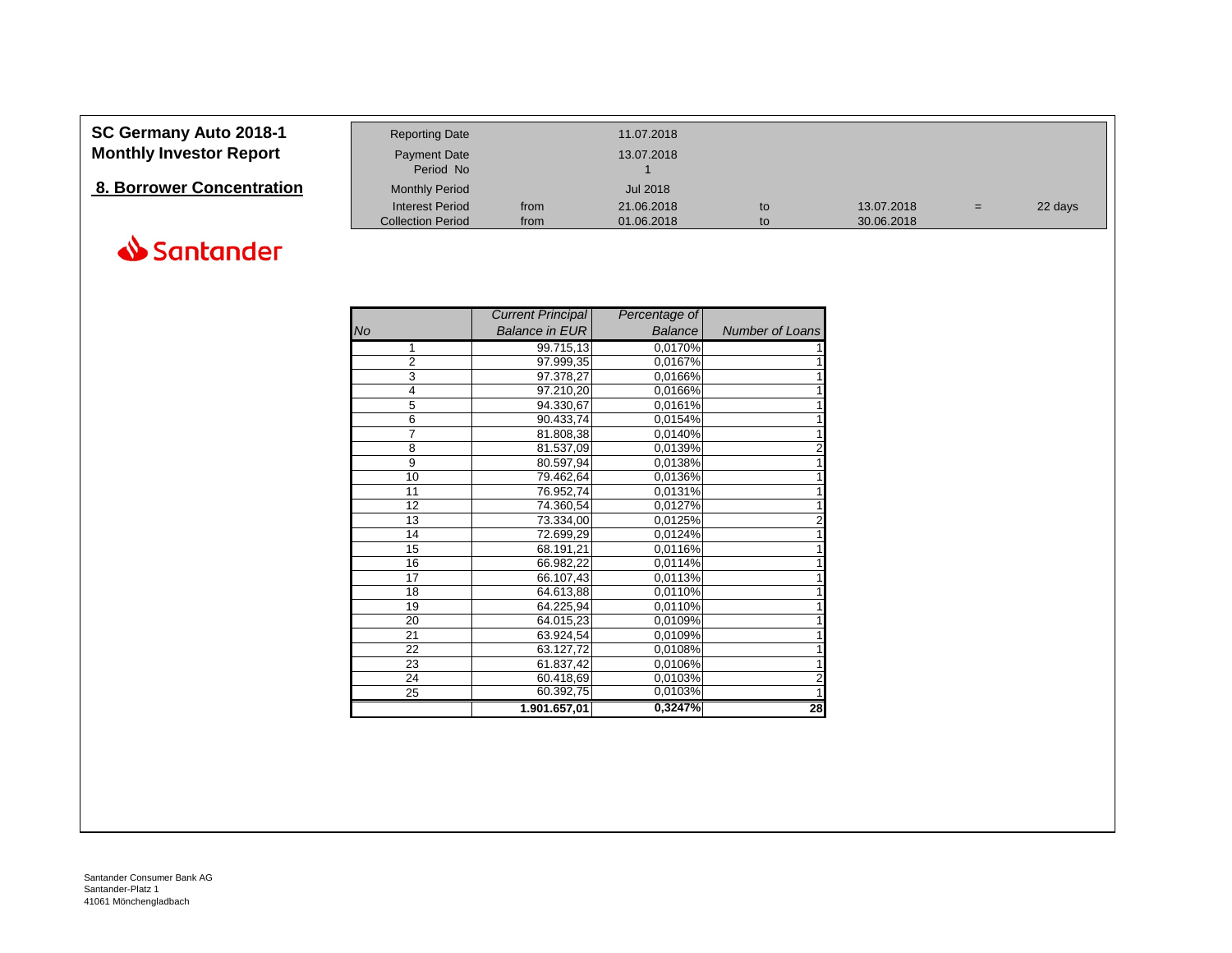# <span id="page-13-0"></span>**9. Geographical Distribution** Monthly Period Jul 2018<br>Interest Period from 21.06.2018

Period No



|                       | <b>Current Principal</b> | Percentage of Total |                        | Percentage of Total |
|-----------------------|--------------------------|---------------------|------------------------|---------------------|
| <b>State</b>          | <b>Balance in EUR</b>    | <b>Balance</b>      | <b>Number of Loans</b> | Loans               |
| Baden-Wuerttemberg    | 65.178.135,12            | 11,13%              | 4.873                  | 10,79%              |
| Bavaria               | 74.978.073.85            | 12,80%              | 5.605                  | 12,41%              |
| Berlin                | 9.659.071,71             | 1,65%               | 768                    | 1,70%               |
| Brandenburg           | 26.819.118,18            | 4,58%               | 2.140                  | 4,74%               |
| Bremen                | 3.453.559,11             | 0,59%               | 260                    | 0,58%               |
| Hamburg               | 5.489.516,07             | 0,94%               | 431                    | 0,95%               |
| Hesse                 | 40.098.904.78            | 6,85%               | 3.037                  | 6,72%               |
| Lower Saxony          | 61.879.477,01            | 10,56%              | 4.783                  | 10,59%              |
| Mecklenburg-Western   | 22.719.220,15            | 3,88%               | 1.830                  | 4,05%               |
| North Rhine-Westphali | 117.238.521.42           | 20,02%              | 9.272                  | 20,52%              |
| Rhineland-Palatinate  | 30.036.144,37            | 5,13%               | 2.235                  | 4,95%               |
| Saarland              | 7.439.625,74             | 1,27%               | 566                    | 1,25%               |
| Saxonia               | 37.596.869,23            | 6,42%               | 2.994                  | 6,63%               |
| Saxony-Anhalt         | 29.688.722,30            | 5,07%               | 2.351                  | 5,20%               |
| Schleswig-Holstein    | 19.678.000.87            | 3,36%               | 1.568                  | 3,47%               |
| Thuringia             | 33.752.835,48            | 5,76%               | 2.464                  | 5,45%               |
| <b>Total</b>          | 585.705.795.39           | 100,00%             | 45.177                 | 100,00%             |

Collection Period from 01.06.2018 to 30.06.2018

Interest Period from 21.06.2018 to 13.07.2018 = 22 days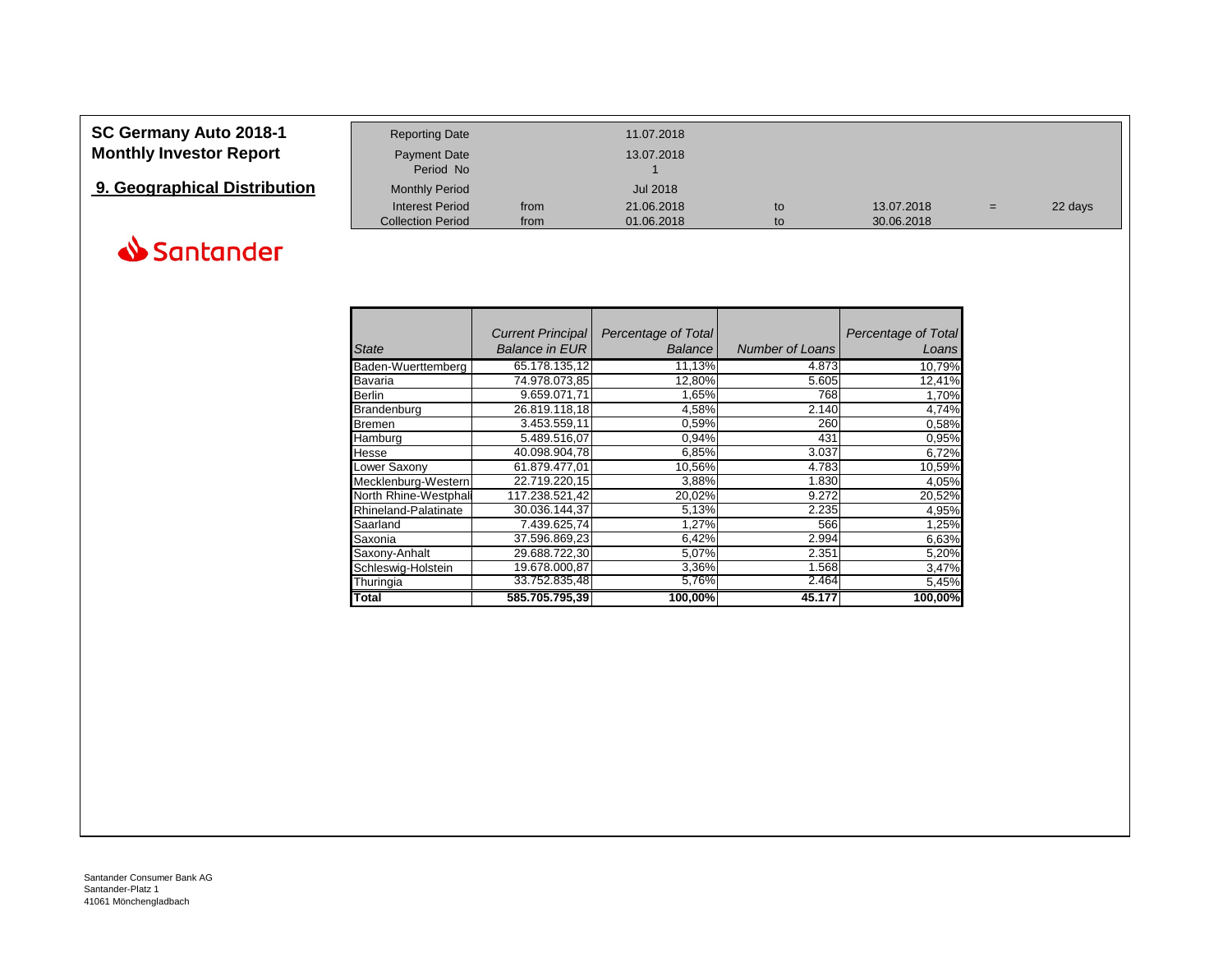<span id="page-14-0"></span>

| SC Germany Auto 2018-1<br><b>Monthly Investor Report</b> | <b>Reporting Date</b><br>Payment Date<br>Period No |      | 11.07.2018<br>13.07.2018 |    |            |     |         |
|----------------------------------------------------------|----------------------------------------------------|------|--------------------------|----|------------|-----|---------|
| 9.1 Geographical Distribution (Graph)                    | <b>Monthly Period</b><br><b>Interest Period</b>    | from | Jul 2018<br>21.06.2018   | to | 13.07.2018 | $=$ | 22 days |
|                                                          | <b>Collection Period</b>                           | from | 01.06.2018               | to | 30.06.2018 |     |         |

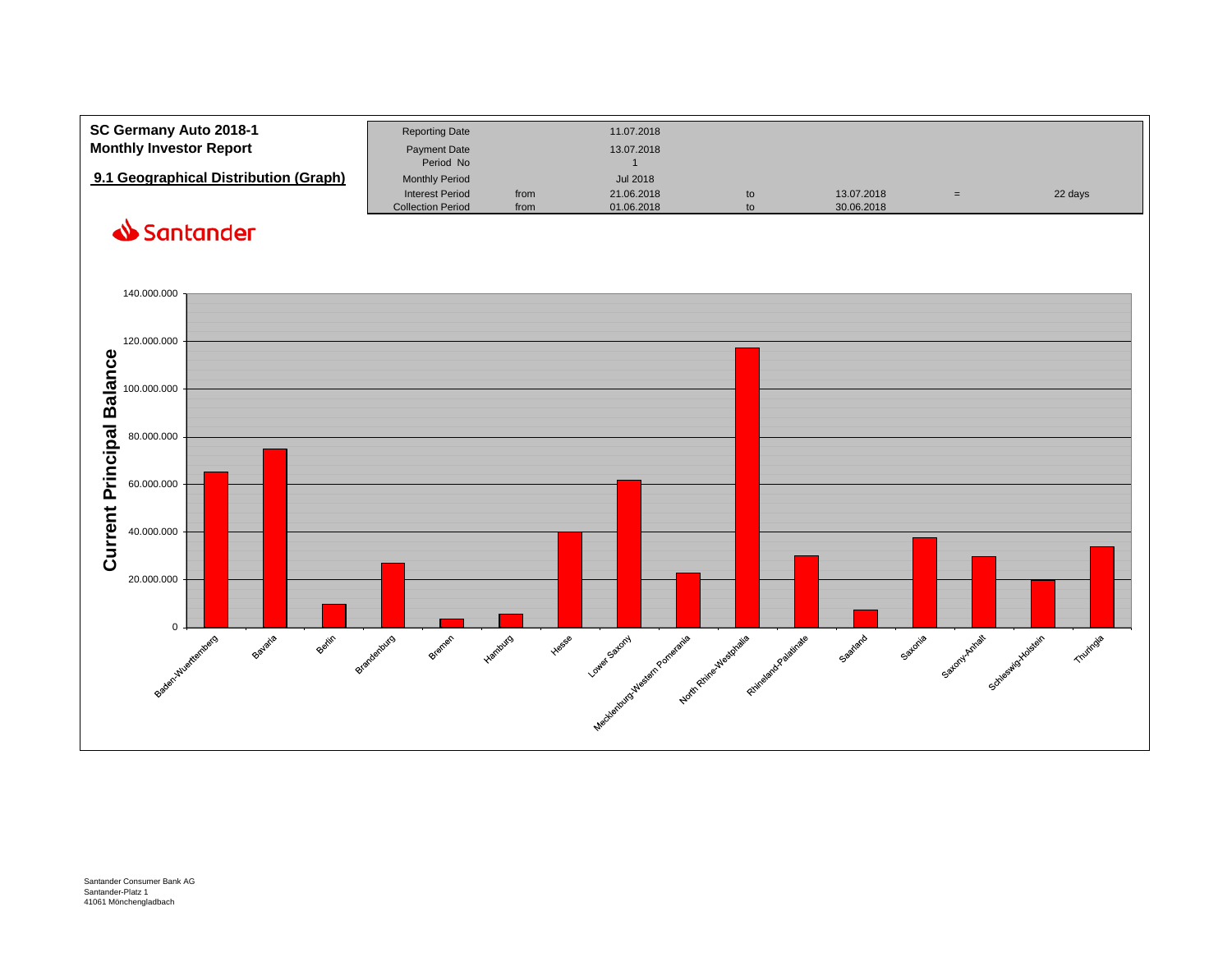

<span id="page-15-0"></span>

| SC Germany Auto 2018-1         | <b>Reporting Date</b>    |      | 11.07.2018 |    |            |     |         |
|--------------------------------|--------------------------|------|------------|----|------------|-----|---------|
| <b>Monthly Investor Report</b> | <b>Payment Date</b>      |      | 13.07.2018 |    |            |     |         |
|                                | Period No                |      |            |    |            |     |         |
| 10. Object/Vehicle Type        | <b>Monthly Period</b>    |      | Jul 2018   |    |            |     |         |
|                                | <b>Interest Period</b>   | from | 21.06.2018 | to | 13.07.2018 | $=$ | 22 days |
|                                | <b>Collection Period</b> | from | 01.06.2018 | to | 30.06.2018 |     |         |

|              |                        | Current Principal   Percentage of Total |                        | Percentage of Total |
|--------------|------------------------|-----------------------------------------|------------------------|---------------------|
| Vehicle Type | <b>Balance in EURI</b> | Balance I                               | <b>Number of Loans</b> | Loans               |
| New Vehicle  | 235.477.843.12         | 40.20%                                  | 14.244                 | 31,53%              |
| Used Vehicle | 350.227.952.27         | 59.80%                                  | 30.933                 | 68.47%              |
| Total        | 585.705.795,39         | 100.00%                                 | 45.177                 | 100,00%             |

|                    | <b>Current Principal</b> | Percentage of Total |                 | Percentage of Total |
|--------------------|--------------------------|---------------------|-----------------|---------------------|
| <b>Object Type</b> | <b>Balance in EURI</b>   | <b>Balance</b>      | Number of Loans | Loans               |
| Car                | 575.146.160,46           | 98,20%              | 43.883          | 97,14%              |
| Motorbike          | 5.865.130,27             | 1.00%               | 969             | 2,14%               |
| Leisure            | 4.554.160.87             | 0.78%               | 282             | 0.62%               |
| Trailer            | 140.343.79               | 0.02%               | 43              | 0.10%               |
| Total              | 585.705.795,39           | 100,00%             | 45.177          | 100,00%             |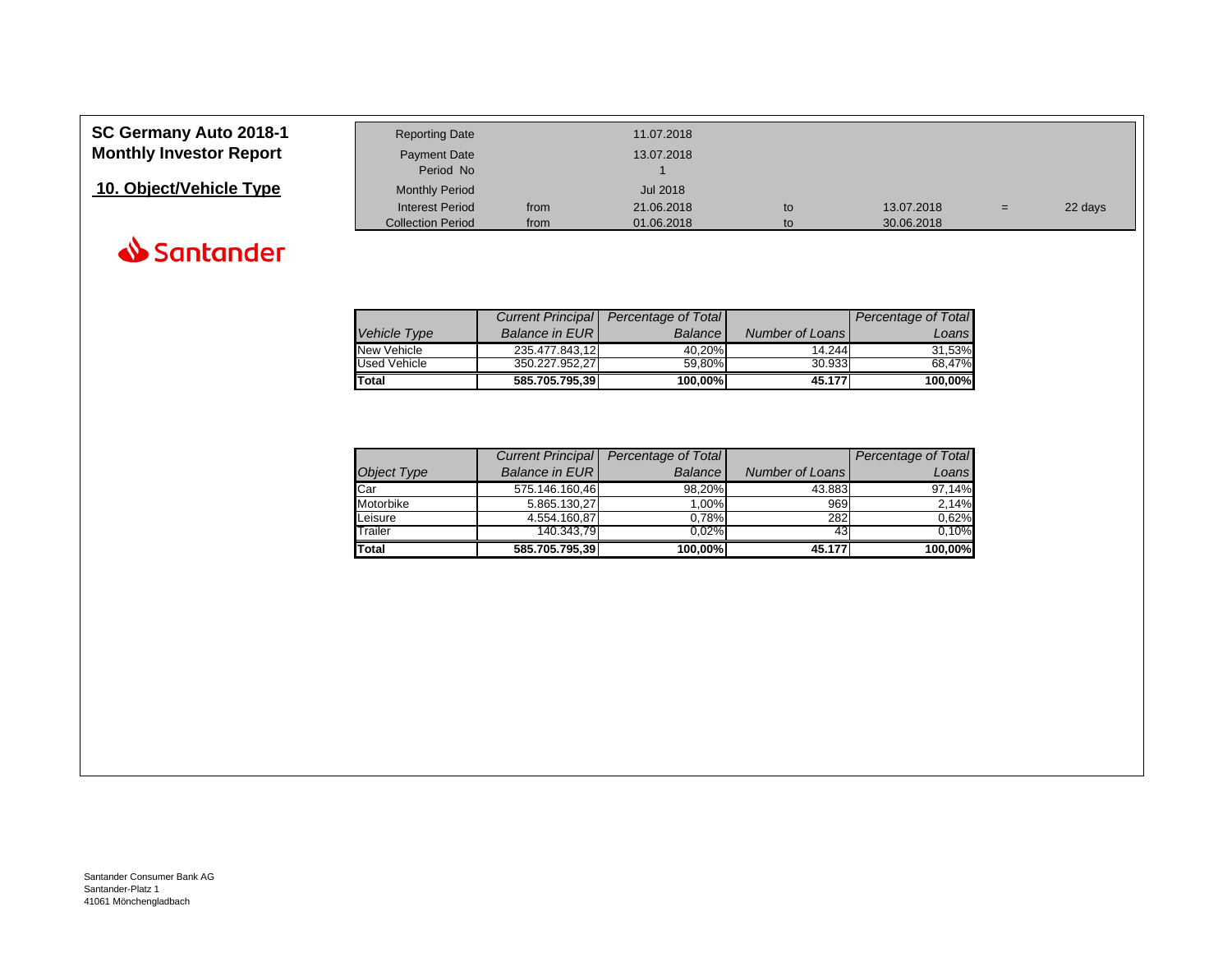### <span id="page-16-0"></span>**SC Germany Auto 2018-1 Monthly Investor Report**



| <b>Monthly Investor Report</b><br>Payment Date<br>13.07.2018                       |  |
|------------------------------------------------------------------------------------|--|
|                                                                                    |  |
| Period No                                                                          |  |
| 11. Insurances<br><b>Jul 2018</b><br><b>Monthly Period</b>                         |  |
| 21.06.2018<br><b>Interest Period</b><br>13.07.2018<br>22 days<br>from<br>to<br>$=$ |  |
| <b>Collection Period</b><br>01.06.2018<br>30.06.2018<br>from<br>to                 |  |

| <b>Payment Protection</b><br>Insurance | <b>Balance in EURI</b> | Current Principal Percentage of Total<br><b>Balance</b> | Number of Loans | Percentage of Total<br>Loans |
|----------------------------------------|------------------------|---------------------------------------------------------|-----------------|------------------------------|
| No                                     | 154.049.174.29         | 26.30%                                                  | 11.763          | 26.04%                       |
| Yes                                    | 431.656.621.10         | 73.70%                                                  | 33.414          | 73.96%                       |
| <b>Total</b>                           | 585.705.795,39         | 100,00%                                                 | 45.177          | 100,00%                      |

| <b>Gap Insurance</b> | <b>Current Principal</b> | Percentage of Total |                 | Percentage of Total |
|----------------------|--------------------------|---------------------|-----------------|---------------------|
| (Santander Safe)     | <b>Balance in EURI</b>   | <b>Balance</b>      | Number of Loans | Loans'              |
| <b>No</b>            | 402.810.091.57           | 68.77%              | 32.166          | 71.20%              |
| Yes                  | 182.895.703.82           | 31.23%              | 13.011          | 28.80%              |
| <b>Total</b>         | 585.705.795.39           | 100.00%             | 45.177          | 100,00%             |

| <b>Repair Cost Insurance</b> | Current Principal      | Percentage of Total |                 | Percentage of Total |
|------------------------------|------------------------|---------------------|-----------------|---------------------|
| (Santander AutoCare)         | <b>Balance in EURI</b> | <b>Balance</b>      | Number of Loans | Loans               |
| <b>No</b>                    | 543.630.140.19         | 92.82%              | 41.901          | 92.75%              |
| Yes                          | 42.075.655.20          | 7.18%               | 3.276           | 7.25%               |
| <b>Total</b>                 | 585.705.795.39         | 100,00%             | 45.177          | 100,00%             |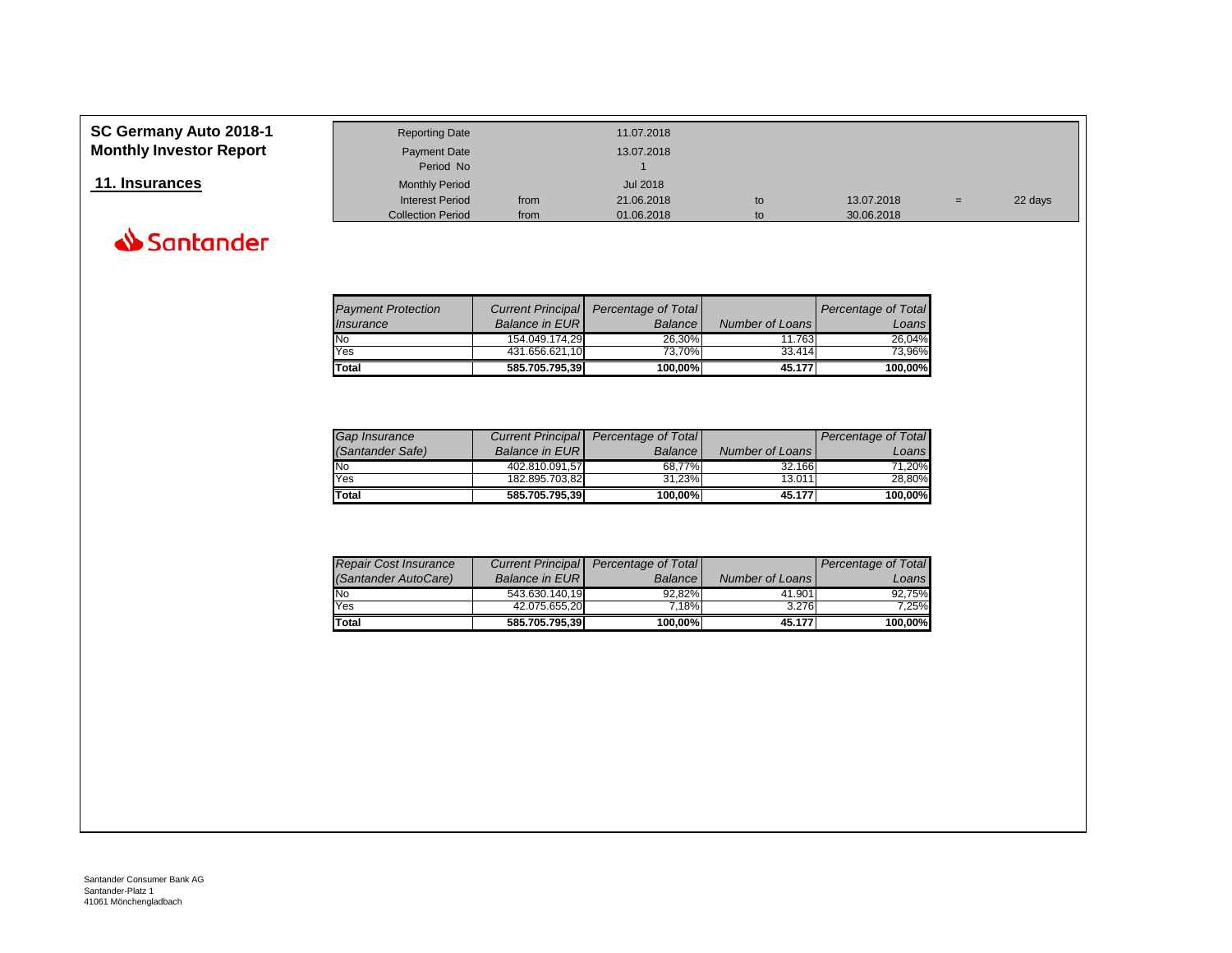<span id="page-17-0"></span>

| SC Germany Auto 2018-1         | <b>Reporting Date</b>    |      | 11.07.2018      |    |            |     |         |
|--------------------------------|--------------------------|------|-----------------|----|------------|-----|---------|
| <b>Monthly Investor Report</b> | Payment Date             |      | 13.07.2018      |    |            |     |         |
|                                | Period No                |      |                 |    |            |     |         |
| 12. Type of Contract           | <b>Monthly Period</b>    |      | <b>Jul 2018</b> |    |            |     |         |
|                                | Interest Period          | from | 21.06.2018      | to | 13.07.2018 | $=$ | 22 days |
|                                | <b>Collection Period</b> | from | 01.06.2018      | to | 30.06.2018 |     |         |



|                                 | <b>Current Principal Balance</b> | Percentage of Total |                 | Percentage of Total |
|---------------------------------|----------------------------------|---------------------|-----------------|---------------------|
| Contracts w/Balloon Payments    | in EUR                           | <b>Balance</b>      | Number of Loans | Loans               |
| No                              | 170.062.984.94                   | 29.04%              | 19.542          | 43.26%              |
| Yes                             | 415.642.810.45                   | 70.96%              | 25.635          | 56.74%              |
| - of which balloon rates        | 213.858.945.32                   | 36.51%              |                 |                     |
| - of which regular installments | 201.783.865,13                   | 34.45%              |                 |                     |
| Total                           | 585.705.795,39                   | 100.00%             | 45.177          | 100.00%             |

| <b>Balloon Loans - Original Term</b> | <b>Balloon Rates</b> | Balloon Rates in % of      | Number of Balloon  | Percentage of Total  |
|--------------------------------------|----------------------|----------------------------|--------------------|----------------------|
| in months                            | in $EUR$             | <b>Total Balloon Rates</b> | Loans <sup>1</sup> | <b>Balloon Loans</b> |
| 0:12                                 | 405.682.37           | 0.19%                      | 50                 | 0.20%                |
| 13:25                                | 5.394.072.68         | 2.52%                      | 585                | 2,28%                |
| 26:38                                | 25.323.723.96        | 11.84%                     | 2.803              | 10,93%               |
| 39:51                                | 54.709.673.16        | 25.58%                     | 6.616              | 25,81%               |
| 52:64                                | 127.487.834,83       | 59.61%                     | 15.541             | 60,62%               |
| 65:72                                | 115.420.12           | 0.05%                      |                    | 0.03%                |
| 73:                                  | 422.538.20           | 0.20%                      | 33                 | 0,13%                |
| <b>Total</b>                         | 213.858.945.32       | 100.00%                    | 25.635             | 100.00%              |

| <b>Balloon Loans - Remaining</b> | <b>Balloon Rates</b> | Balloon Rates in % of      | Number of Balloon | Percentage of Total  |
|----------------------------------|----------------------|----------------------------|-------------------|----------------------|
| Term in months                   | $in$ EUR             | <b>Total Balloon Rates</b> | Loans             | <b>Balloon Loans</b> |
| 0:12                             | 5.623.747,19         | 2,63%                      | 706               | 2,75%                |
| 13:25                            | 19.343.066,09        | 9.04%                      | 2.271             | 8,86%                |
| 26:38                            | 53.027.084.48        | 24,80%                     | 6.241             | 24,35%               |
| 39:51                            | 87.873.718,79        | 41.09%                     | 10.787            | 42,08%               |
| 52:64                            | 47.578.390.57        | 22.25%                     | 5.597             | 21,83%               |
| 65:72                            | 124.198,35           | 0,06%                      |                   | 0,04%                |
| 73:                              | 288.739.85           | 0.14%                      | 24                | 0,09%                |
| Total                            | 213.858.945,32       | 100.00%                    | 25.635            | 100,00%              |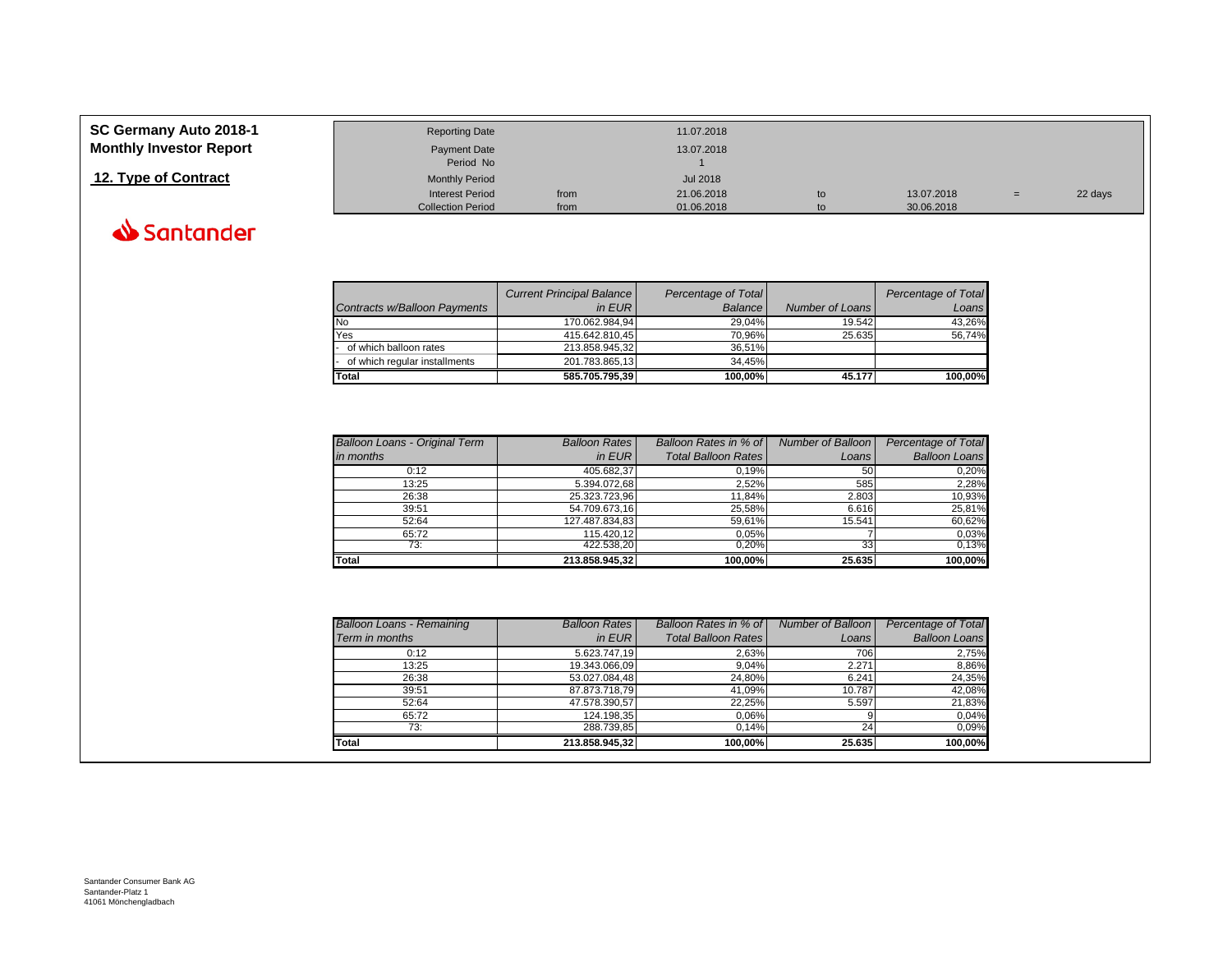### <span id="page-18-0"></span>**13. Payment Methods Monthly Period** Monthly Period Jul 2018



| <b>Interest Period</b>   | from | 21.06.2018 | to | 13.07.2018 | $=$ | 22 days |
|--------------------------|------|------------|----|------------|-----|---------|
| <b>Collection Period</b> | from | 01.06.2018 | to | 30.06.2018 |     |         |
|                          |      |            |    |            |     |         |
|                          |      |            |    |            |     |         |
|                          |      |            |    |            |     |         |
|                          |      |            |    |            |     |         |

|                       | <b>Current Principal</b> | Percentage of Total |                 | Percentage of Total |
|-----------------------|--------------------------|---------------------|-----------------|---------------------|
| <b>Payment Method</b> | <b>Balance in EURI</b>   | <b>Balance</b>      | Number of Loans | Loansl              |
| Direct Debit          | 585.274.854.51           | 99.93%              | 45.129          | 99.89%              |
| Other                 | 430.940.88               | $0.07\%$            | 48              | 0.11%               |
| <b>Total</b>          | 585.705.795.39           | 100.00%             | 45.177          | 100.00%             |

.<br>Period No

|                         |                        | Current Principal Percentage of Total |                        | Percentage of Total |
|-------------------------|------------------------|---------------------------------------|------------------------|---------------------|
| <b>Cycle of Payment</b> | <b>Balance in EURI</b> | <b>Balance</b>                        | <b>Number of Loans</b> | Loans I             |
| 15th of month           | 258.029.929.82         | 44.05%                                | 19.991                 | 44.25%              |
| 1st of month            | 327.675.865.57         | 55.95%                                | 25.186                 | 55.75%              |
| <b>Total</b>            | 585.705.795.39         | 100,00%                               | 45.177                 | 100,00%             |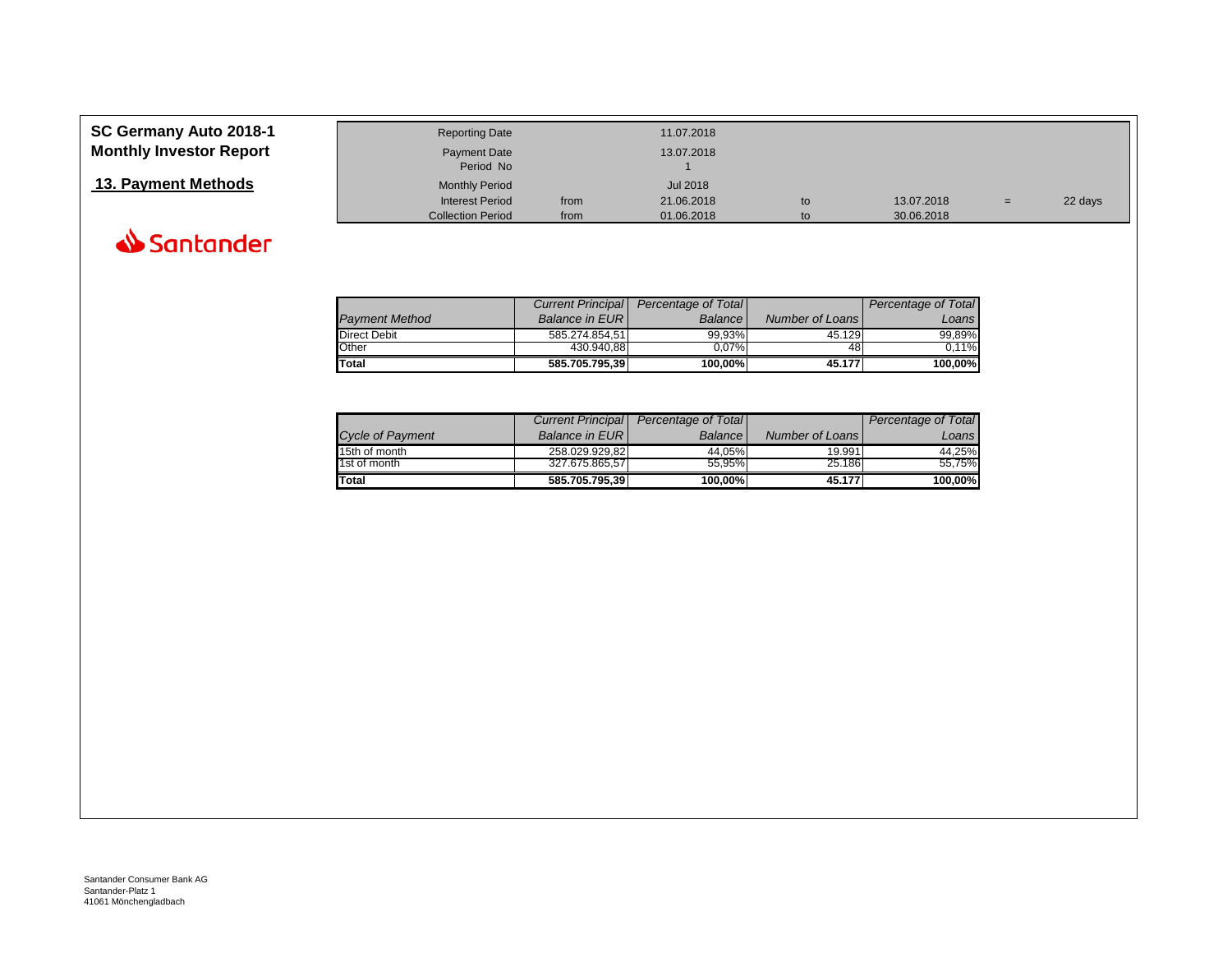**14. Downpayment** Monthly Period Monthly Period Jul 2018<br>Interest Period from 21.06.2018



| Downpayment     | Original Principal    | Percentage of        |                        | <b>Percentage of Total</b> | Downpayment/        |
|-----------------|-----------------------|----------------------|------------------------|----------------------------|---------------------|
| (Ranges in EUR) | <b>Balance in EUR</b> | <b>Total Balance</b> | <b>Number of Loans</b> | Loans                      | Purchase Price in % |
| No Downpayment  | 180.859.809,12        | 30,88%               | 13.397                 | 29,65%                     | 0,00%               |
| 0:999           | 17.988.217,45         | 3,07%                | 1.827                  | 4,04%                      | 4,84%               |
| 1000: 1999      | 43.780.424,31         | 7,47%                | 4.177                  | 9,25%                      | 10,20%              |
| 2000: 2999      | 54.521.685,52         | 9,31%                | 4.675                  | 10,35%                     | 15,23%              |
| 3000: 3999      | 48.033.714,73         | 8,20%                | 3.906                  | 8,65%                      | 19,52%              |
| 4000: 4999      | 38.863.698,73         | 6,64%                | 3.060                  | 6,77%                      | 23,70%              |
| 5000: 5999      | 47.944.994,67         | 8,19%                | 3.472                  | 7,69%                      | 25,65%              |
| 6000: 6999      | 27.636.479,16         | 4,72%                | 2.044                  | 4,52%                      | 29,82%              |
| 7000: 7999      | 21.289.024,19         | 3,63%                | 1.564                  | 3,46%                      | 32,92%              |
| 8000: 8999      | 19.624.810,05         | 3,35%                | 1.406                  | 3,11%                      | 35,20%              |
| 9000: 9999      | 11.119.133,61         | 1,90%                | 786                    | 1,74%                      | 37,78%              |
| 10000:10999     | 23.823.220,35         | 4,07%                | 1.606                  | 3,55%                      | 38,50%              |
| 11000:11999     | 7.187.850,71          | 1,23%                | 504                    | 1,12%                      | 42,27%              |
| 12000:12999     | 7.821.798.36          | 1,34%                | 535                    | 1,18%                      | 43,43%              |
| 13000:13999     | 5.611.780,11          | 0,96%                | 384                    | 0,85%                      | 45,60%              |
| 14000:14999     | 4.459.766,67          | 0,76%                | 307                    | 0,68%                      | 47,37%              |
| 15000:15000     | 6.086.531,88          | 1,04%                | 382                    | 0,85%                      | 46,19%              |
| 15001:          | 19.052.855,77         | 3,25%                | 1.145                  | 2,53%                      | 53,06%              |
| Total           | 585.705.795,39        | 100,00%              | 45.177                 | 100,00%                    | 21,26%              |

Collection Period from 01.06.2018 to 30.06.2018

Interest Period from 21.06.2018 to 13.07.2018 = 22 days

| Downpayment and        |                      | Contracts with     |
|------------------------|----------------------|--------------------|
| <b>Purchase Price</b>  | <b>All Contracts</b> | <b>Downpayment</b> |
| Average downpayment    | 3.768,57 €           | 5.357,23 €         |
| Average Purchase Price | 17.726,36 €          | 19.104,60 €        |
| Mimimum Downpayment    |                      | 94,00 €            |
| Maximum Downpayment    |                      | 75.000,00 €        |
| Downpayment in %       | 21,26%               | 28,04%             |

Period No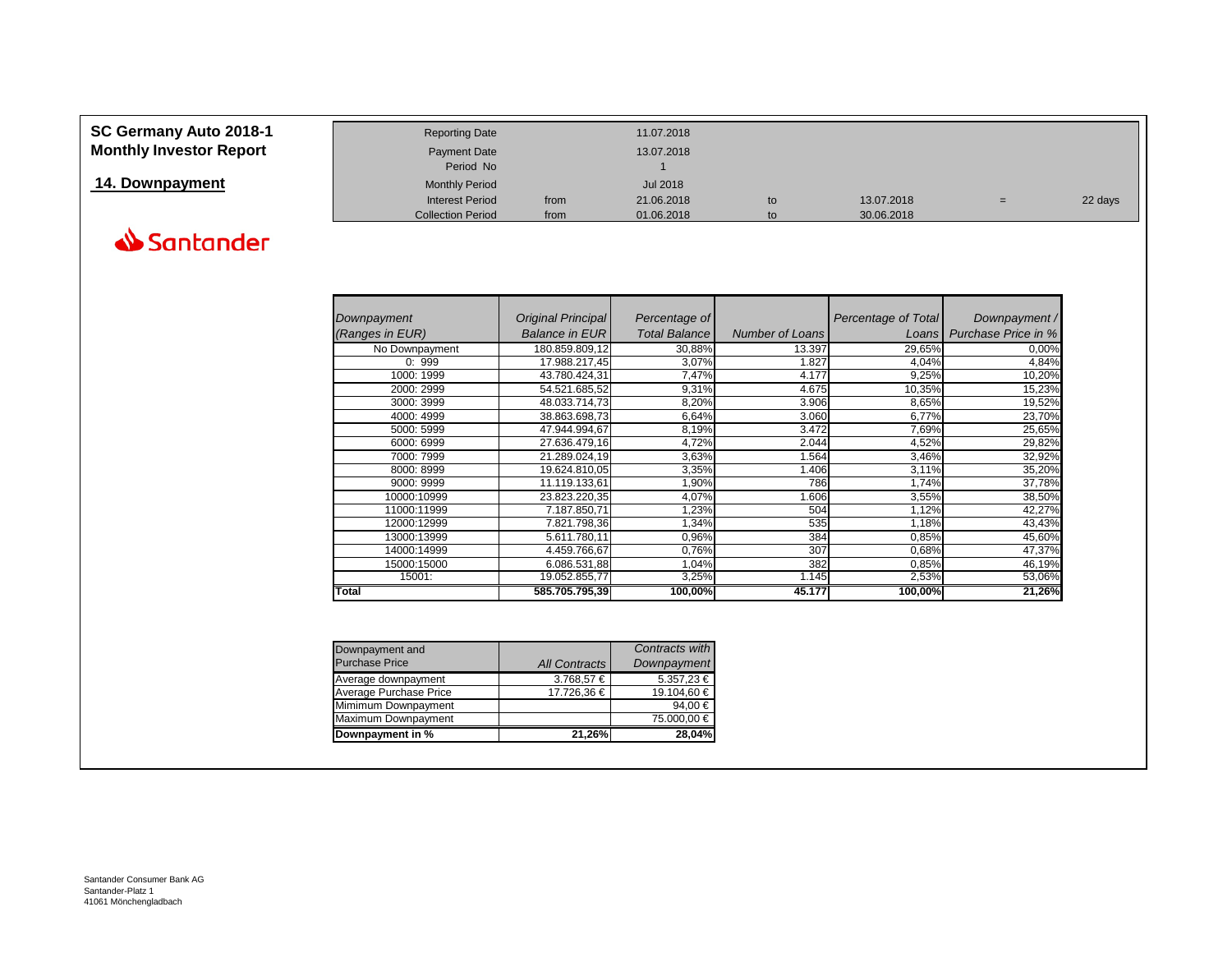

|                    | <b>Current Principal</b> | Percentage of Total |                        | Percentage of Total |
|--------------------|--------------------------|---------------------|------------------------|---------------------|
| <b>Yield Range</b> | <b>Balance in EUR</b>    | <b>Balance</b>      | <b>Number of Loans</b> | Loans               |
| 0:0                | 764.481,89               | 0,13%               | 44                     | 0,10%               |
| 1:1                | 85.038.041,48            | 14,52%              | 5.136                  | 11,37%              |
| 2:2                | 184.405.418,63           | 31,48%              | 12.269                 | 27,16%              |
| 3:3                | 225.714.485,77           | 38,54%              | 17.406                 | 38,53%              |
| 4:4                | 60.765.986,99            | 10,37%              | 6.280                  | 13,90%              |
| 5:5                | 20.279.696,66            | 3,46%               | 2.715                  | 6,01%               |
| 6:6                | 5.855.035,47             | 1,00%               | 852                    | 1,89%               |
| 7:7                | 1.734.779,54             | 0,30%               | 274                    | 0,61%               |
| 8:8                | 841.579,77               | 0,14%               | 137                    | 0,30%               |
| 9:9                | 247.968,90               | 0,04%               | 51                     | 0,11%               |
| 10:10              | 58.320,29                | 0.01%               | 13 <sup>l</sup>        | 0,03%               |
| <b>Total</b>       | 585.705.795,39           | 100,00%             | 45.177                 | 100,00%             |

Collection Period from 01.06.2018 to 30.06.2018

Interest Period from 21.06.2018 to 13.07.2018 = 22 days

| <b>Statistics</b>  | in %  |
|--------------------|-------|
| <b>WA Interest</b> | 3.45% |

Period No

**15. Interest Period** 11. Effective Interest Period 12018<br> **15. Effective Interest Period** 1.06.2018

\* runs from .00 to .99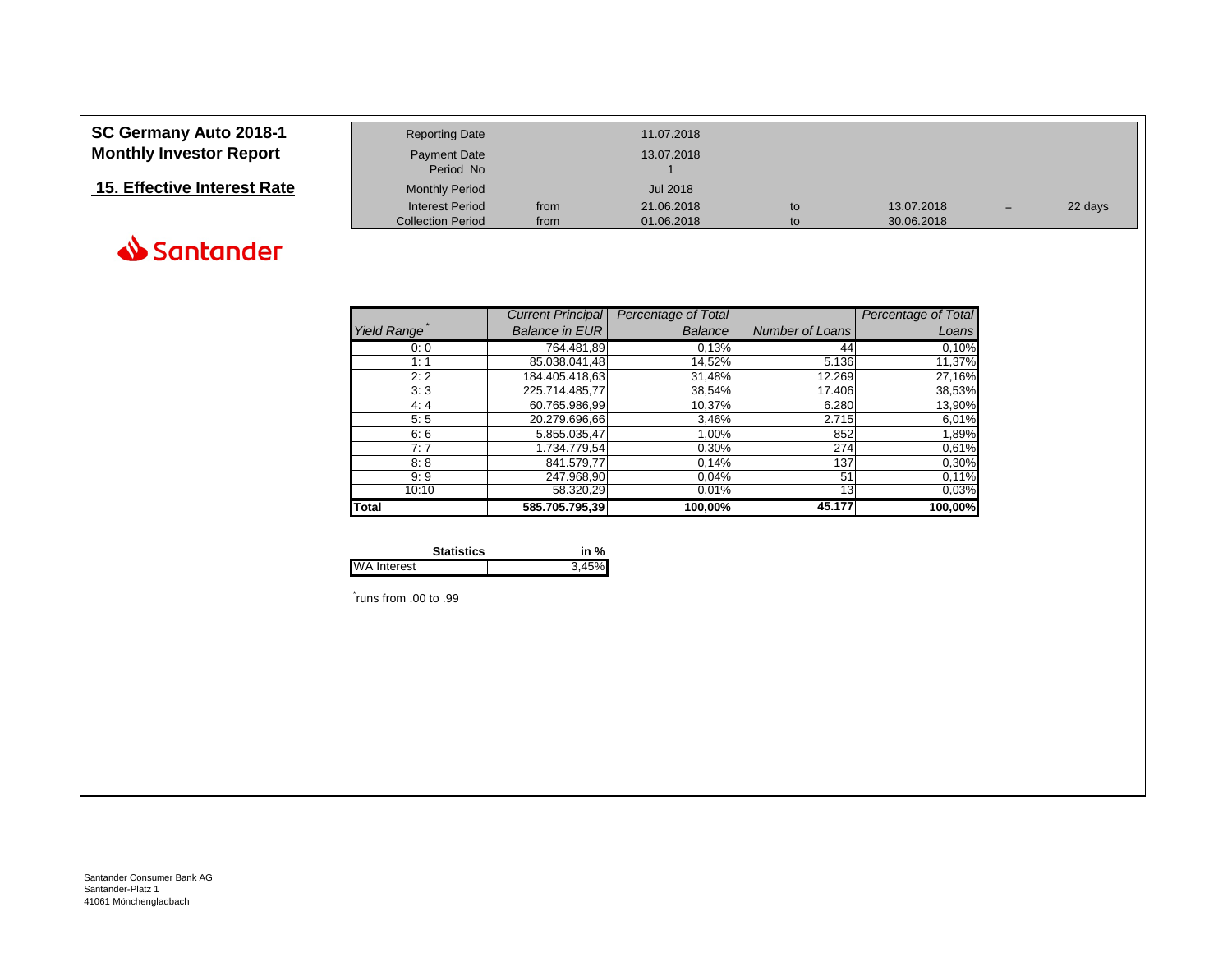| SC Germany Auto 2018-1<br><b>Monthly Investor Report</b> | <b>Reporting Date</b><br>Payment Date<br>Period No |      | 11.07.2018<br>13.07.2018      |    |            |   |         |
|----------------------------------------------------------|----------------------------------------------------|------|-------------------------------|----|------------|---|---------|
| 15.1 Effective Interest Rate (Graph)                     | <b>Monthly Period</b><br><b>Interest Period</b>    | from | <b>Jul 2018</b><br>21.06.2018 | to | 13.07.2018 | = | 22 days |
|                                                          | <b>Collection Period</b>                           | from | 01.06.2018                    | to | 30.06.2018 |   |         |

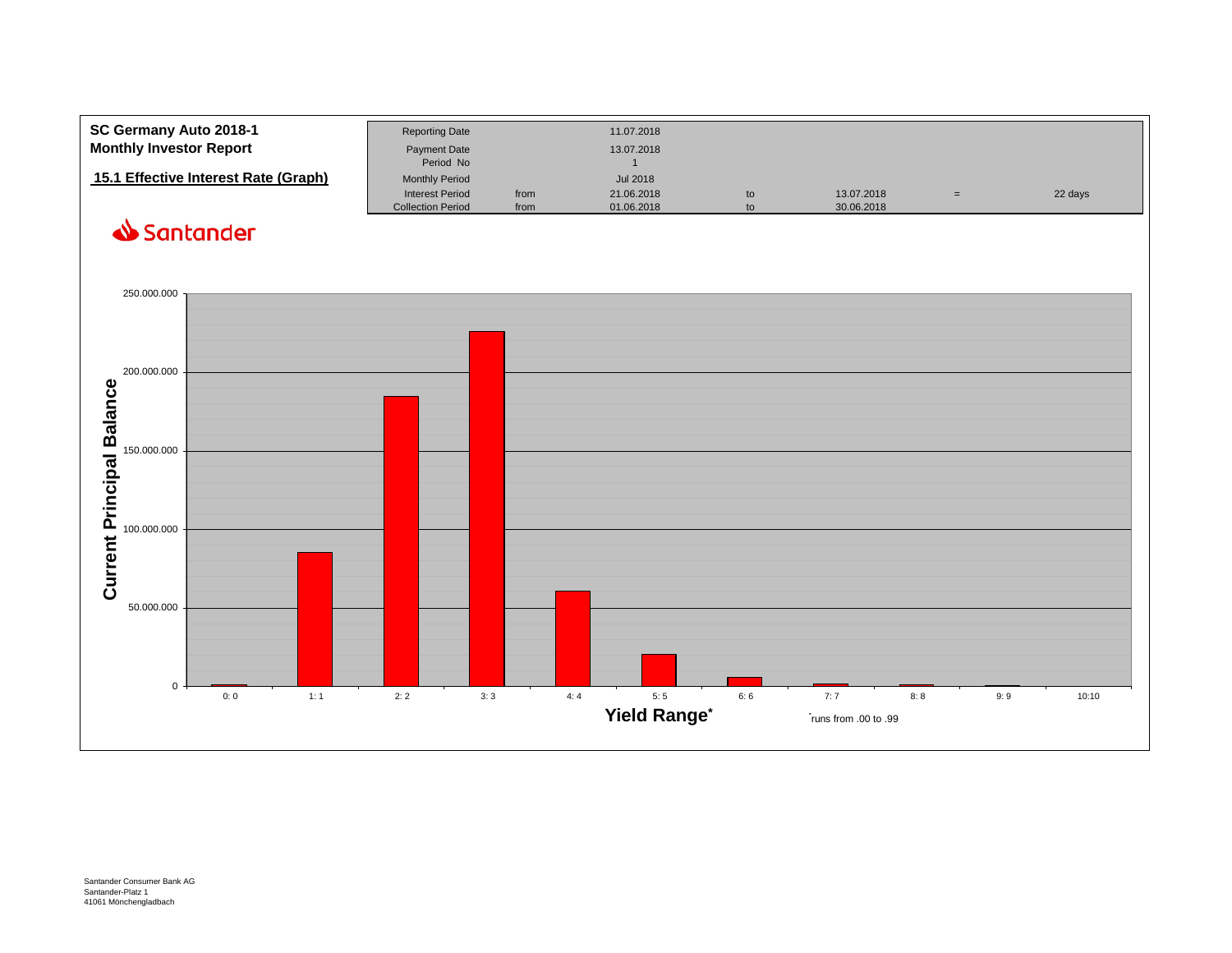<span id="page-22-0"></span>

| SC Germany Auto 2018-1<br><b>Monthly Investor Report</b> | <b>Reporting Date</b><br><b>Payment Date</b><br>Period No |      | 11.07.2018<br>13.07.2018 |    |            |     |         |
|----------------------------------------------------------|-----------------------------------------------------------|------|--------------------------|----|------------|-----|---------|
| 16. Seasoning                                            | <b>Monthly Period</b>                                     |      | Jul 2018                 |    |            |     |         |
|                                                          | Interest Period                                           | from | 21.06.2018               | to | 13.07.2018 | $=$ | 22 days |
|                                                          | <b>Collection Period</b>                                  | from | 01.06.2018               | to | 30.06.2018 |     |         |



| Seasoning in  | <b>Current Principal</b> | Percentage of Total |                        | <b>Percentage of Total</b> |
|---------------|--------------------------|---------------------|------------------------|----------------------------|
| <b>Months</b> | <b>Balance in EUR</b>    | Balance             | <b>Number of Loans</b> | Loans                      |
| 3:5           | 89.405.458,57            | 15,26%              | 6.416                  | 14,20%                     |
| 6:8           | 139.740.109,15           | 23,86%              | 10.187                 | 22,55%                     |
| 9:11          | 128.017.631,45           | 21,86%              | 9.603                  | 21,26%                     |
| 12:14         | 97.819.995,57            | 16,70%              | 7.487                  | 16,57%                     |
| 15:17         | 53.287.934,60            | 9,10%               | 4.288                  | 9,49%                      |
| 18:20         | 24.113.977,57            | 4,12%               | 2.050                  | 4,54%                      |
| 21:23         | 19.907.531,98            | 3,40%               | 1.735                  | 3,84%                      |
| 24:26         | 13.304.067,15            | 2,27%               | 1.173                  | 2,60%                      |
| 27:29         | 6.965.494,13             | 1,19%               | 651                    | 1,44%                      |
| 30:32         | 4.041.467,04             | 0,69%               | 409                    | 0,91%                      |
| 33:35         | 2.955.481,78             | 0,50%               | 341                    | 0,75%                      |
| 36:38         | 1.893.607,98             | 0,32%               | 234                    | 0,52%                      |
| 39:41         | 1.455.448,40             | 0,25%               | 189                    | 0,42%                      |
| 42:44         | 1.173.578,85             | 0,20%               | 147                    | 0,33%                      |
| 45:47         | 916.710,85               | 0,16%               | 123                    | 0,27%                      |
| 48:50         | 376.225,46               | 0,06%               | 68                     | 0,15%                      |
| 51:53         | 152.619,96               | 0,03%               | 26                     | 0,06%                      |
| 54:56         | 52.036,45                | 0,01%               | 8                      | 0,02%                      |
| 57:59         | 76.138,23                | 0,01%               | 16                     | 0,04%                      |
| 60:62         | 23.400,98                | 0,00%               | 11                     | 0,02%                      |
| 63:65         | 14.387,03                | 0,00%               | 7                      | 0,02%                      |
| 66:68         | 7.253,21                 | 0,00%               | 3                      | 0,01%                      |
| 69:71         | 2.777,70                 | 0,00%               | 3                      | 0,01%                      |
| 78:80         | 1.689,40                 | 0,00%               |                        | 0,00%                      |
| 81:           | 771,90                   | 0,00%               |                        | 0,00%                      |
| Total         | 585.705.795,39           | 100,00%             | 45.177                 | 100,00%                    |

| <b>Statistics</b>   |        |
|---------------------|--------|
| <b>WA Seasoning</b> | 11.381 |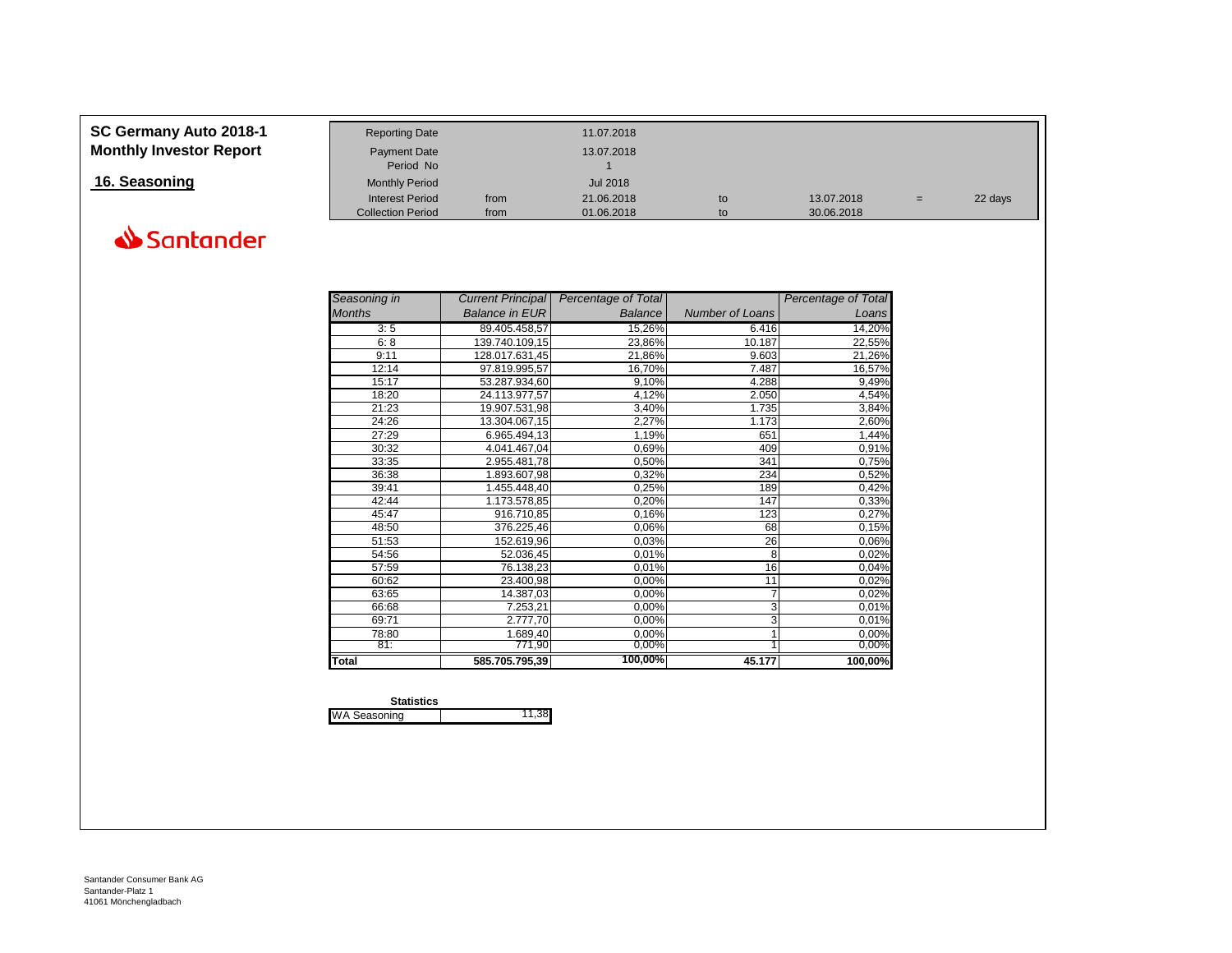<span id="page-23-0"></span>

| SC Germany Auto 2018-1<br><b>Monthly Investor Report</b> | <b>Reporting Date</b><br><b>Payment Date</b><br>Period No |              | 11.07.2018<br>13.07.2018 |          |                          |     |         |
|----------------------------------------------------------|-----------------------------------------------------------|--------------|--------------------------|----------|--------------------------|-----|---------|
| 16.1 Seasoning (Graph)                                   | <b>Monthly Period</b>                                     |              | <b>Jul 2018</b>          |          |                          |     |         |
|                                                          | <b>Interest Period</b><br><b>Collection Period</b>        | from<br>from | 21.06.2018<br>01.06.2018 | to<br>to | 13.07.2018<br>30.06.2018 | $=$ | 22 days |

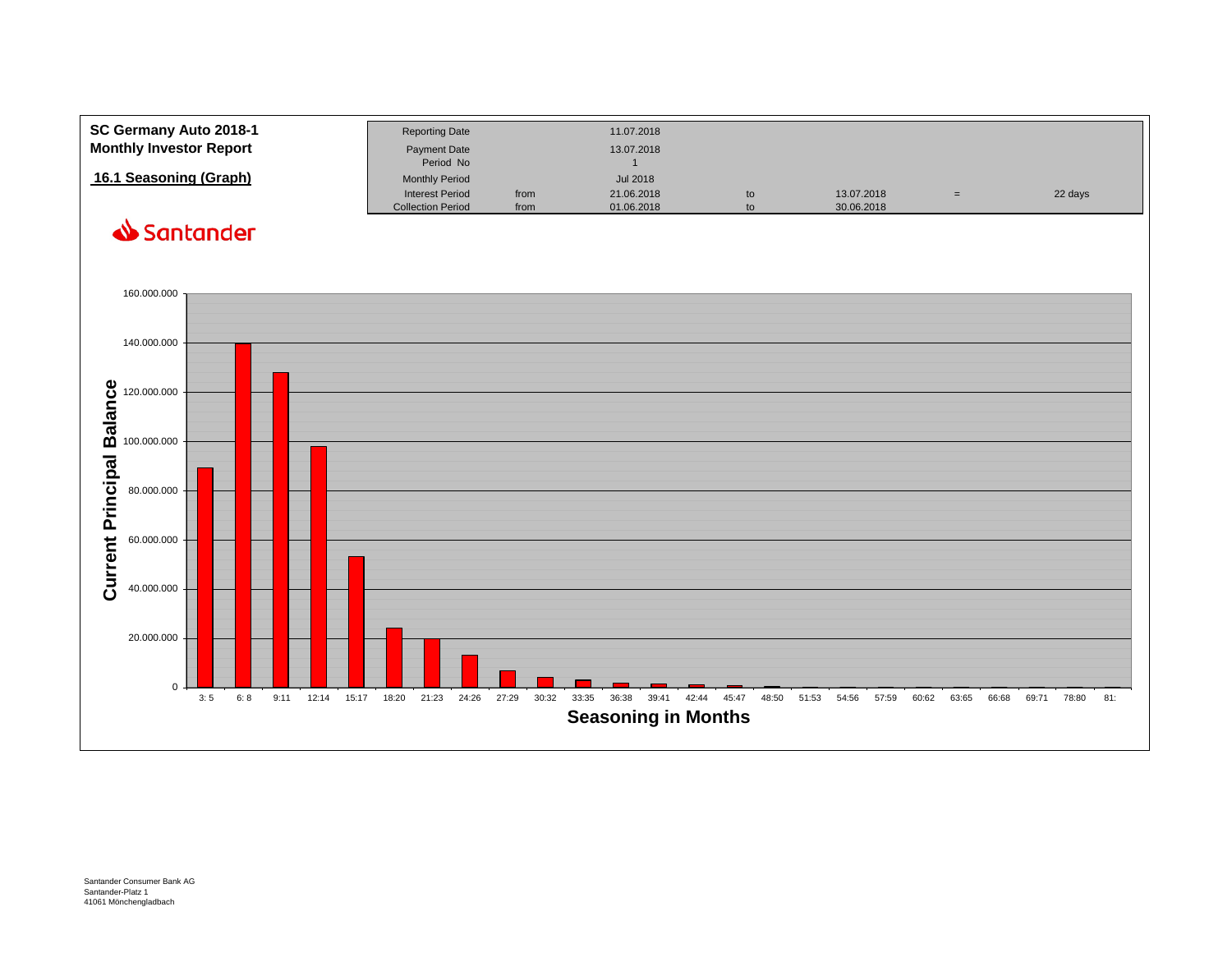#### <span id="page-24-0"></span>**SC Germany Auto 2018-1 Monthly Investor Report**

### **17. Remaining Term**



| <b>Reporting Date</b>    |      | 11.07.2018 |    |            |     |         |
|--------------------------|------|------------|----|------------|-----|---------|
| Payment Date             |      | 13.07.2018 |    |            |     |         |
| Period No                |      |            |    |            |     |         |
| <b>Monthly Period</b>    |      | Jul 2018   |    |            |     |         |
| <b>Interest Period</b>   | from | 21.06.2018 | to | 13.07.2018 | $=$ | 22 days |
| <b>Collection Period</b> | from | 01.06.2018 | to | 30.06.2018 |     |         |

| <b>Remaining Term in</b> | <b>Current Principal</b> | Percentage of Total |                 | Percentage of Total |
|--------------------------|--------------------------|---------------------|-----------------|---------------------|
| <b>Months</b>            | <b>Balance in EUR</b>    | <b>Balance</b>      | Number of Loans | Loans               |
| 0:6                      | 2.967.816.82             | 0,51%               | 793             | 1,76%               |
| 7:13                     | 7.559.914.77             | 1,29%               | 1.417           | 3,14%               |
| 14:20                    | 16.853.237.06            | 2,88%               | 2.461           | 5,45%               |
| 21:27                    | 35.224.901.56            | 6,01%               | 3.665           | 8,11%               |
| 28:34                    | 57.871.725.56            | 9,88%               | 5.223           | 11,56%              |
| 35:41                    | 83.548.257.76            | 14,26%              | 6.627           | 14,67%              |
| 42:48                    | 107.431.121.99           | 18,34%              | 7.375           | 16,32%              |
| 49:55                    | 169.703.313,83           | 28,97%              | 10.398          | 23,02%              |
| 56:62                    | 42.623.532,23            | 7,28%               | 2.828           | 6,26%               |
| 63:69                    | 24.850.899.70            | 4,24%               | 1.958           | 4,33%               |
| 70:76                    | 18.173.768.72            | 3,10%               | 1.239           | 2,74%               |
| 77:83                    | 18.897.305,39            | 3,23%               | 1.193           | 2,64%               |
| <b>Total</b>             | 585.705.795.39           | 100,00%             | 45.177          | 100.00%             |

| <b>Statistics</b>        |       |
|--------------------------|-------|
| <b>WA Remaining Term</b> | 45,81 |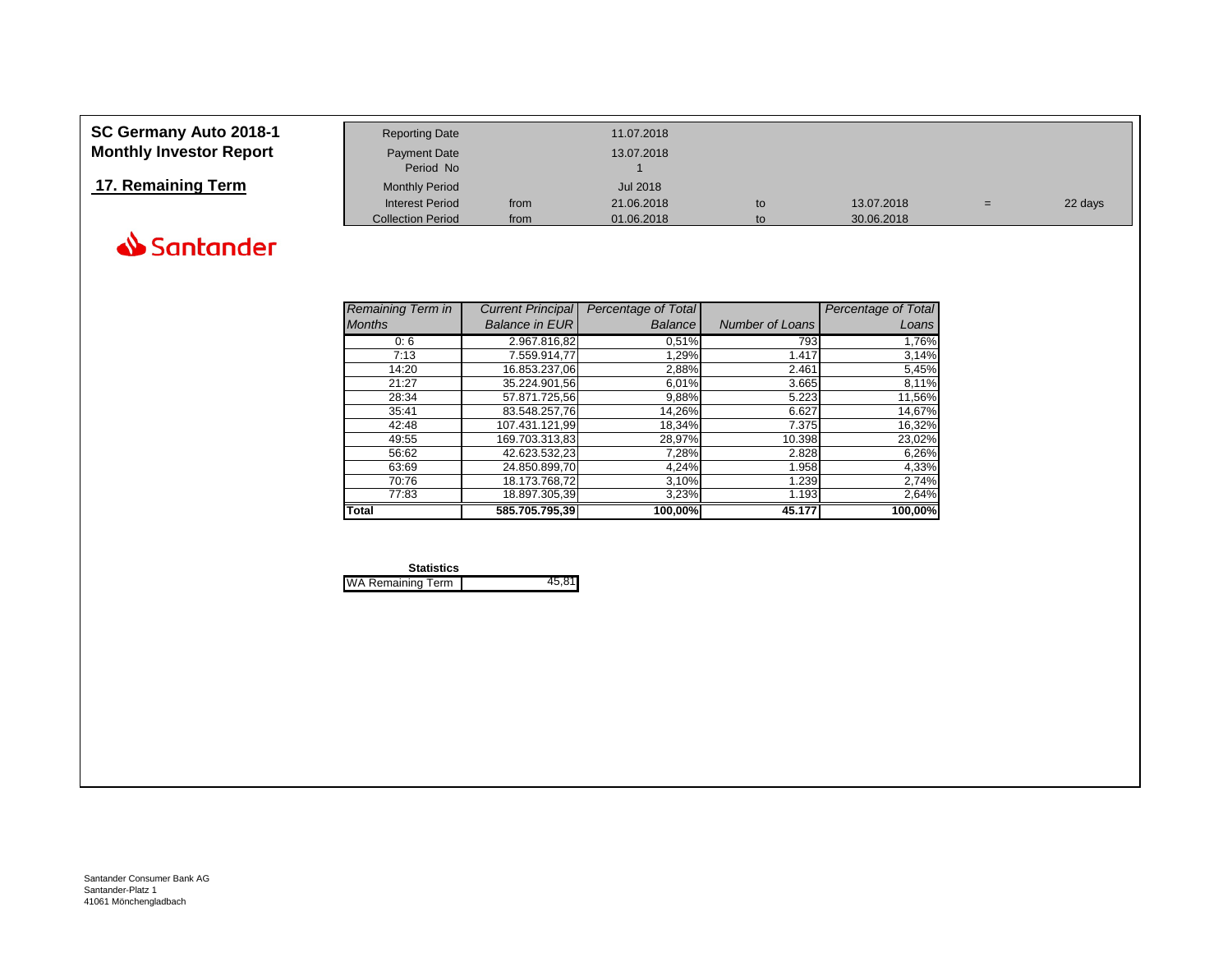<span id="page-25-0"></span>

| SC Germany Auto 2018-1         | <b>Reporting Date</b>    |      | 11.07.2018 |    |            |     |         |
|--------------------------------|--------------------------|------|------------|----|------------|-----|---------|
| <b>Monthly Investor Report</b> | <b>Payment Date</b>      |      | 13.07.2018 |    |            |     |         |
|                                | Period No                |      |            |    |            |     |         |
| 17.1 Remaining Term (Graph)    | <b>Monthly Period</b>    |      | Jul 2018   |    |            |     |         |
|                                | <b>Interest Period</b>   | from | 21.06.2018 | to | 13.07.2018 | $=$ | 22 days |
|                                | <b>Collection Period</b> | from | 01.06.2018 | to | 30.06.2018 |     |         |

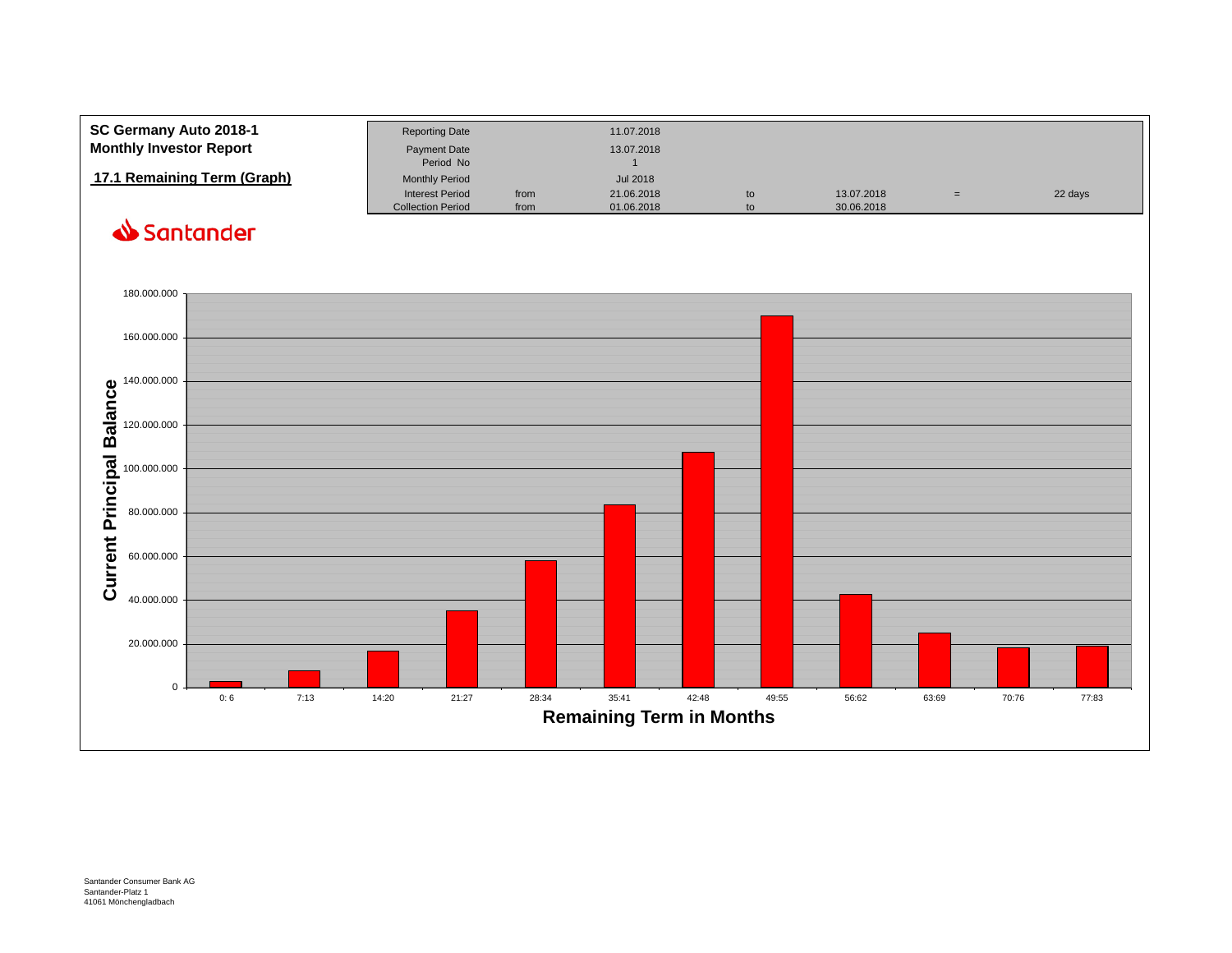#### <span id="page-26-0"></span>**SC Germany Auto 2018-1 Monthly Investor Report**

|  |  | 18. Original Term |
|--|--|-------------------|
|--|--|-------------------|



| SC Germany Auto 2018-1         | <b>Reporting Date</b>    |      | 11.07.2018      |    |            |     |         |
|--------------------------------|--------------------------|------|-----------------|----|------------|-----|---------|
| <b>Monthly Investor Report</b> | <b>Payment Date</b>      |      | 13.07.2018      |    |            |     |         |
|                                | Period No                |      |                 |    |            |     |         |
| 18. Original Term              | <b>Monthly Period</b>    |      | <b>Jul 2018</b> |    |            |     |         |
|                                | <b>Interest Period</b>   | from | 21.06.2018      | to | 13.07.2018 | $=$ | 22 days |
|                                | <b>Collection Period</b> | from | 01.06.2018      | to | 30.06.2018 |     |         |

| Original Term in | <b>Current Principal</b> | Percentage of Total |                 | Percentage of Total |
|------------------|--------------------------|---------------------|-----------------|---------------------|
| <b>Months</b>    | <b>Balance in EUR</b>    | Balance             | Number of Loans | Loans               |
| 0:12             | 774.438,39               | 0,13%               | 245             | 0,54%               |
| 13:25            | 12.611.854,91            | 2,15%               | 2.443           | 5,41%               |
| 26:38            | 55.710.759,08            | 9.51%               | 6.076           | 13,45%              |
| 39:51            | 123.733.831,73           | 21,13%              | 10.311          | 22,82%              |
| 52:64            | 312.270.203,38           | 53,32%              | 19.991          | 44,25%              |
| 65:77            | 35.852.506,43            | 6,12%               | 3.076           | 6,81%               |
| 78:              | 44.752.201.47            | 7,64%               | 3.035           | 6,72%               |
| Total            | 585.705.795.39           | 100.00%             | 45.177          | 100.00%             |

| <b>Statistics</b>       |  |
|-------------------------|--|
| <b>WA Original Term</b> |  |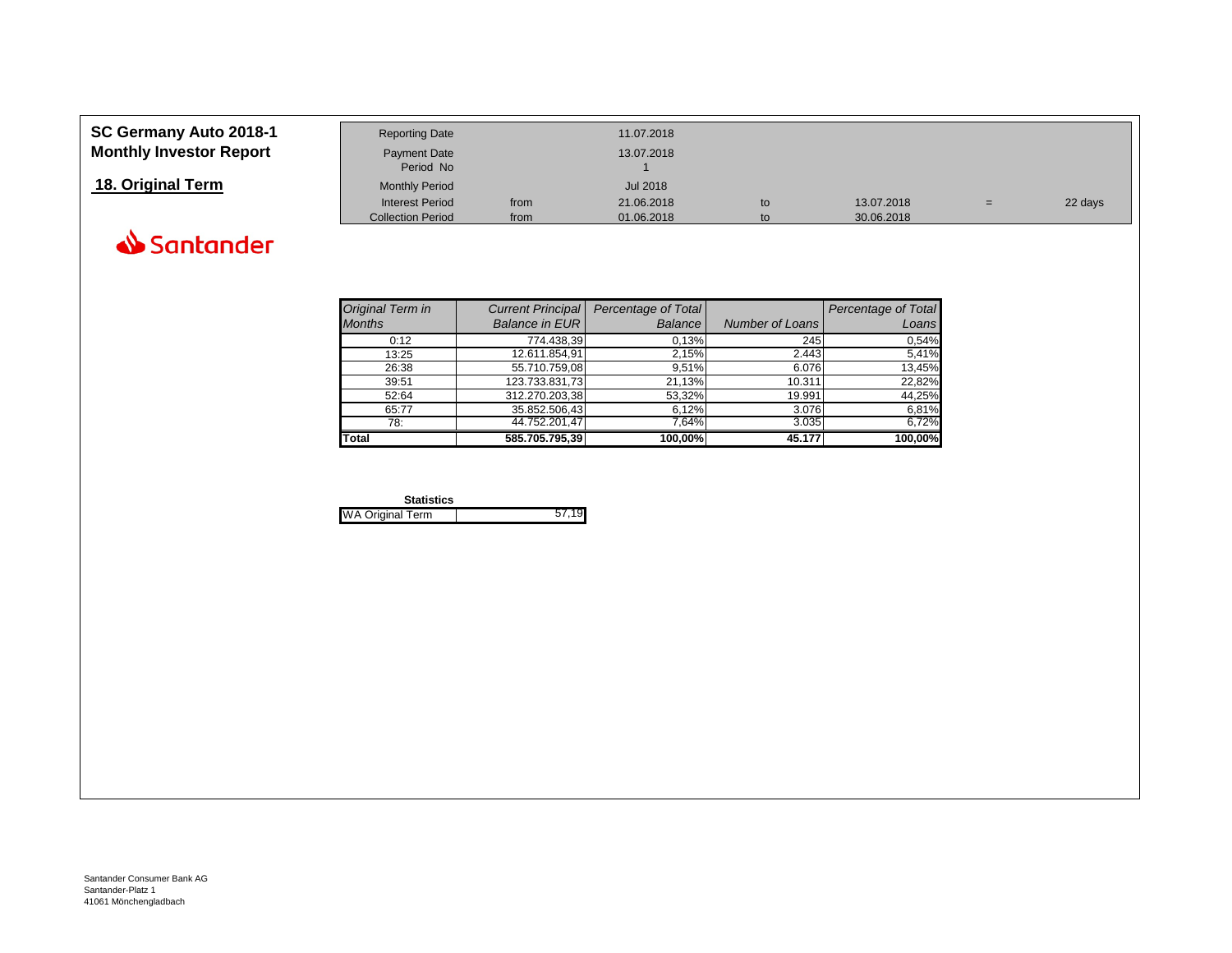<span id="page-27-0"></span>

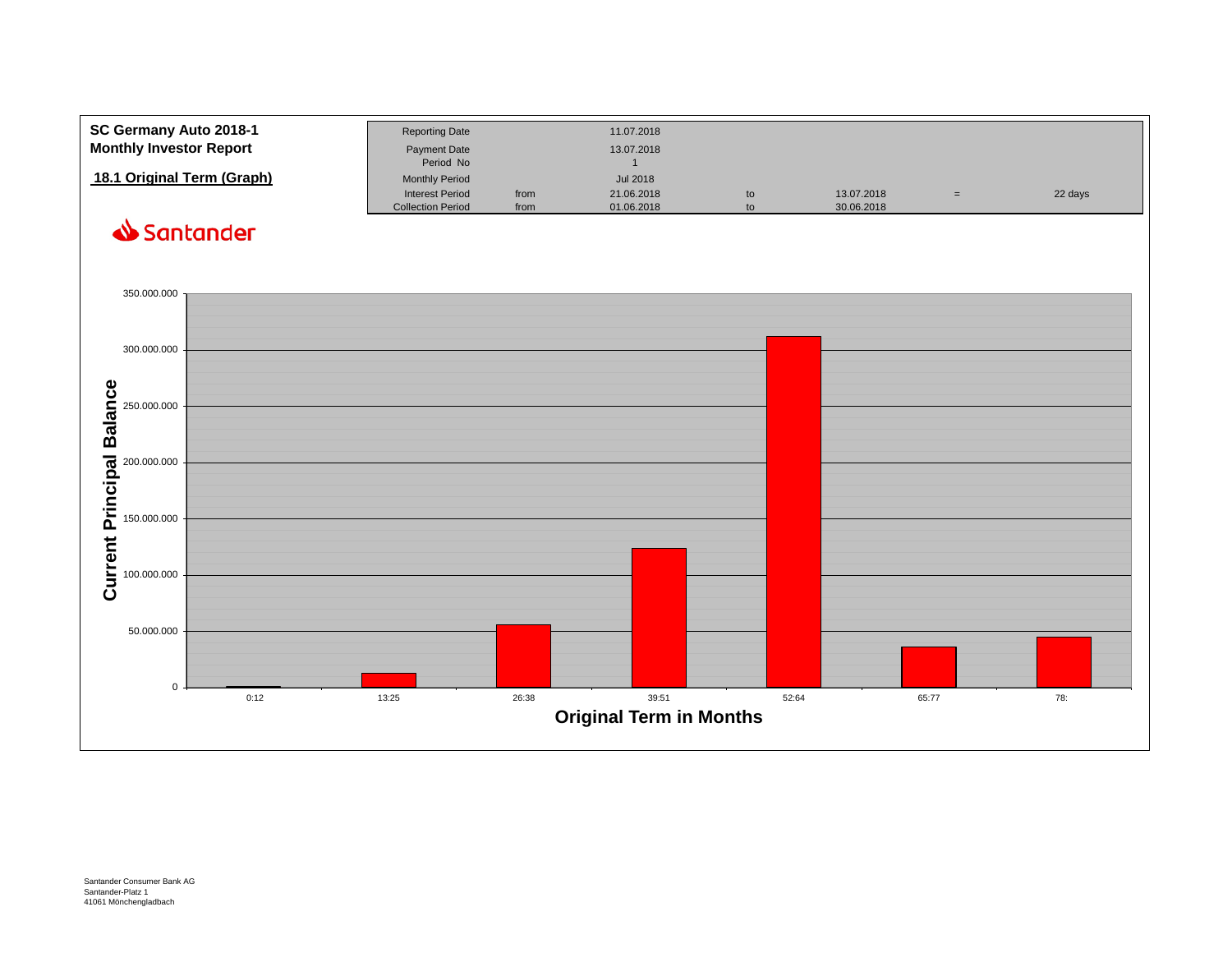#### **SC Germany Auto 2018-1 Monthly Investor Report**

**19. Manufacturer Brands** 

| <b>Reporting Date</b>     |      | 11.07.2018 |    |            |     |         |
|---------------------------|------|------------|----|------------|-----|---------|
| Payment Date<br>Period No |      | 13.07.2018 |    |            |     |         |
| <b>Monthly Period</b>     |      | Jul 2018   |    |            |     |         |
| <b>Interest Period</b>    | from | 21.06.2018 | to | 13.07.2018 | $=$ | 22 days |
| <b>Collection Period</b>  | from | 01.06.2018 | to | 30.06.2018 |     |         |



| Manufacturer   | <b>Current Principal</b> | Percentage of Total |                        | Percentage of Total |
|----------------|--------------------------|---------------------|------------------------|---------------------|
| brands         | <b>Balance in EUR</b>    | <b>Balance</b>      | <b>Number of Loans</b> | Loans               |
|                | 68.367.435.18            | 11,67%              | 4.279                  | 9,47%               |
| $\overline{2}$ | 60.312.533,51            | 10,30%              | 4.124                  | 9,13%               |
| 3              | 57.563.108,21            | 9,83%               | 4.759                  | 10,53%              |
| 4              | 56.579.558,90            | 9,66%               | 3.702                  | 8,19%               |
| 5              | 51.531.954.36            | 8,80%               | 4.182                  | 9,26%               |
| 6              | 50.239.502,94            | 8,58%               | 4.667                  | 10,33%              |
| 7              | 31.381.820.96            | 5,36%               | 2.212                  | 4,90%               |
| 8              | 27.175.227.45            | 4,64%               | 1.897                  | 4,20%               |
| 9              | 24.529.380,97            | 4,19%               | 1.974                  | 4,37%               |
| 10             | 24.401.975,51            | 4,17%               | 1.908                  | 4,22%               |
| 11             | 21.923.618,12            | 3,74%               | 1.233                  | 2,73%               |
| 12             | 18.800.092,74            | 3,21%               | 1.522                  | 3,37%               |
| 13             | 11.367.591,12            | 1,94%               | 942                    | 2,09%               |
| 14             | 11.331.609.15            | 1,93%               | 1.031                  | 2,28%               |
| 15             | 8.413.374,90             | 1,44%               | 816                    | 1,81%               |
|                | 523.918.784,02           | 89,45%              | 39.248                 | 86,88%              |

TOP 15 manufacturer brands in alphabetical order:

Audi, BMW, Citroen, Fiat, Ford, Hyundai, Kia, Mazda, Mercedes, Nissan, Opel, SEAT (E), Skoda, Volvo, VW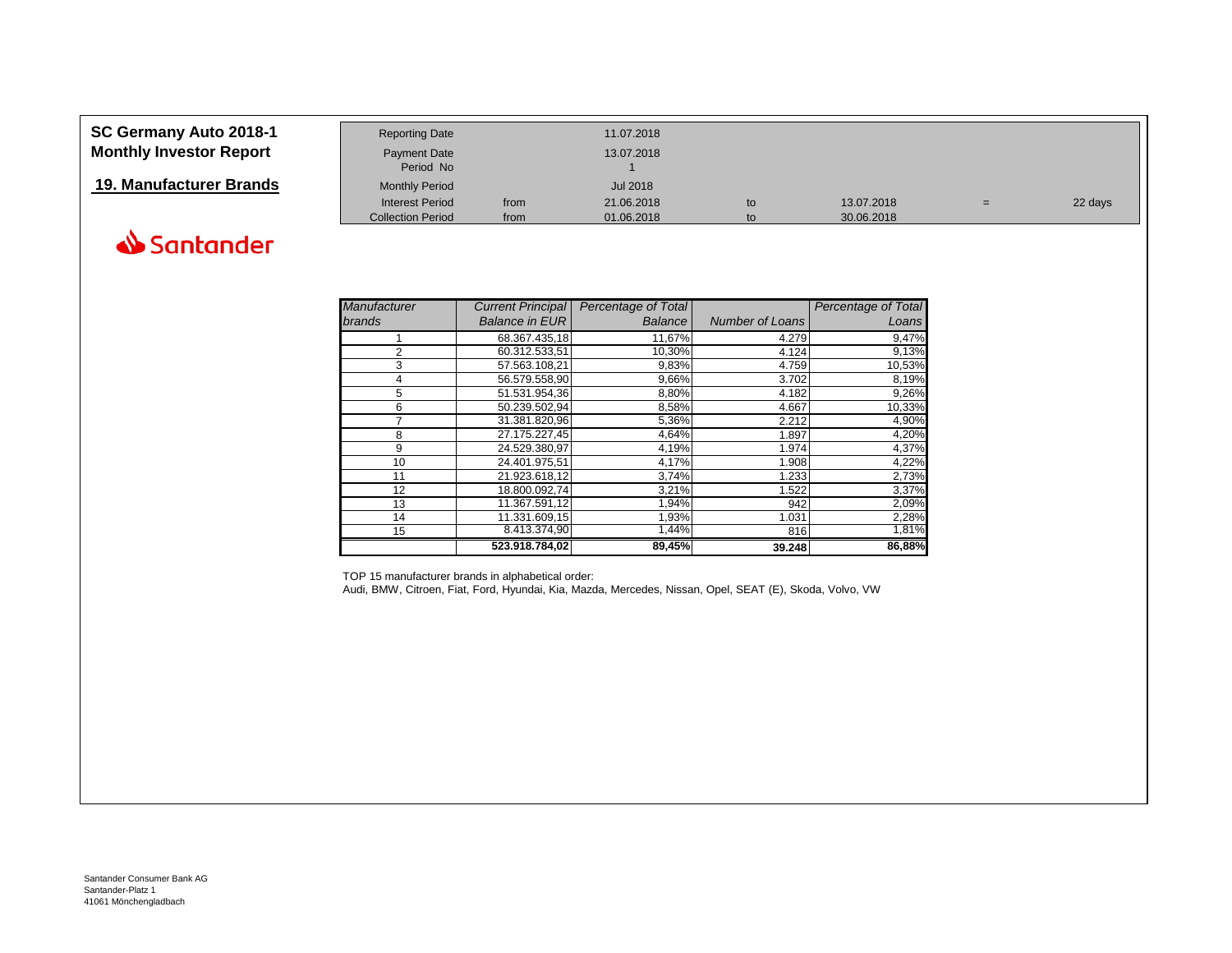<span id="page-29-0"></span>

| SC Germany Auto 2018-1                       | <b>Reporting Date</b>                              |              | 11.07.2018               |          |                          |    |         |
|----------------------------------------------|----------------------------------------------------|--------------|--------------------------|----------|--------------------------|----|---------|
| <b>Monthly Investor Report</b>               | Payment Date<br>Period No                          |              | 13.07.2018               |          |                          |    |         |
| 20. Priority of Payments + Transaction Costs | <b>Monthly Period</b>                              |              | Jul 2018                 |          |                          |    |         |
|                                              | <b>Interest Period</b><br><b>Collection Period</b> | from<br>from | 21.06.2018<br>01.06.2018 | to<br>to | 13.07.2018<br>30.06.2018 | Ξ. | 22 days |

#### **Priority of Payments**

| <b>Available Distribution Amount</b>   | 21.929.474.43 € |
|----------------------------------------|-----------------|
| <b>Senior Expenses</b>                 | 5.045.60 €      |
| <b>Net Swap Payments</b>               | 58.110.26 €     |
| Interest Notes Class A                 | 10.434.60 €     |
| Interest Notes Class B                 | 5.610.000,00 €  |
| Payments to Liquidity Reserve Fund     | 15.085.20 €     |
| Principal Payments Class A             | 14.294.167.80 € |
| Principal Payments Class B             | €               |
| Payment due to rounding differences    | 36,81 €         |
| Payments to Reserve Fund               | €               |
| Payments to Commingling Reserve Ledger | n/a             |
| Payments to Set-Off Reserve Ledger     | n/a             |
| <b>Swap Termination Payments</b>       | n/a             |
| Interest Commingling/Set-Off Reserve   | €               |
| Interest Subordinated Loan             | 2.968,94 €      |
| Principal Payments Subordinated Loan   | €               |
| <b>Payments to Seller</b>              | 1.933.625.22 €  |
|                                        |                 |

| <b>Transaction Costs</b>                        |                          | All notes         | <b>Class A</b> |        | <b>Class B</b> |  |  |
|-------------------------------------------------|--------------------------|-------------------|----------------|--------|----------------|--|--|
| Senior Expenses                                 | $\overline{\phantom{a}}$ | 5.045.60 €        |                |        |                |  |  |
| Interest accrued for the Period                 |                          | $25.519.80 \in -$ | 10.434,60 €    | $\sim$ | 15.085.20 €    |  |  |
| Cumulative Interest accrued                     |                          | $25.519.80 \in$ - | 10.434,60 €    |        | 15.085.20 €    |  |  |
| <b>Interest Payments</b>                        |                          | $25.519.80 \in -$ | 10.434,60 €    |        | 15.085.20 €    |  |  |
| <b>Cumulative Interest Payments</b>             |                          | $25.519.80 \in$ - | 10.434.60 €    | $\sim$ | 15.085,20 €    |  |  |
| Interest accrued on Subordinated Loan for the - |                          | 2.968.94 €        |                |        |                |  |  |
| Cumulative Interest accrued on Subordinated I-  |                          | $2.968.94 \in$    |                |        |                |  |  |
| Interest Payments on Subordinated Loan          | $\sim$                   | $2.968.94 \in$    |                |        |                |  |  |
| Cumulative Interest Payments on Subordinate -   |                          | 2.968,94 €        |                |        |                |  |  |
| Unpaid Interest for the Period                  |                          | - 1               |                |        |                |  |  |
| <b>Cumulative Unpaid Interest</b>               |                          | $\sim$            |                |        |                |  |  |
|                                                 |                          |                   |                |        |                |  |  |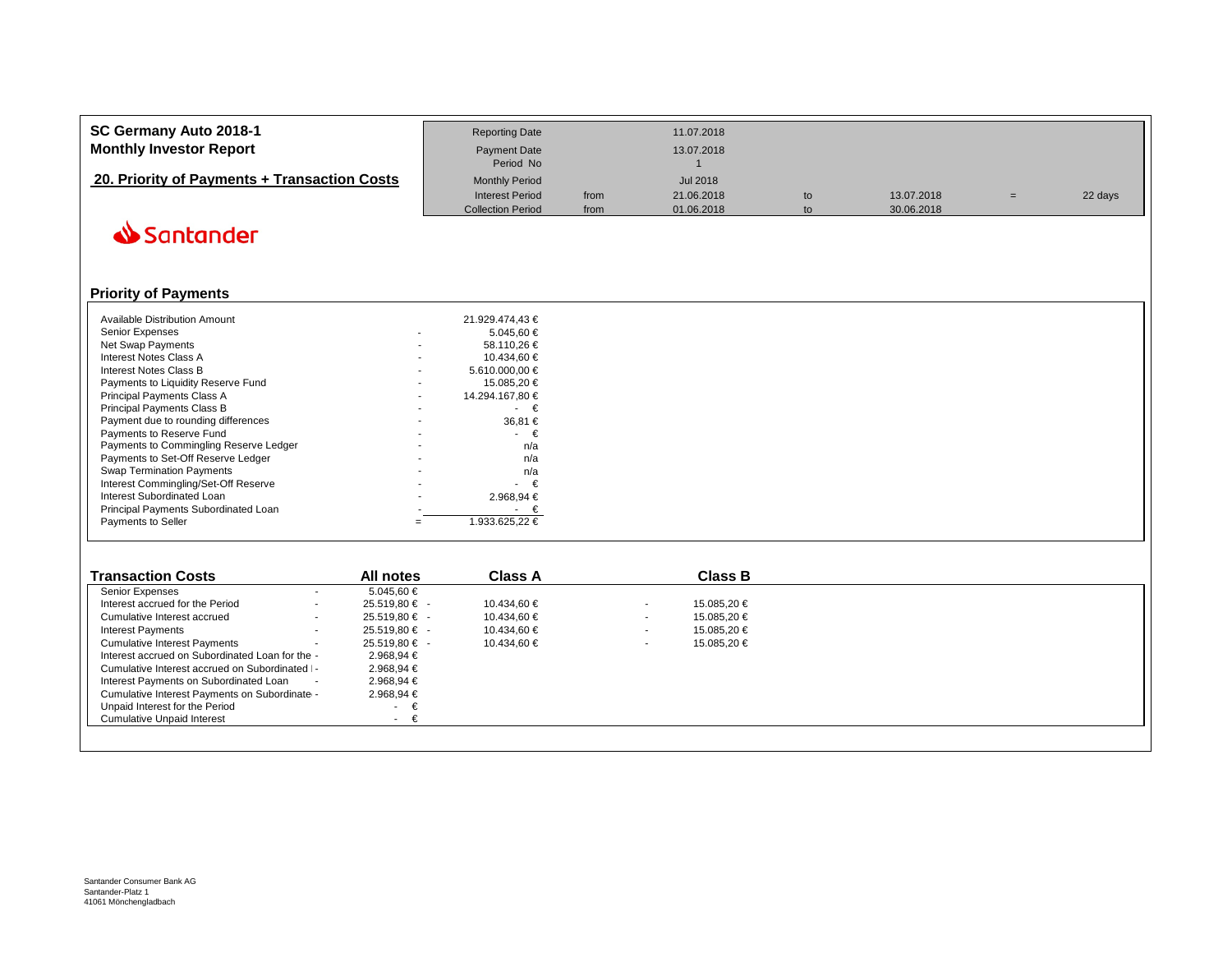<span id="page-30-0"></span>

| SC Germany Auto 2018-1         | <b>Reporting Date</b>                              |              | 11.07.2018               |          |                          |     |         |
|--------------------------------|----------------------------------------------------|--------------|--------------------------|----------|--------------------------|-----|---------|
| <b>Monthly Investor Report</b> | Payment Date<br>Period No                          |              | 13.07.2018               |          |                          |     |         |
| 21.1 Swap Counterparty 1       | <b>Monthly Period</b>                              |              | Jul 2018                 |          |                          |     |         |
|                                | <b>Interest Period</b><br><b>Collection Period</b> | from<br>from | 21.06.2018<br>01.06.2018 | to<br>to | 13.07.2018<br>30.06.2018 | $=$ | 22 days |

| <b>Swap Counterparty</b> |          |
|--------------------------|----------|
| <b>Swap Counterparty</b> | ABN AMRO |

Swap Rating Trigger Breach no metal was a more contact that the contact of the contact of the contact of the contact of the contact of the contact of the contact of the contact of the contact of the contact of the contact

|                                             |                                         | <b>DBRS</b>  |                |               | Moody's            |           |               |                          |
|---------------------------------------------|-----------------------------------------|--------------|----------------|---------------|--------------------|-----------|---------------|--------------------------|
| <b>Rating Trigger &amp; Current Ratings</b> | Consequenses                            | Long<br>Term | Short<br>Term  | Outlook       | Long Term<br>(CRA) | Long Term | Outlook       | <b>Trigger</b><br>breach |
| 1st Rating Trigger                          | Collateral, Guarantee<br>or Replacement | $A3$ (cr)    | A <sub>3</sub> |               | Α                  |           |               | yes                      |
| 2nd Rating Trigger                          | Guarantee or<br>Replacement             | Baa3 (cr)    | Baa3           |               | <b>BBB</b>         |           |               | no                       |
| <b>Current Counterparty Ratings</b>         |                                         | AH           | AH             | <b>STABLE</b> | Aa3(cr)            | A1        | <b>STABLE</b> |                          |

| <b>Current Swap Data</b>                                                                                                                |                                                                                                                   | <b>Swap Counterparty Details</b>                                                                                                                             | <b>Counterparty Replacement</b>                 |                                    |
|-----------------------------------------------------------------------------------------------------------------------------------------|-------------------------------------------------------------------------------------------------------------------|--------------------------------------------------------------------------------------------------------------------------------------------------------------|-------------------------------------------------|------------------------------------|
| Swap Type<br><b>Notional Amount</b><br><b>Fixed Rate</b><br>Floating Rate (Euribor)<br>Net Swap Payments<br>Notional Amount next period | Fixed Floating Interest Rate Swap<br>280.500.000.00<br>$-0.2000\%$<br>$-0.3695\%$<br>-29.055.13<br>273.352.916.10 | ABN AMRO Bank N.V.<br>c/o Operations Markets Treasury & Derivatives<br>Gustav Mahlerlaan 10<br>1082 PP Amsterdam<br>The Netherlands<br>Phone +31 20 383 1164 | Old Counterparty<br><b>Current Counterparty</b> | <b>ABN AMRO</b><br><b>ABN AMRO</b> |
| <b>Swap Collateral</b><br><b>Begining of Period</b><br>Cash Outflow<br>Cash Inflow<br>End of Period                                     | $\cdot \in$<br>$\cdot \in$<br>$\cdot \in$<br>€<br>$\sim$                                                          | Email: CSG@nl.abnamro.com                                                                                                                                    |                                                 |                                    |

Ratings as of 30.06.2018, data source: Bloomberg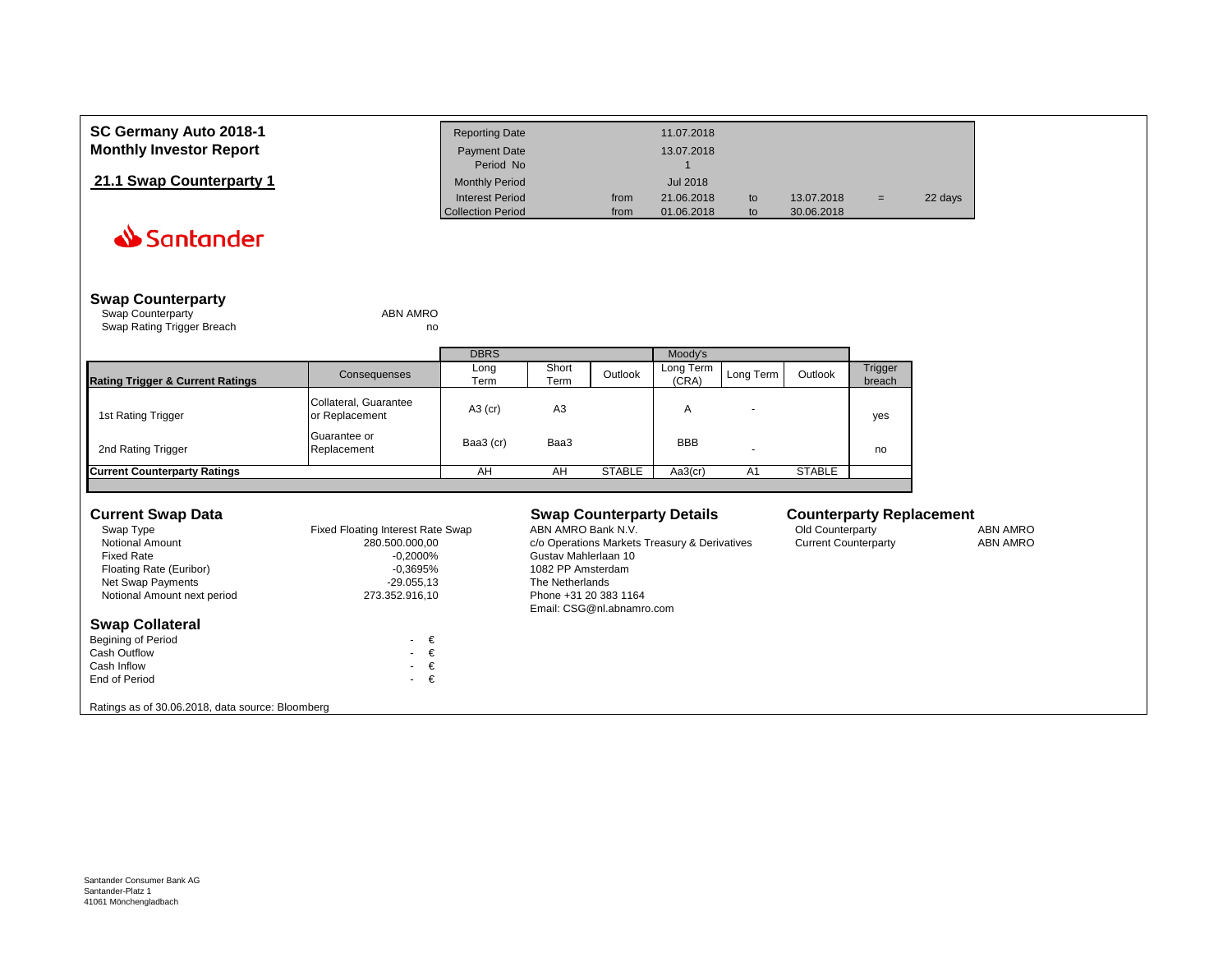<span id="page-31-0"></span>

| SC Germany Auto 2018-1         | <b>Reporting Date</b>                              |              | 11.07.2018               |          |                          |     |         |
|--------------------------------|----------------------------------------------------|--------------|--------------------------|----------|--------------------------|-----|---------|
| <b>Monthly Investor Report</b> | <b>Payment Date</b>                                |              | 13.07.2018               |          |                          |     |         |
|                                | Period No                                          |              |                          |          |                          |     |         |
| 21.2 Swap Counterparty 2       | <b>Monthly Period</b>                              |              | Jul 2018                 |          |                          |     |         |
|                                | <b>Interest Period</b><br><b>Collection Period</b> | from<br>from | 21.06.2018<br>01.06.2018 | to<br>to | 13.07.2018<br>30.06.2018 | $=$ | 22 days |

#### **Swap Counterparty**

| Swap Counterparty          | DZ Bank AG |
|----------------------------|------------|
| Swap Rating Trigger Breach | no         |

|                                             |                                         | <b>DBRS</b>  |                |         | Moody's            |           |               |                   |
|---------------------------------------------|-----------------------------------------|--------------|----------------|---------|--------------------|-----------|---------------|-------------------|
| <b>Rating Trigger &amp; Current Ratings</b> | Consequenses                            | Long<br>Term | Short<br>Term  | Outlook | Long Term<br>(CRA) | Long Term | Outlook       | Trigger<br>breach |
| 1st Rating Trigger                          | Collateral, Guarantee<br>or Replacement | $A3$ (cr)    | A <sub>3</sub> |         | A                  |           |               | no                |
| 2nd Rating Trigger                          | Guarantee or<br>Replacement             | Baa3 (cr)    | Baa3           |         | <b>BBB</b>         |           |               | no                |
| <b>Current Counterparty Ratings</b>         |                                         | AH           |                | POS     | Aa1(cr)            | Aa3       | <b>STABLE</b> |                   |
|                                             |                                         |              |                |         |                    |           |               |                   |

#### **Current Swap Data Similar Counterparty Details Counterparty Replacement**<br>
Swap Type **Counterparty Counterparty Counterparty** DZ Bank AG **Swap Type DI** Bank AG **COUNTER** Swap Type Type Type Fixed Floating Interest Rate Swap DZ Bank AG Counterparty DZ Bank AG Old Counterparty DZ Bank AG<br>Notional Amount 1989 State Accounterparty DZ Bank AG Counterparty DZ Bank AG Counterparty DZ Bank AG Notional Amount 280.500.000,00 Kapitalmärkte Handel / ABS-Emissionen<br>Fixed Rate Counterparty Data Agency Counterparty Data Agency Data Agency Platz der Republik Fixed Platz der Republik<br>Fo.3695% 60265 Frankfurt am Main Floating Rate (Euribor) -0,3695% 60265 Frankfurt am Main Am Main Ann An Aonaic am Main Ann Aonaic Am Main Ann A<br>
-29.055,13 Germany Net Swap Payments<br>
Notional Amount next period<br>
Notional Amount next period<br>
273.352.916,10<br>
273.352.916,10<br>
Phone +49 69 7447 4341 Notional Amount next period Email: Tom.Oelrich@dzbank.de **Swap Collateral** Begining of Period  $\epsilon \in$  Cash Outflow  $\epsilon$ Cash Outflow  $\begin{array}{ccc} \epsilon & \epsilon \\ \epsilon & \epsilon \end{array}$ Cash Inflow  $\epsilon \in$  End of Period  $\epsilon$ End of Period

Ratings as of 30.06.2018, data source: Bloomberg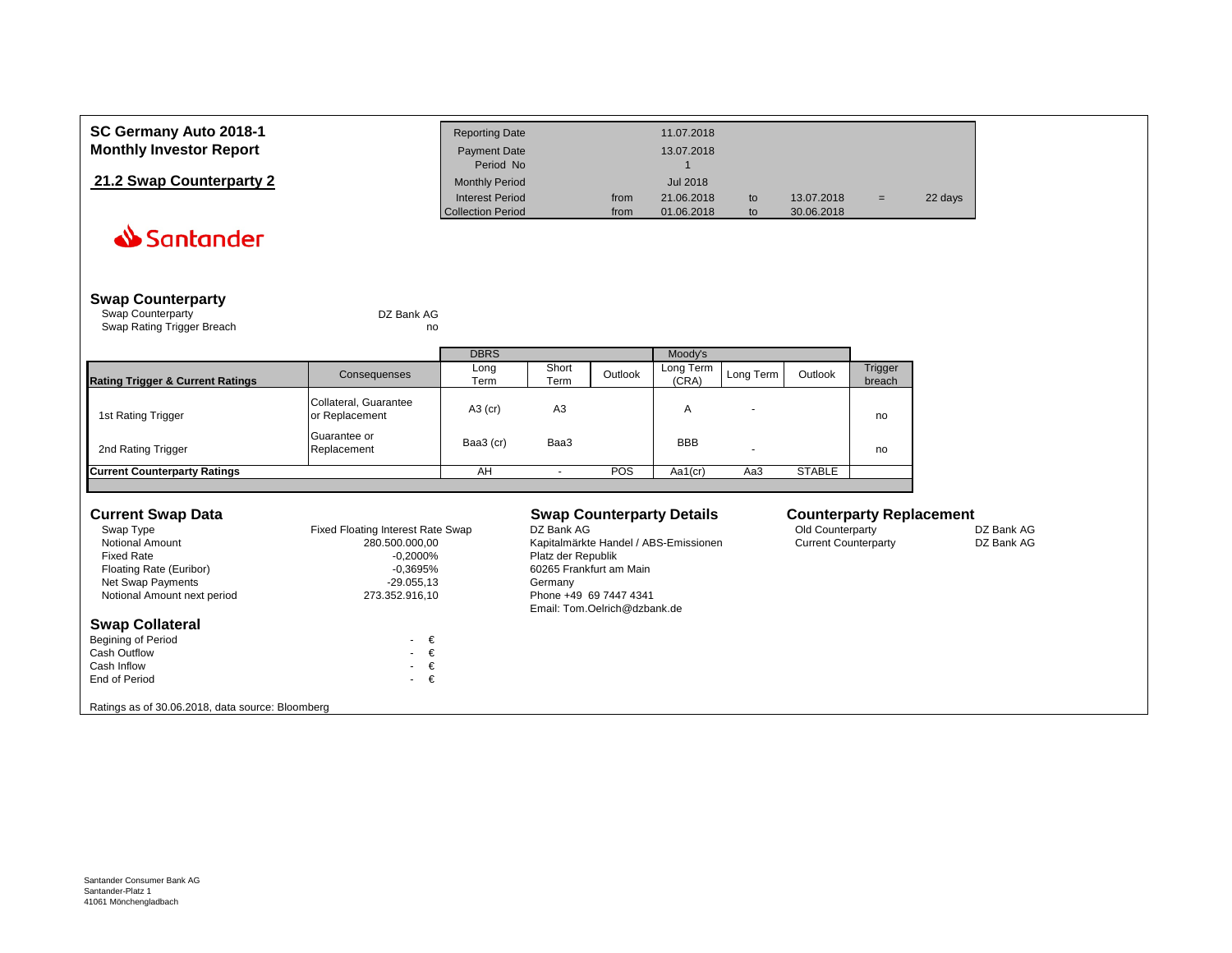<span id="page-32-0"></span>

| SC Germany Auto 2018-1         | <b>Reporting Date</b>  | 11.07.2018 |    |            |     |         |
|--------------------------------|------------------------|------------|----|------------|-----|---------|
| <b>Monthly Investor Report</b> | Payment Date           | 13.07.2018 |    |            |     |         |
|                                | Period No              |            |    |            |     |         |
| 22. Retention                  | <b>Monthly Period</b>  | 01.07.2018 |    |            |     |         |
|                                | Interest Period from   | 21.06.2018 | to | 13.07.2018 | $=$ | 22 days |
|                                | Collection Period from | 01.06.2018 | to | 30.06.2018 |     |         |
| Santander                      |                        |            |    |            |     |         |

Santander Consumer Bank AG confirms its compliance to have continuously retained a net economic interest in the SC Germany Auto 2018-1 securitisation transaction of at least 5% of the securitised Purchased Receivables pursuant to Art. 405 of the CRR (Regulation (EU) No 575/2013 of the European Parliament and of the Council of 26 June 2013) by retaining the regulatory first loss tranche which is represented by the Subordinated Loan of at least 0,935% and by retaining the regulatory second loss tranche which is represented by the Class B Notes of at least 4,065%.

| Outstanding Principal Balance of Purchased Receivables as of the Offer Date:                      | 599.999.998.18 € |
|---------------------------------------------------------------------------------------------------|------------------|
| Outstanding Principal Balance of Purchased Receivables as of the beginning of the Monthly Period: | 599.999.998.18 € |
| Outstanding Principal Balance of Purchased Receivables as of the end of the Monthly Period:       | 585.705.795.39 € |
| Outstanding Principal Balance of the Subordinated Loan as of the Offer Date:                      | 5.610.000.00 €   |
| Outstanding Principal Balance of the Subordinated Loan as of the beginning of the Monthly Period: | 5.610.000.00 €   |
| Outstanding Principal Balance of the Subordinated Loan as of the end of the Monthly Period:       | 5.610.000.00 €   |
| Outstanding Balance of the Class B Notes as of the Offer Date:                                    | 39.000.000.00 €  |
| Outstanding Balance of the Class B Notes as of the beginning of the Monthly Period:               | 39.000.000.00 €  |
| Outstanding Balance of the Class B Notes of the end of the Monthly Period:                        | 39.000.000.00 €  |
| Net Economic Interest Ratio as of Offer Date:                                                     | 7,44%            |
| Net Economic Interest Ratio as of the beginning of the Monthly Period:                            | 7.44%            |
| Net Economic Interest Ratio as of the end of the Monthly Period:                                  | 7.62%            |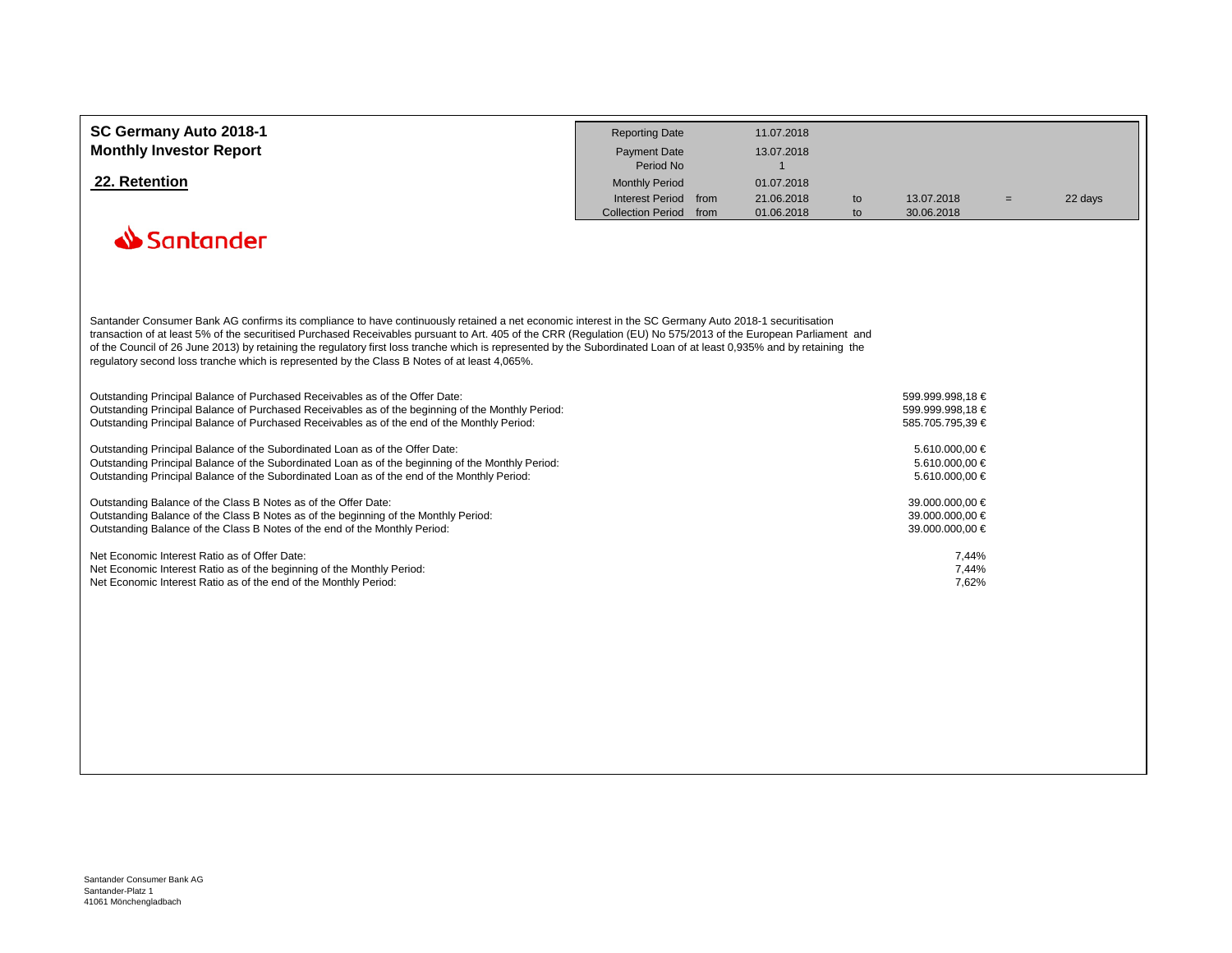<span id="page-33-0"></span>

| SC Germany Auto 2018-1<br><b>Monthly Investor Report</b> |             |  | <b>Reporting Date</b><br>Payment Date<br>Period No |              | 11.07.2018<br>13.07.2018 |          |                          |              |         |
|----------------------------------------------------------|-------------|--|----------------------------------------------------|--------------|--------------------------|----------|--------------------------|--------------|---------|
| 23. Counterparties                                       |             |  | <b>Monthly Period</b>                              |              | Jul 2018                 |          |                          |              |         |
|                                                          |             |  | <b>Interest Period</b><br><b>Collection Period</b> | from<br>from | 21.06.2018<br>01.06.2018 | to<br>to | 13.07.2018<br>30.06.2018 | $=$          | 22 days |
| Santander                                                |             |  |                                                    |              |                          |          |                          |              |         |
|                                                          | <b>DBRS</b> |  |                                                    | Moody's      |                          |          |                          |              |         |
|                                                          |             |  |                                                    |              | Short                    |          |                          | Counterparty |         |

|                                                                                                         |                                                                                                                                                     | 161111 | $1$ end $1$ |                          | $1$ e $111$    | <u>I GIIII</u> |               | sidius     |
|---------------------------------------------------------------------------------------------------------|-----------------------------------------------------------------------------------------------------------------------------------------------------|--------|-------------|--------------------------|----------------|----------------|---------------|------------|
| Join Lead Managers:<br>eMail: shaun.baddeley@santandergcb.com<br>Phone: +44 20 7756 4309                | <b>Banco Santander S.A.</b><br>Santander Global Banking and Markets<br>2 Triton Square<br>Regent's Place<br>London NW1 3AN<br><b>United Kingdom</b> | AH     | $R-1M$      | <b>STABLE</b>            | $(P)$ A2       | $P-1$          | <b>STABLE</b> | performing |
| eMail: deniz.stoltenberg@unicredit.de<br>Phone: +49 89 378 12679                                        | <b>UniCredit Bank AG</b><br>Arabellastr, 12<br>81925 Munich<br>Germany                                                                              |        |             |                          | Baa2           | $P-1$          | <b>STABLE</b> | performing |
| eMail: jan.groesser@sgcib.com<br>Phone: +49 69 7174255                                                  | Société Générale S.A.<br>SG House<br>41 Tower Hill, London EC3N 4SG<br>United Kingdom                                                               | AH     | $R-1M$      | POS                      | A <sub>1</sub> | $P-1$          | <b>STABLE</b> | performing |
| Paying Agent:<br>eMail: jerry.chiu@nl.abnamro.com<br>Phone: +31 20 628 0708                             | ABN AMRO Bank N.V.<br>Gustav Mahlerlaan 10<br>1082 PP Amsterdam<br>The Netherlands                                                                  | AH     | $R-1M$      | <b>STABLE</b>            | A <sub>1</sub> | $P-1$          | <b>STABLE</b> | performing |
| <b>Transaction Account:</b><br>eMail: sebastiaan.bezemer@nl.abnamro.com<br>Phone: +31 (0)20 383204 2    | ABN AMRO Bank N.V.<br>Gustay Mahlerlaan 10<br>1082 PP Amsterdam<br>The Netherlands                                                                  | AH     | $R-1M$      | <b>STABLE</b>            | A <sub>1</sub> | $P-1$          | <b>STABLE</b> | performing |
| <b>Transaction Security Trustee:</b><br>eMail: Nita.Savjani@tmf-group.com<br>Phone: +44(0) 207 832 4900 | <b>TMF Trustee Limited</b><br>6 St Andrew Street<br>London EC4A 3AE<br>United Kingdom                                                               |        |             |                          |                |                |               | performing |
| Data Trustee:<br>eMail: ursula.rutovitz@tmf-group.com<br>Phone: +49 (0) 69 663698 0                     | <b>TMF Trustee Services GmbH</b><br>Eschenheimer Anlage 1<br>60316 Frankfurt am Main<br>Germany                                                     |        |             |                          |                |                |               | performing |
| Dotina Agonoico:                                                                                        | <b>DDDC Dotings Ltd</b>                                                                                                                             |        |             | Moodule Doutcobland CmbU |                |                |               |            |

Rating Agencies:<br>
Moody's Deutschland GmbH<br>
Structured Finance<br>
1 Minister Court, 10th floor, Mincing Lane<br>
EC3R 7 AA London<br>
EC3R 7 AA London<br>
United Kingom (Detroit of G0322 Frankfurt am Main<br>
United Kingom (Detroit of G Ratings as of 30.06.2018, data source: Bloomberg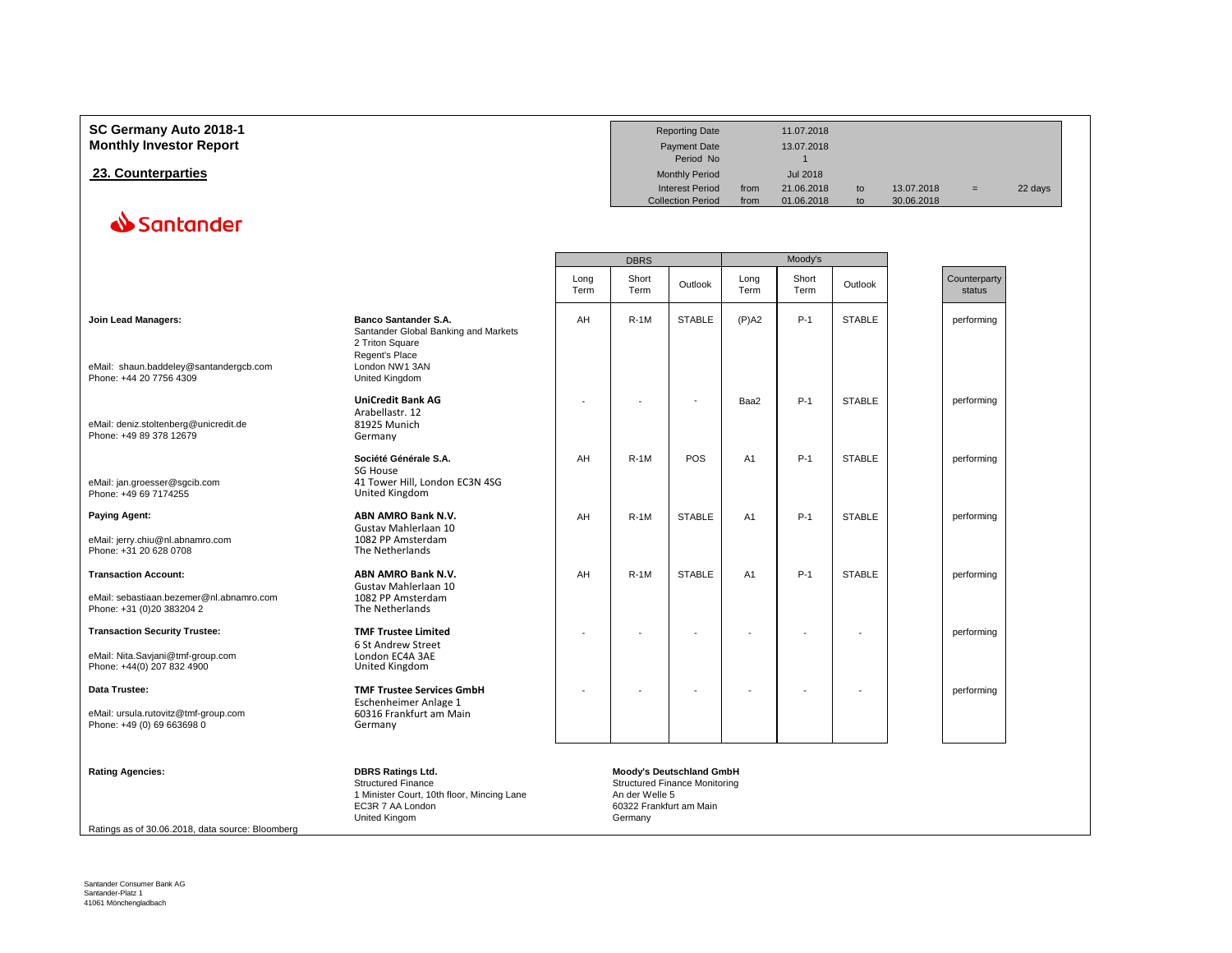<span id="page-34-0"></span>

| SC Germany Auto 2018-1<br><b>Monthly Investor Report</b><br>24. Issuer Information<br>Santander | <b>Reporting Date</b><br><b>Payment Date</b><br>Period No<br><b>Monthly Period</b><br><b>Interest Period</b><br><b>Collection Period</b>                                                             | from<br>from | 11.07.2018<br>13.07.2018<br>$\mathbf 1$<br><b>Jul 2018</b><br>21.06.2018<br>01.06.2018 | to<br>to | 13.07.2018<br>30.06.2018 | $=$ | 22 days |  |
|-------------------------------------------------------------------------------------------------|------------------------------------------------------------------------------------------------------------------------------------------------------------------------------------------------------|--------------|----------------------------------------------------------------------------------------|----------|--------------------------|-----|---------|--|
|                                                                                                 |                                                                                                                                                                                                      |              |                                                                                        |          |                          |     |         |  |
| <b>Deal Name:</b>                                                                               | SC Germany Auto 2018-1                                                                                                                                                                               |              |                                                                                        |          |                          |     |         |  |
| Issuer:                                                                                         | SC Germany Auto 2018-1 UG (haftungsbeschränkt)<br>The Managing Directors<br>Steinweg 3-5<br>60313 Frankfurt am Main<br>Germany<br>eMail fradirectors@wilmingtontrust.com<br>fax +49 (0) 69 2992 5387 |              |                                                                                        |          |                          |     |         |  |
| Seller of the Receivables:                                                                      | Santander Consumer Bank AG                                                                                                                                                                           |              |                                                                                        |          |                          |     |         |  |
| <b>Servicer Name:</b>                                                                           | Santander Consumer Bank AG                                                                                                                                                                           |              |                                                                                        |          |                          |     |         |  |
| <b>Reporting Entity:</b>                                                                        | Santander Consumer Bank AG<br><b>Capital Markets</b><br>Santander-Platz 1<br>41061 Mönchengladbach<br>Germany<br>eMail abs_ger@santander.de<br>fax +49 (0) 2161 690 7077                             |              |                                                                                        |          |                          |     |         |  |
| SPV-Administrator:                                                                              | Wilmington Trust SP Services (Frankfurt) GmbH<br>Steinweg 3-5<br>60313 Frankfurt am Main<br>Germany<br>eMail fradirectors@wilmingtontrust.com<br>fax +49 (0) 69 2992 5387                            |              |                                                                                        |          |                          |     |         |  |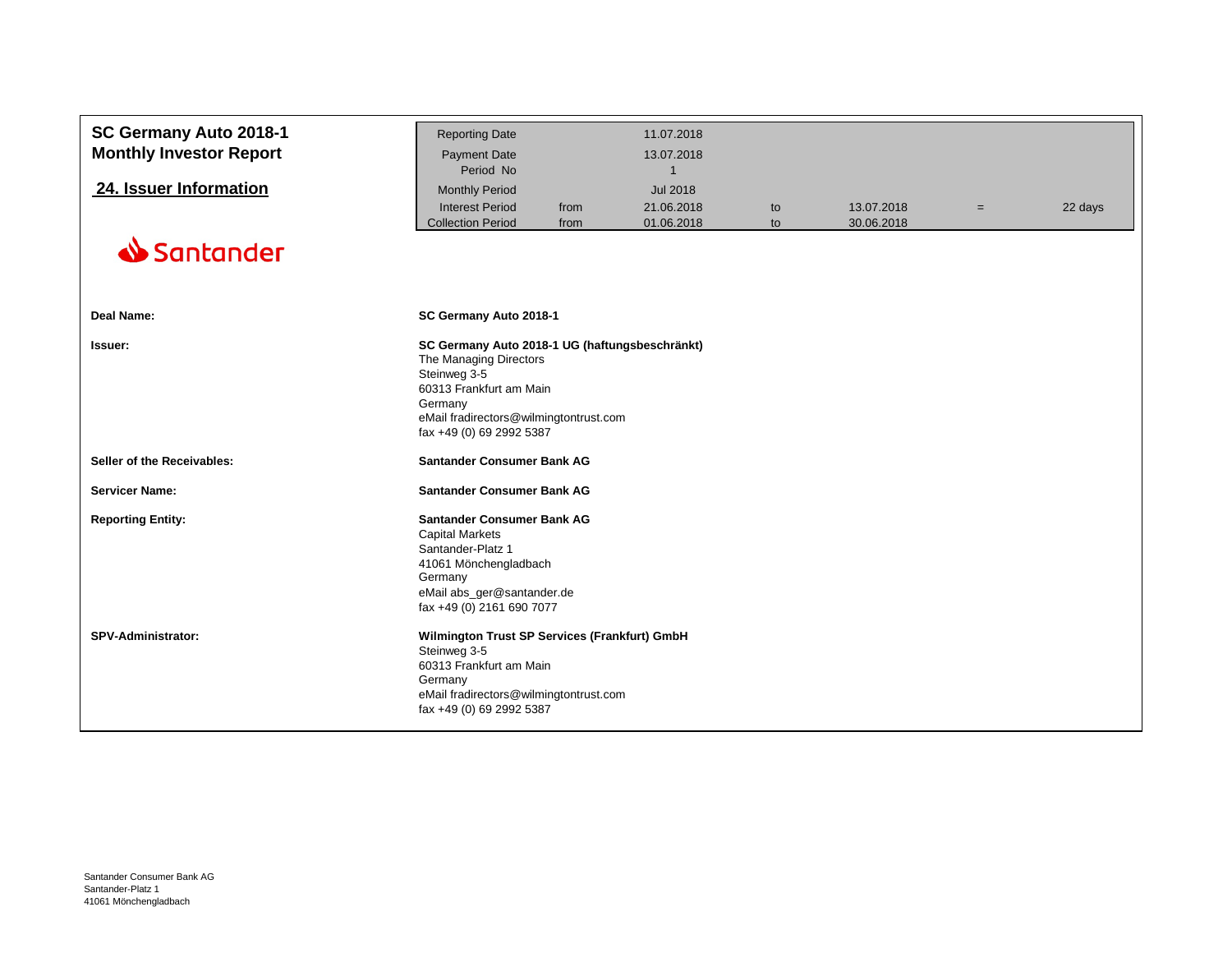<span id="page-35-0"></span>

| SC Germany Auto 2018-1         | <b>Reporting Date</b>    |      | 11.07.2018 |    |            |     |         |
|--------------------------------|--------------------------|------|------------|----|------------|-----|---------|
| <b>Monthly Investor Report</b> | Payment Date             |      | 13.07.2018 |    |            |     |         |
|                                | Period No                |      |            |    |            |     |         |
| 25. Santander Consumer Bank    | <b>Monthly Period</b>    |      | Jul 2018   |    |            |     |         |
|                                | <b>Interest Period</b>   | from | 21.06.2018 | to | 13.07.2018 | $=$ | 22 days |
|                                | <b>Collection Period</b> | from | 01.06.2018 | to | 30.06.2018 |     |         |

#### **Contact Details**

#### **Capital Markets**

| Peter René Müller     | +49-2161-690-7337 | peterrene.mueller@santander.de |
|-----------------------|-------------------|--------------------------------|
| Ralf Schüring         | +49-2161-690-5464 | ralf.schuering@santander.de    |
| <b>Bastian Menges</b> | +49-2161-690-7085 | bastian.menges@santander.de    |
| Stefan Zilligen       | +49-2161-690-6069 | stefan.zilligen@santander.de   |
| <b>Tobias Daners</b>  | +49-2161-690-7410 | tobias.daners@santander.de     |
| Ronja Dahmen          | +49-2161-690-9453 | ronja.dahmen@santander.de      |
| Team ABS              |                   | abs ger@santander.de           |

| <b>Ratings Santander</b>          |                          | <b>DBRS</b>              |                          | Moody's                  |                          |               |  |
|-----------------------------------|--------------------------|--------------------------|--------------------------|--------------------------|--------------------------|---------------|--|
|                                   | Long<br>Term             | Short<br>Term            | Outlook                  | Long<br>Term             | Short<br>Term            | Outlook       |  |
| <b>Banco Santander S.A.</b>       | AH                       | $R-1M$                   | <b>STABLE</b>            | $(P)$ A2                 | $P-1$                    | <b>STABLE</b> |  |
| Santander Consumer Finance S.A.   | $\overline{\phantom{a}}$ | $\overline{\phantom{0}}$ | $\blacksquare$           | A <sub>2</sub>           | $P-1$                    | <b>STABLE</b> |  |
| <b>Santander Consumer Bank AG</b> | $\overline{\phantom{a}}$ | $\overline{\phantom{0}}$ | $\overline{\phantom{a}}$ | $\overline{\phantom{a}}$ | $\overline{\phantom{0}}$ |               |  |

#### Ratings as of 30.06.2018, data source: Bloomberg